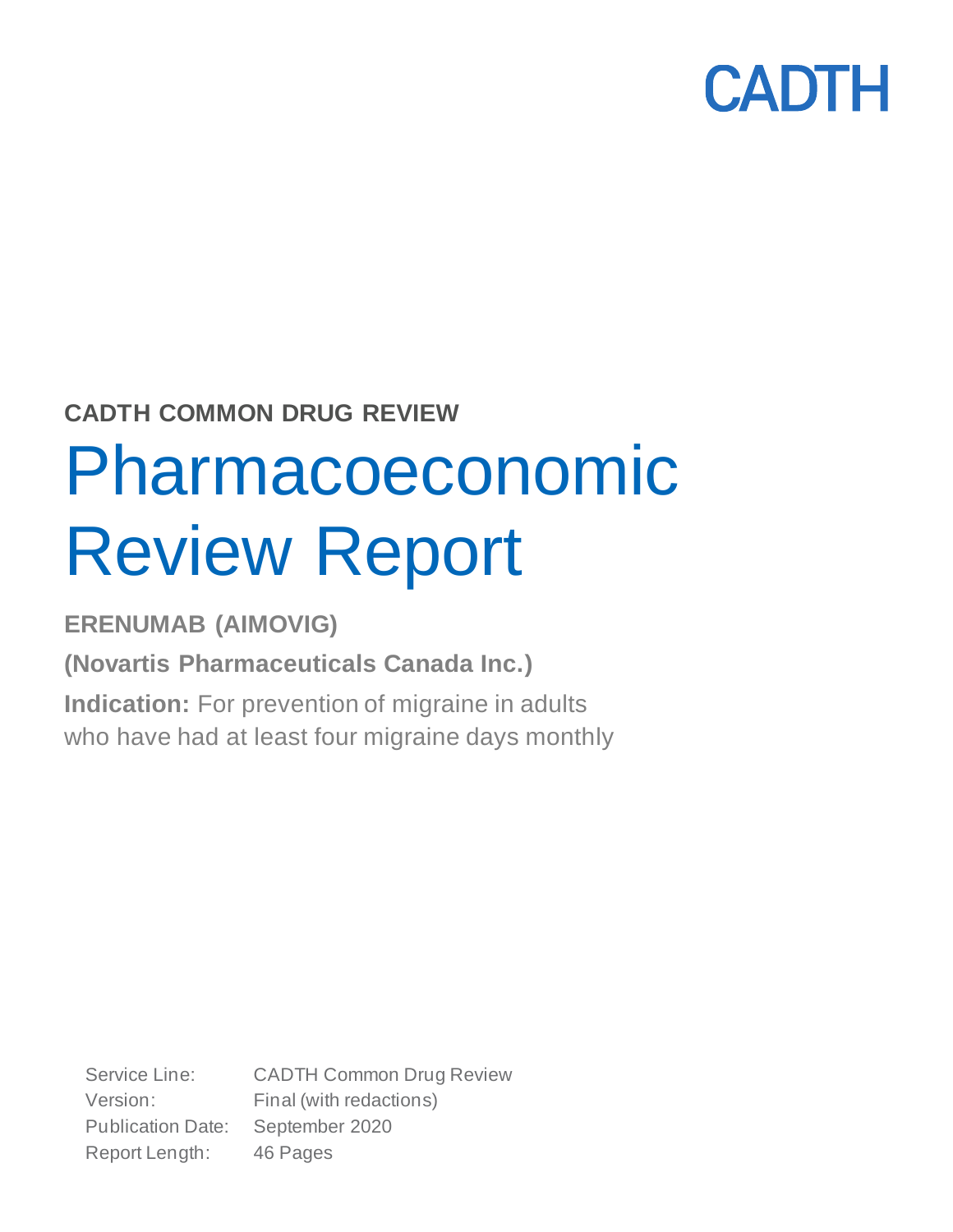**Disclaimer:** The information in this document is intended to help Canadian health care decision-makers, health care professionals, health systems leaders, and policy-makers make well-informed decisions and thereby improve the quality of health care services. While patients and others may access this document, the document is made available for informational purposes only and no representations or warranties are made with respect to its fitness for any particular purpose. The information in this document should not be used as a substitute for professional medical advice or as a substitute for the application of clinical judgment in respect of the care of a particular patient or other professional judgment in any decision-making process. The Canadian Agency for Drugs and Technologies in Health (CADTH) does not endorse any information, drugs, therapies, treatments, produc ts, processes, or services.

While care has been taken to ensure that the information prepared by CADTH in this document is accurate, complete, and up-to-date as at the applicable date the material was first published by CADTH, CADTH does not make any guarantees to that effect. CADTH does not guarantee and is not responsible for the quality, currency, propriety, accuracy, or reasonableness of any statements, information, or conclusions contained in any third-party materials used in preparing this document. The views and opinions of third parties published in this document do not necessarily state or reflect those of CADTH.

CADTH is not responsible for any errors, omissions, injury, loss, or damage arising from or relating to the use (or misuse) of any information, statements, or conclusions contained in or implied by the contents of this document or any of the source materials.

This document may contain links to third-party websites. CADTH does not have control over the content of such sites. Use of third-party sites is governed by the third-party website owners' own terms and conditions set out for such sites. CADTH does not make any guarantee with respect to any information contained on such third-party sites and CADTH is not responsible for any injury, loss, or damage suffered as a result of using such third-party sites. CADTH has no responsibility for the collection, use, and disclosure of personal information by third-party sites.

Subject to the aforementioned limitations, the views expressed herein are those of CADTH and do not necessarily represent the views of Canada's federal, provincial, or territorial governments or any third party supplier of information.

This document is prepared and intended for use in the context of the Canadian health care system. The use of this document outside of Canada is done so at the user's own risk.

This disclaimer and any questions or matters of any nature arising from or relating to the content or use (or misuse) of this document will be governed by and interpreted in accordance with the laws of the Province of Ontario and the laws of Canada applicable therein, and all proceedings shall be subject to the exclusive jurisdiction of the courts of the Province of Ontario, Canada.

The copyright and other intellectual property rights in this document are owned by CADTH and its licensors. These rights are protected by the Canadian *Copyright Act* and other national and international laws and agreements. Users are permitted to make copies of this document for non-commercial purposes only, provided it is not modified when reproduced and appropriate credit is given to CADTH and its licensors.

**About CADTH:** CADTH is an independent, not-for-profit organization responsible for providing Canada's health care decision-makers with objective evidence to help make informed decisions about the optimal use of drugs, medical devices, diagnostics, and procedures in our health care system.

**Funding:** CADTH receives funding from Canada's federal, provincial, and territorial governments, with the exception of Quebec.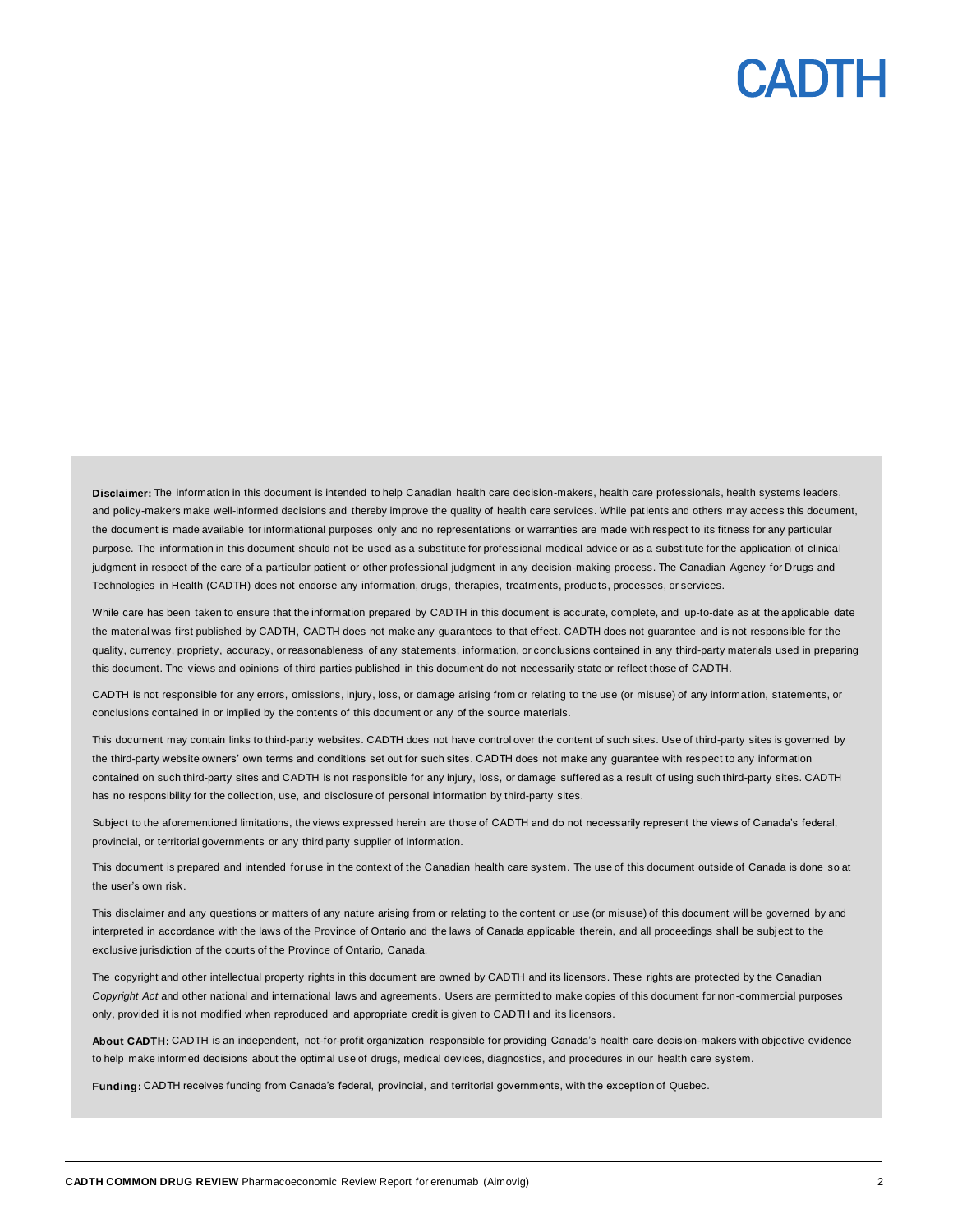

### **Table of Contents**

| Appendix 3: Summary of Other Health Technology Assessment                                        |  |
|--------------------------------------------------------------------------------------------------|--|
|                                                                                                  |  |
|                                                                                                  |  |
|                                                                                                  |  |
| <b>Tables</b>                                                                                    |  |
|                                                                                                  |  |
| Table 2: Summary of Sequential Results of the Sponsor's Base Case Compared to BSC 14             |  |
| Table 3: Summary of Sequential Results of the Sponsor's Reimbursement                            |  |
| Table 4: CDR Reanalyses of Limitations of the Indication in the Episodic Migraine Population  20 |  |
| Table 5: CDR Reanalyses of Limitations of the Indication in the Chronic Migraine Population  21  |  |
| Table 6: CDR Reanalyses of Limitations of the Reimbursement Request in the Episodic              |  |
|                                                                                                  |  |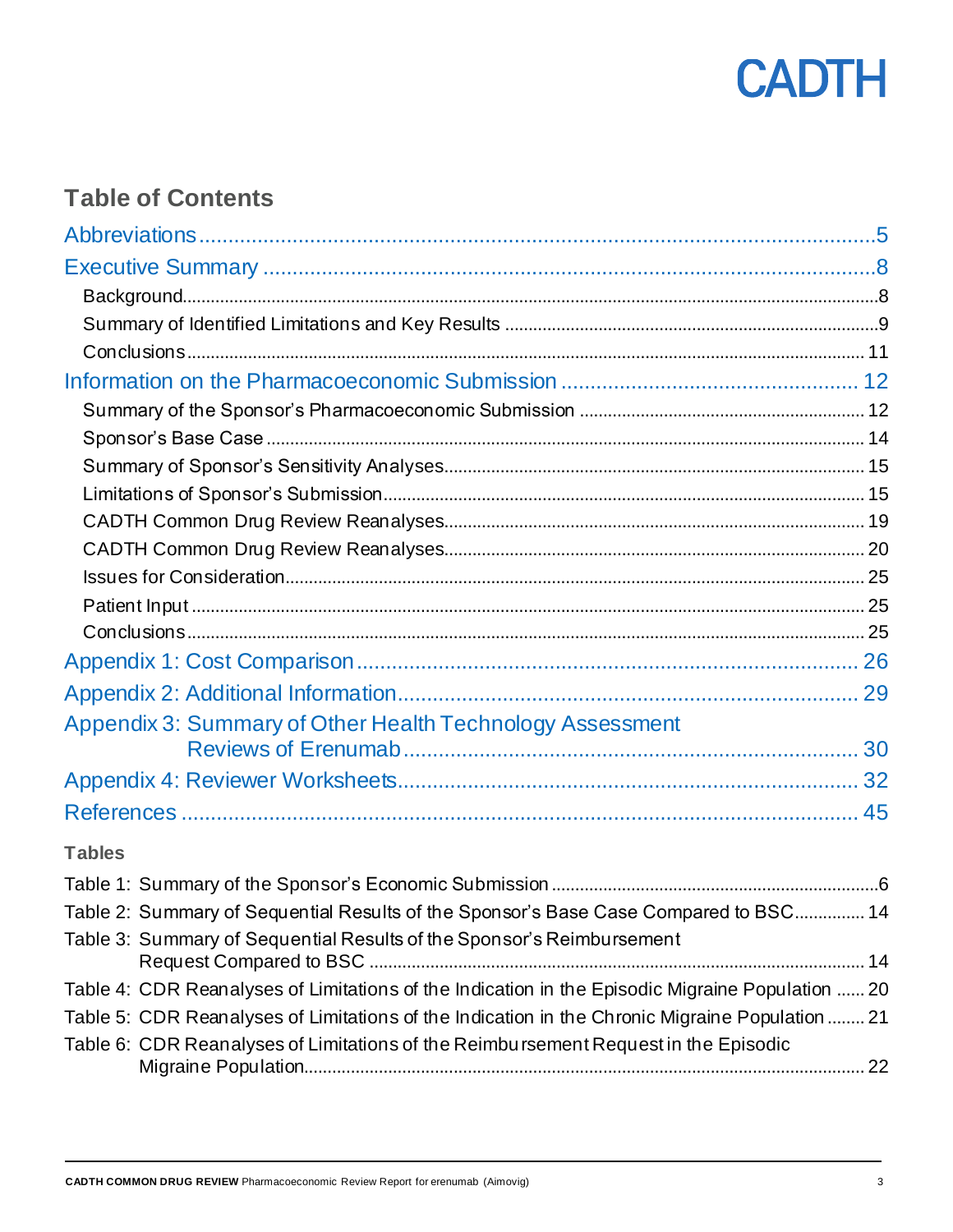| Table 7: CDR Reanalyses of Limitations of the Reimbursement Request                          |  |
|----------------------------------------------------------------------------------------------|--|
|                                                                                              |  |
|                                                                                              |  |
| Table 9: CADTH Cost Comparison Table for Prophylaxis of Migraine (Off-Label Medications)  27 |  |
|                                                                                              |  |
|                                                                                              |  |
|                                                                                              |  |
|                                                                                              |  |
|                                                                                              |  |
| Table 15: Summary of Results of the Sponsor's Scenario, Comparison                           |  |
|                                                                                              |  |
| Table 16: CDR Scenario Analyses in the Indication, Episodic Migraine Population 39           |  |
| Table 17: CDR Scenario Analyses in the Indication, Chronic Migraine Population  40           |  |
| Table 18: CDR Scenario Analyses in the Reimbursement Request,                                |  |
|                                                                                              |  |
| Table 19: CDR Scenario Analyses in the Reimbursement Request,                                |  |
|                                                                                              |  |
| Table 20: CDR Reanalysis Price Reduction in the Indication, Episodic Migraine Population  43 |  |
| Table 21: CDR Reanalysis Price Reduction in the Indication, Chronic Migraine Population  43  |  |
| Table 22: CDR Reanalysis Price Reduction in the Reimbursement Request,                       |  |
|                                                                                              |  |
| Table 23: CDR Reanalysis Price Reduction in the Reimbursement Request,                       |  |
|                                                                                              |  |
| <b>Figures</b>                                                                               |  |
|                                                                                              |  |
|                                                                                              |  |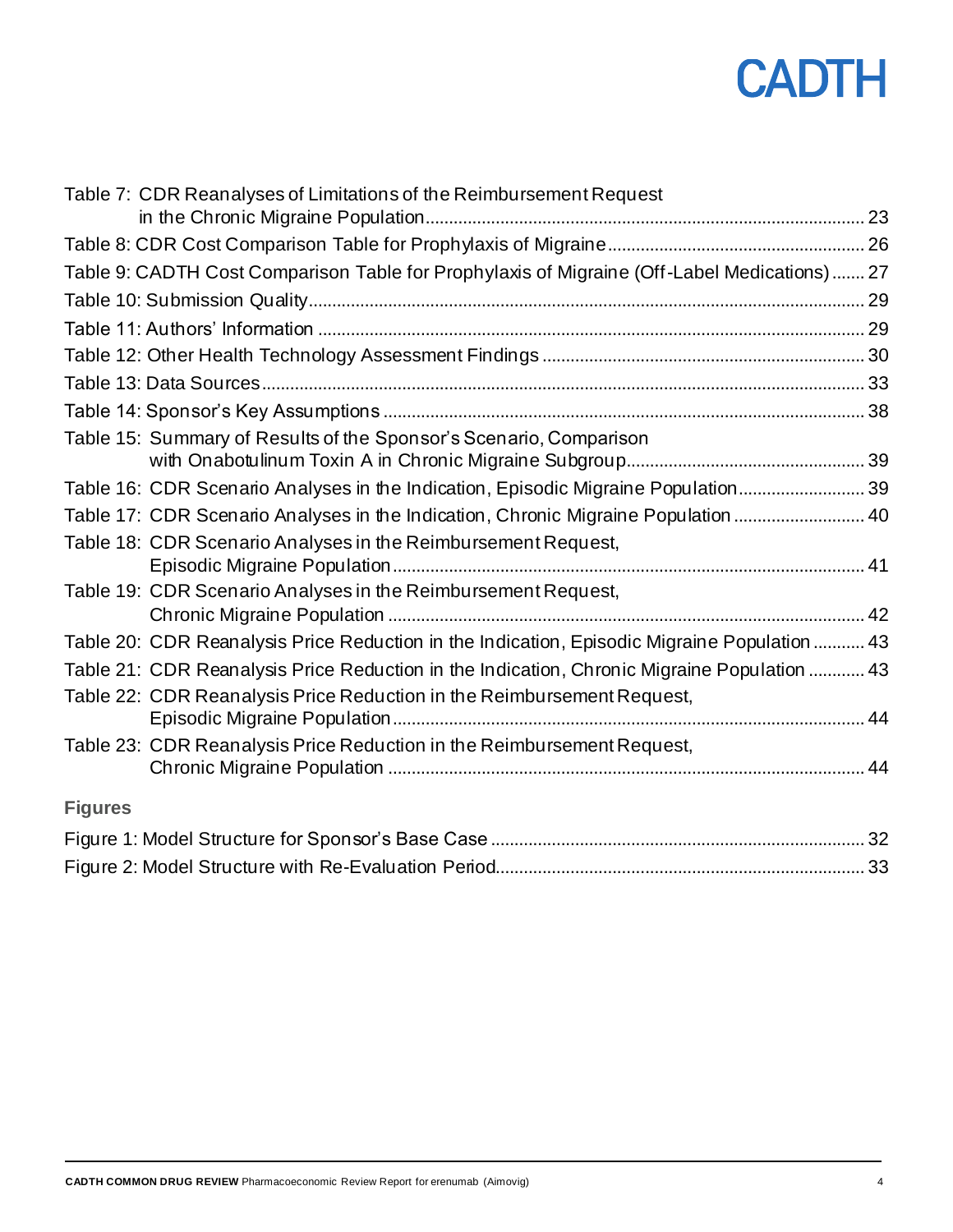## <span id="page-4-0"></span>**Abbreviations**

| AЕ          | adverse event                                   |
|-------------|-------------------------------------------------|
| <b>BSC</b>  | best supportive care                            |
| CМ          | chronic migraine                                |
| <b>CUA</b>  | cost-utility analysis                           |
| EМ          | episodic migraine                               |
| <b>IBMS</b> | International Burden of Migraine Study          |
| <b>ICUR</b> | incremental cost-utility ratio                  |
| <b>ITC</b>  | indirect treatment comparison                   |
| <b>MMD</b>  | monthly migraine day                            |
| <b>MOA</b>  | mode of administration                          |
| MSQ         | Migraine-Specific Quality of Life Questionnaire |
| <b>OLE</b>  | open-label extension                            |
| Ona A       | onabotulinum toxin A                            |
| QALY        | quality-adjusted life-year                      |
| WTP         | willingness-to-pay                              |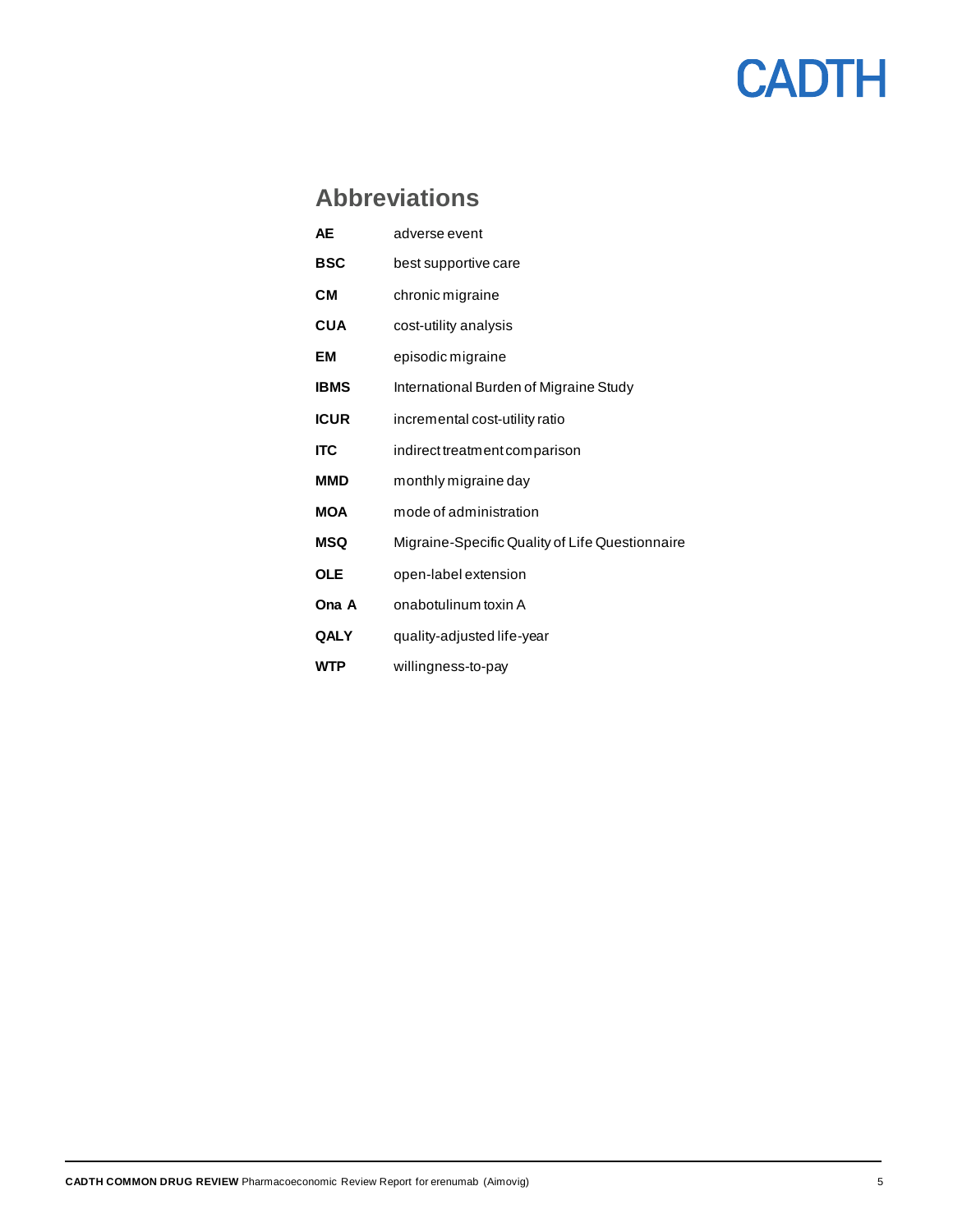| <b>Drug product</b>          | Erenumab injection (Aimovig)                                                                                                                                                                                                                                                                                                                                                                                                                                                                                                                                                                                                                                                                                                                                                                                                                                                                                                                                                                                                                                                                                                                                                                                                                                                                                                                                                                                                                                                                                                                                                                                                                                                                            |  |  |  |  |
|------------------------------|---------------------------------------------------------------------------------------------------------------------------------------------------------------------------------------------------------------------------------------------------------------------------------------------------------------------------------------------------------------------------------------------------------------------------------------------------------------------------------------------------------------------------------------------------------------------------------------------------------------------------------------------------------------------------------------------------------------------------------------------------------------------------------------------------------------------------------------------------------------------------------------------------------------------------------------------------------------------------------------------------------------------------------------------------------------------------------------------------------------------------------------------------------------------------------------------------------------------------------------------------------------------------------------------------------------------------------------------------------------------------------------------------------------------------------------------------------------------------------------------------------------------------------------------------------------------------------------------------------------------------------------------------------------------------------------------------------|--|--|--|--|
| <b>Study question</b>        | To assess the cost-effectiveness of erenumab 70 mg and erenumab 140 mg compared with<br>BSC for the prevention of migraine in adults who have:<br>• at least 4 migraine days per month (base case)<br>• at least 8 migraine days per month and who have previously failed at least 2 migraine<br>preventive therapies (reimbursement request)                                                                                                                                                                                                                                                                                                                                                                                                                                                                                                                                                                                                                                                                                                                                                                                                                                                                                                                                                                                                                                                                                                                                                                                                                                                                                                                                                           |  |  |  |  |
| Type of economic evaluation  | Cost-utility analysis                                                                                                                                                                                                                                                                                                                                                                                                                                                                                                                                                                                                                                                                                                                                                                                                                                                                                                                                                                                                                                                                                                                                                                                                                                                                                                                                                                                                                                                                                                                                                                                                                                                                                   |  |  |  |  |
| <b>Target population</b>     | Base-case analysis: adult patients with at least 4 migraine days per month                                                                                                                                                                                                                                                                                                                                                                                                                                                                                                                                                                                                                                                                                                                                                                                                                                                                                                                                                                                                                                                                                                                                                                                                                                                                                                                                                                                                                                                                                                                                                                                                                              |  |  |  |  |
|                              | Reimbursement request: adult patients who have at least 8 migraine days per month and<br>who have previously failed at least 2 migraine preventive therapies                                                                                                                                                                                                                                                                                                                                                                                                                                                                                                                                                                                                                                                                                                                                                                                                                                                                                                                                                                                                                                                                                                                                                                                                                                                                                                                                                                                                                                                                                                                                            |  |  |  |  |
| <b>Treatment</b>             | Erenumab 70 mg or 140 mg administered subcutaneously, once monthly                                                                                                                                                                                                                                                                                                                                                                                                                                                                                                                                                                                                                                                                                                                                                                                                                                                                                                                                                                                                                                                                                                                                                                                                                                                                                                                                                                                                                                                                                                                                                                                                                                      |  |  |  |  |
| <b>Outcome</b>               | QALY                                                                                                                                                                                                                                                                                                                                                                                                                                                                                                                                                                                                                                                                                                                                                                                                                                                                                                                                                                                                                                                                                                                                                                                                                                                                                                                                                                                                                                                                                                                                                                                                                                                                                                    |  |  |  |  |
| <b>Comparator</b>            | BSC, consisting of treatment with medications used for acute migraine                                                                                                                                                                                                                                                                                                                                                                                                                                                                                                                                                                                                                                                                                                                                                                                                                                                                                                                                                                                                                                                                                                                                                                                                                                                                                                                                                                                                                                                                                                                                                                                                                                   |  |  |  |  |
|                              | Ona A in CM patients only                                                                                                                                                                                                                                                                                                                                                                                                                                                                                                                                                                                                                                                                                                                                                                                                                                                                                                                                                                                                                                                                                                                                                                                                                                                                                                                                                                                                                                                                                                                                                                                                                                                                               |  |  |  |  |
| <b>Perspective</b>           | Canadian publicly funded health care payer                                                                                                                                                                                                                                                                                                                                                                                                                                                                                                                                                                                                                                                                                                                                                                                                                                                                                                                                                                                                                                                                                                                                                                                                                                                                                                                                                                                                                                                                                                                                                                                                                                                              |  |  |  |  |
| <b>Time horizon</b>          | 5 years                                                                                                                                                                                                                                                                                                                                                                                                                                                                                                                                                                                                                                                                                                                                                                                                                                                                                                                                                                                                                                                                                                                                                                                                                                                                                                                                                                                                                                                                                                                                                                                                                                                                                                 |  |  |  |  |
| <b>Results for base case</b> | Base-case analysis:<br>• ICUR of \$89,773 for erenumab 70 mg compared with BSC<br>• ICUR of \$84,204 for erenumab 140 mg compared with BSC<br>Sponsor reimbursement request:<br>• ICUR of \$63,152 for erenumab 70 mg compared with BSC<br>• ICUR of \$46,704 for erenumab 140 mg compared with BSC                                                                                                                                                                                                                                                                                                                                                                                                                                                                                                                                                                                                                                                                                                                                                                                                                                                                                                                                                                                                                                                                                                                                                                                                                                                                                                                                                                                                     |  |  |  |  |
| <b>Key limitations</b>       | • The analysis did not include all relevant comparators; the cost-effectiveness of erenumab<br>compared with other treatments is therefore unknown.<br>• The model was not based on the natural history of migraine and therefore does not allow<br>for an assessment of how improvements or worsening in the natural course of the<br>condition could affect the cost-effectiveness of erenumab.<br>• The effect of erenumab on migraine severity was not incorporated in the cost-utility<br>analysis.<br>• A number of limitations were identified with clinical efficacy inputs. The pooling of trial data<br>to inform efficacy estimates in the EM population was done inappropriately — baseline<br>characteristics were not adjusted for. Additionally, there were limitations in the ITC used to<br>inform efficacy parameters in the comparison with Ona A in CM patients. The ITC did not<br>report on the relative efficacy of erenumab compared with placebo.<br>• Discrepancies were found between the sponsor's frequency estimates for health care<br>resource use and those provided by the clinical expert consulted by CADTH.<br>• Uncertainty exists in the long-term efficacy of erenumab beyond the clinical trials (24<br>weeks for STRIVE; 12 weeks for LIBERTY and Study 295).<br>• Parameter uncertainty was inadequately explored in the probabilistic analysis.<br>• Health-state utility values were informed by treatment-dependent MMD distributions.<br>• Long-term treatment discontinuation was not informed by the most up-to-date data from<br>the ongoing OLE Study 178 of erenumab.<br>• Results were not reported in a stratified manner by EM and CM subgroups. |  |  |  |  |

### <span id="page-5-0"></span>**Table 1: Summary of the Sponsor's Economic Submission**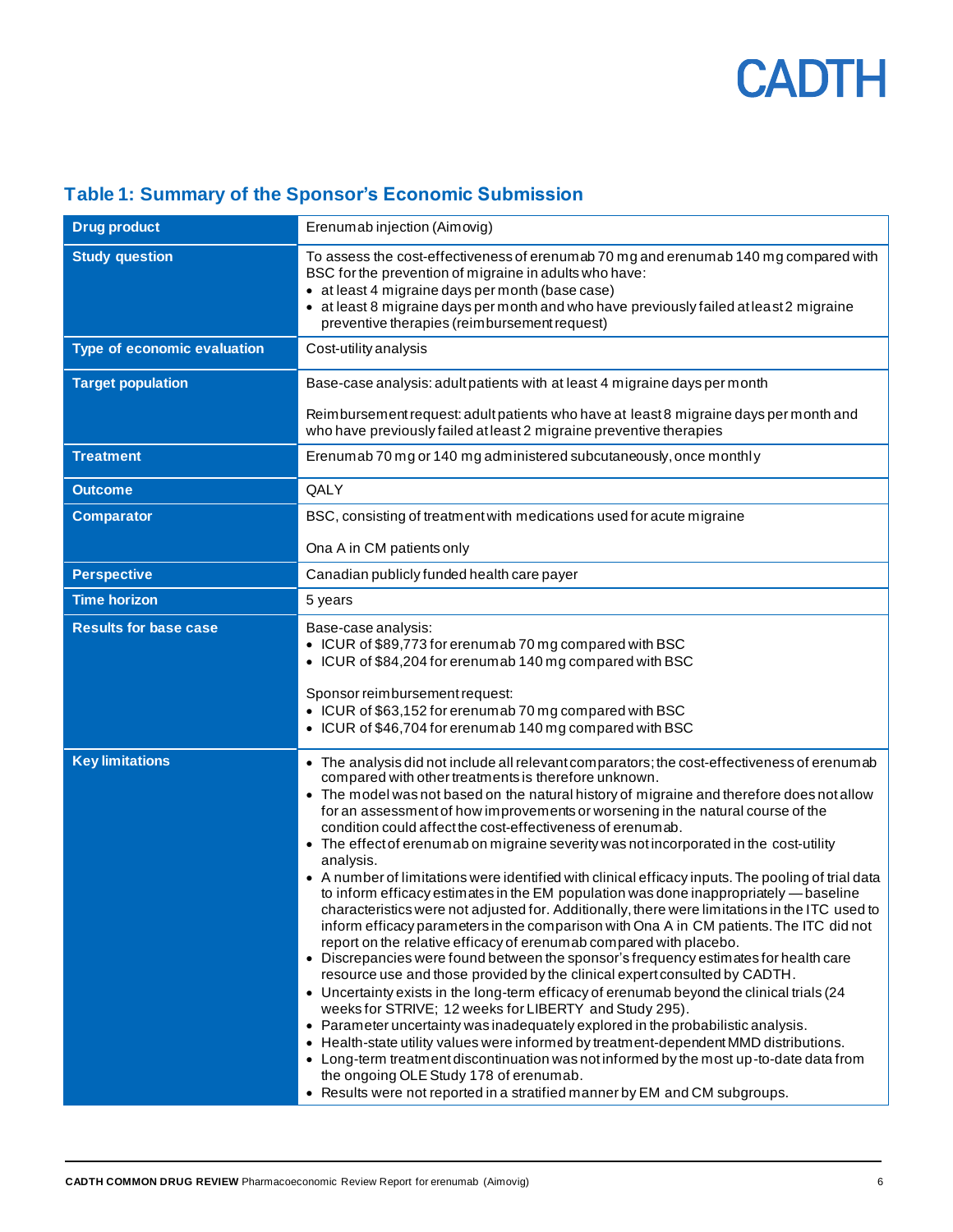| <b>CDR</b> estimate(s) | Many limitations could not be addressed by CADTH. The CDR reanalyses adjusted<br>discrepancies in health care resource-use estimates between the sponsor and the clinical<br>expert consulted by CADTH, updated the long-term negative discontinuation rate based on<br>more up-to-date data from the ongoing OLE Study 178, used the same MMD distributions<br>for all treatments to calculate health-state utilities, made the discontinuation rate due to AEs<br>for Ona A the same as for erenumab 140 mg, and removed the utility decrement associated<br>with administration of Ona A.                                                                                                                                                                                 |
|------------------------|------------------------------------------------------------------------------------------------------------------------------------------------------------------------------------------------------------------------------------------------------------------------------------------------------------------------------------------------------------------------------------------------------------------------------------------------------------------------------------------------------------------------------------------------------------------------------------------------------------------------------------------------------------------------------------------------------------------------------------------------------------------------------|
|                        | All reanalyses were conducted in EM and CM populations separately (no mixed populations<br>were considered). EM was defined as patients having fewer than 15 monthly headache<br>days, of which 4 to 15 are MMDs, and CM was patients having 15 or more monthly<br>headache days of which 8 or more are MMDs.                                                                                                                                                                                                                                                                                                                                                                                                                                                                |
|                        | Results of the reanalyses:<br>• For the EM population, the sequential ICUR for erenumab 140 mg is estimated to be<br>\$153,635 per QALY (erenumab 70 mg is extendedly dominated) compared to BSC<br>• For the CM population, the sequential ICUR for erenumab 140 mg is estimated to be<br>\$66,359 per QALY (Ona A is dominated and erenumab 70 mg is extendedly dominated)<br>compared to BSC<br>• For the reimbursement request in the EM population, the sequential ICUR for erenumab<br>140 mg is estimated to be \$105,695 per QALY (erenumab 70 mg is extendedly<br>dominated) compared to BSC<br>• For the reimbursement request in the CM population, the sequential ICUR for erenumab<br>140 mg is estimated to be \$39,840 per QALY (erenumab 70 mg and Ona A are |

AE = adverse event; BSC = best supportive care; CM = chronic migraine; CDR = CADTH Common Drug Review; EM = episodic migraine; ICUR = incremental cost-utility ratio; ITC = indirect treatment comparison; MMD = monthly migraine day; OLE = open-label extension; Ona A = onabotulinum toxin A; QALY = quality-adjusted life-year.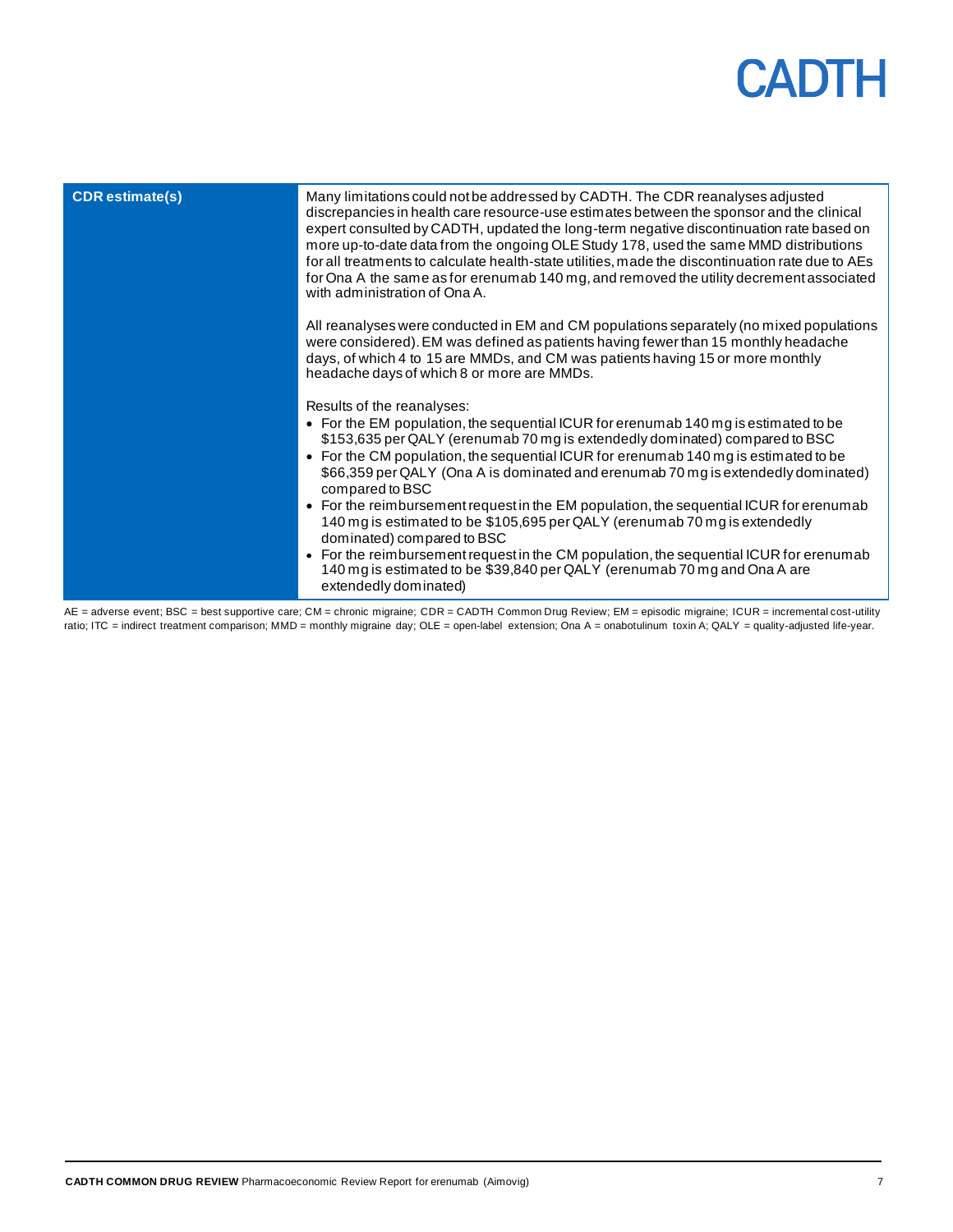<span id="page-7-0"></span>

| <b>Drug</b>                  | Erenumab (Aimovig)                                                                                                                                                                                 |  |  |  |
|------------------------------|----------------------------------------------------------------------------------------------------------------------------------------------------------------------------------------------------|--|--|--|
| <b>Indication</b>            | For prevention of migraine in patients who have had at least four migraine days monthly                                                                                                            |  |  |  |
| <b>Reimbursement request</b> | For prevention of migraine in adults with at least eight migraine days monthly and who have<br>failed, are intolerant of, or have a contraindication to at least two migraine prevention therapies |  |  |  |
| Dosage form(s)               | Subcutaneous injection                                                                                                                                                                             |  |  |  |
| NOC date                     | August 1, 2018 (70 mg/mL autoinjector), and April 11, 2019 (140 mg/mL autoinjector)                                                                                                                |  |  |  |
| <b>Sponsor</b>               | Novartis Pharmaceuticals Canada Inc.                                                                                                                                                               |  |  |  |

### **Executive Summary**

### <span id="page-7-1"></span>**Background**

Erenumab (Aimovig) is indicated for the prevention of migraine in adults who have at least four migraine days per month.<sup>1</sup>The sponsor's requested reimbursement criteria is for the prevention of migraine in adults who have at least eight migraine days per month and who have previously failed, are intolerant of, or have a contraindication to at least two migraine preventive therapies.<sup>2</sup> The recommended dosage is 70 mg monthly administered by subcutaneous injection, although some patients may benefit from a dose of 140 mg monthly. Erenumab is supplied as a solution for injection in a single-dose pre-filled syringe (70 mg/mL or 140 mg/mL) and a single-dose autoinjector (70 mg/mL or 140 mg/mL).<sup>1</sup>The sponsor's submitted price for erenumab is \$532 per 70 mg or 140 mg autoinjector.<sup>2</sup> The pre-filled syringe is not currently marketed in Canada.<sup>3</sup>The annual cost of treatment with erenumab is \$6,384 per patient.

The sponsor submitted a cost-utility analysis (CUA) comparing erenumab to best supportive care (BSC) for both the indicated population and the sponsor's reimbursement-request population.<sup>1</sup> In all analyses the sponsor assumed that  $\%$  and  $\%$  of patients received erenumab 70 mg and 140 mg, respectively. $2$  The BSC consisted of treatment with acute medications and medical management (i.e., visits to a general practitioner and emergency department visits).Both the base-case and reimbursement-request populations consisted of patients with episodic migraine (EM) and chronic migraine (CM), with EM defined as fewer than 15 monthly headache days, of which four to 15 are monthly migraine days (MMDs), and CM defined as 15 or more monthly headache days, of which eight or more are MMDs.<sup>2</sup> The sponsor also compared erenumab 140 mg with onabotulinum toxin A (Ona A) in a scenario analysis in patients with CM.<sup>2</sup> All patients received BSC regardless of treatment. BSC costs were dependent upon a patient's number of MMDs.<sup>2</sup> The analysis was conducted from the perspective of a Canadian publicly funded health care payer over a five-year time horizon with 12-week cycles.<sup>2</sup> Future costs and benefits were discounted at a rate of 1.5% per annum. <sup>2</sup>The sponsor's submitted model consisted of a decision tree to determine patient response to treatment during a 12-week assessment period, and a Markov model to assess long-term treatment costs and benefits.<sup>2</sup>

The efficacy for erenumab versus BSC was based on clinical trials for erenumab in CM (Study 295) and EM (STRIVE and LIBERTY) patient populations.<sup>4-6</sup> In the comparison with Ona A, the relative efficacy was based on the sponsor's indirect treatment comparison (ITC)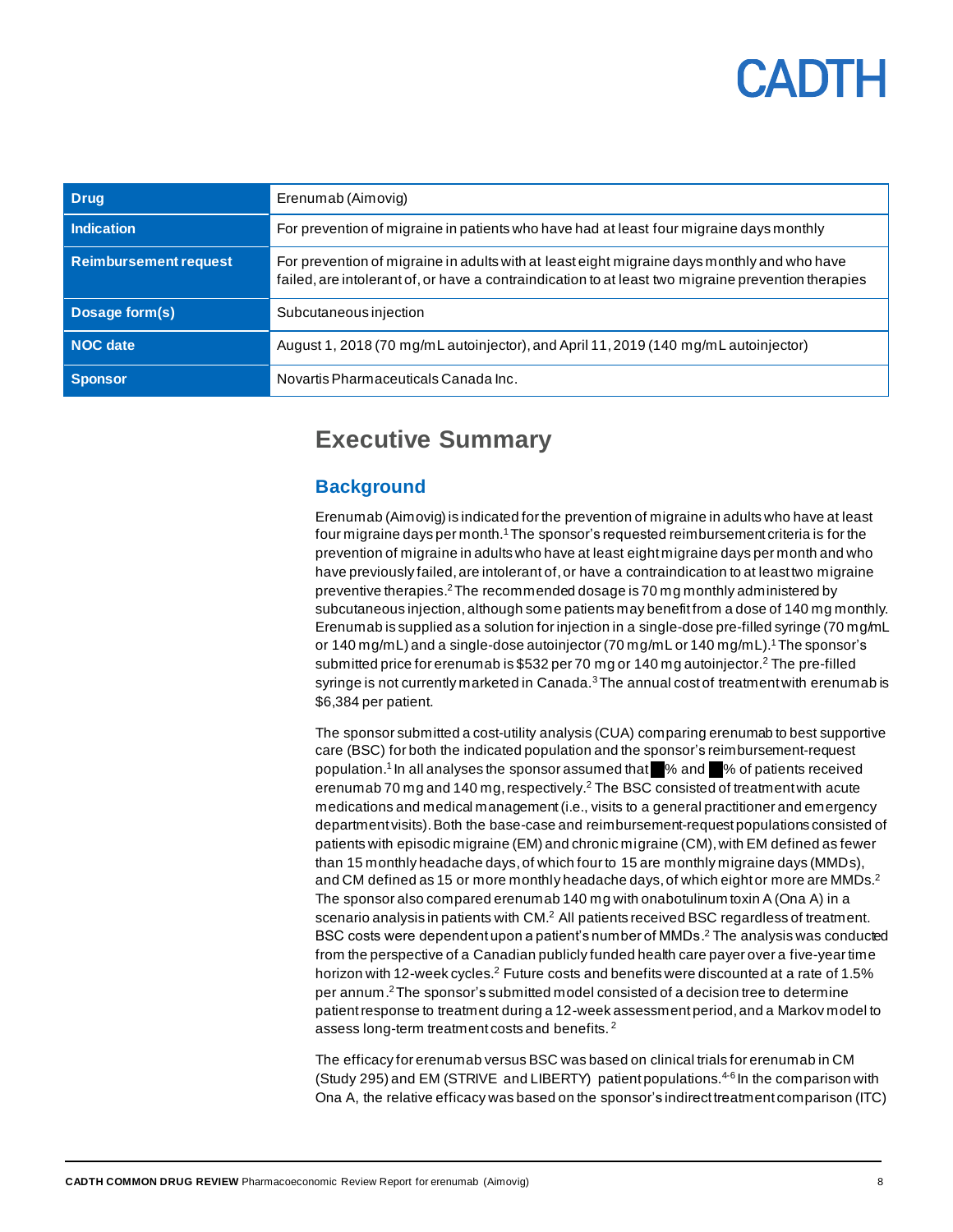of Ona A with erenumab 140 mg in CM patients who failed to respond to at least three previous treatments and who had not previously taken Ona A.<sup>7</sup> Mortality was based on general population mortality and all patients had an equal mortality risk regardless of treatment or migraine frequency.<sup>2</sup>Utility values were based on pooled Migraine-Specific Quality of Life Questionnaire (MSQ) data collected from two erenumab clinical trials (Study 295 and STRIVE) mapped to the EuroQol 5-Dimensions (EQ-5D) questionnaire.<sup>4,5</sup> Healthstate utility values were a function of MMDs. Costs included treatmentacquisition costs and the costs of health care resource use.<sup>2</sup> No treatment administration costs were included for erenumab injections as they can be self-administered by the patient at home,and the costs of administration for Ona A were assumed to be paid out of pocket by the patient.<sup>2</sup>

For the indicated base-case population, the sponsor reported probabilistic incremental costutility ratios (ICURs) of \$89,773 per quality-adjusted life-year (QALY) for erenumab 70 mg compared with BSC and \$84,204 per QALY for erenumab 140 mg compared with BSC. In the sequential analysis,erenumab 70 mg was extendedly dominated by BSC and erenumab 140 mg. At a willingness-to-pay (WTP) threshold of \$50,000 per QALY, there was a 100% probability that BSC was optimal.<sup>8</sup>

For the sponsor's reimbursementrequest, the ICUR for erenumab 70 mg compared with BSC was \$63,152 per QALY.<sup>8</sup> For erenumab 140 mg compared to BSC, the ICUR was \$46,704 per QALY.<sup>8</sup> In the sequential analysis, erenumab 70 mg was extendedly dominated by BSC and erenumab 140 mg.<sup>8</sup> At a WTP threshold of \$50,000 per QALY, there was a 57% probability that erenumab 140 mg was optimal.<sup>8</sup>

### <span id="page-8-0"></span>**Summary of Identified Limitations and Key Results**

CADTH identified several key limitations with the sponsor's analysis. Comparators with Health Canada indications for migraine prophylaxis, such as flunarizine, pizotyline or pizotifen, and topiramate, were excluded from the analysis. Consequently, the costeffectiveness of erenumab compared to currently used treatments is unknown. The sponsor accounted for the reduction in MMD frequency but did not consider the impact of treatment on migraine severity,which would likely have an effect on patients' quality of life and the cost-effectiveness of erenumab.Additionally, the economic analysis did notaccount for the natural history of migraine, and the impact of this omission on the cost-effectiveness of erenumab is unknown.

In the sponsor's model, a mixed population of patients with EM and those with CM was considered, which added uncertainty to the results and did not permit an understanding of the cost-effectiveness of erenumab within these populations. An approach that stratifies results by relevant subgroups is recommended in the CADTH economic guidelines.<sup>9</sup> Additionally, the estimates of the proportions of EM and CM patients in the indication and reimbursement request were uncertain.

The sponsor pooled efficacy data from STRIVE and LIBERTY to inform efficacy calculations for the EM population. The approach to pooling the data was inappropriate as the trial populations were not homogenous and no adjustment was made to account for differences in sample sizes or baseline characteristics. The inclusion criteria for the sponsor's ITC comparing erenumab 140 mg with Ona A lacked transparency and there were substantial differences in the responses observed in the placebo arms of the trials, limiting the validity of the ITC results. Adverse event (AE) discontinuation rates for Ona A were reportedly derived from the ITC, but the ITC did not appear to examine AEs in the report provided by the sponsor. The sponsor used the open-label extension (OLE) Study 178 to derive the long-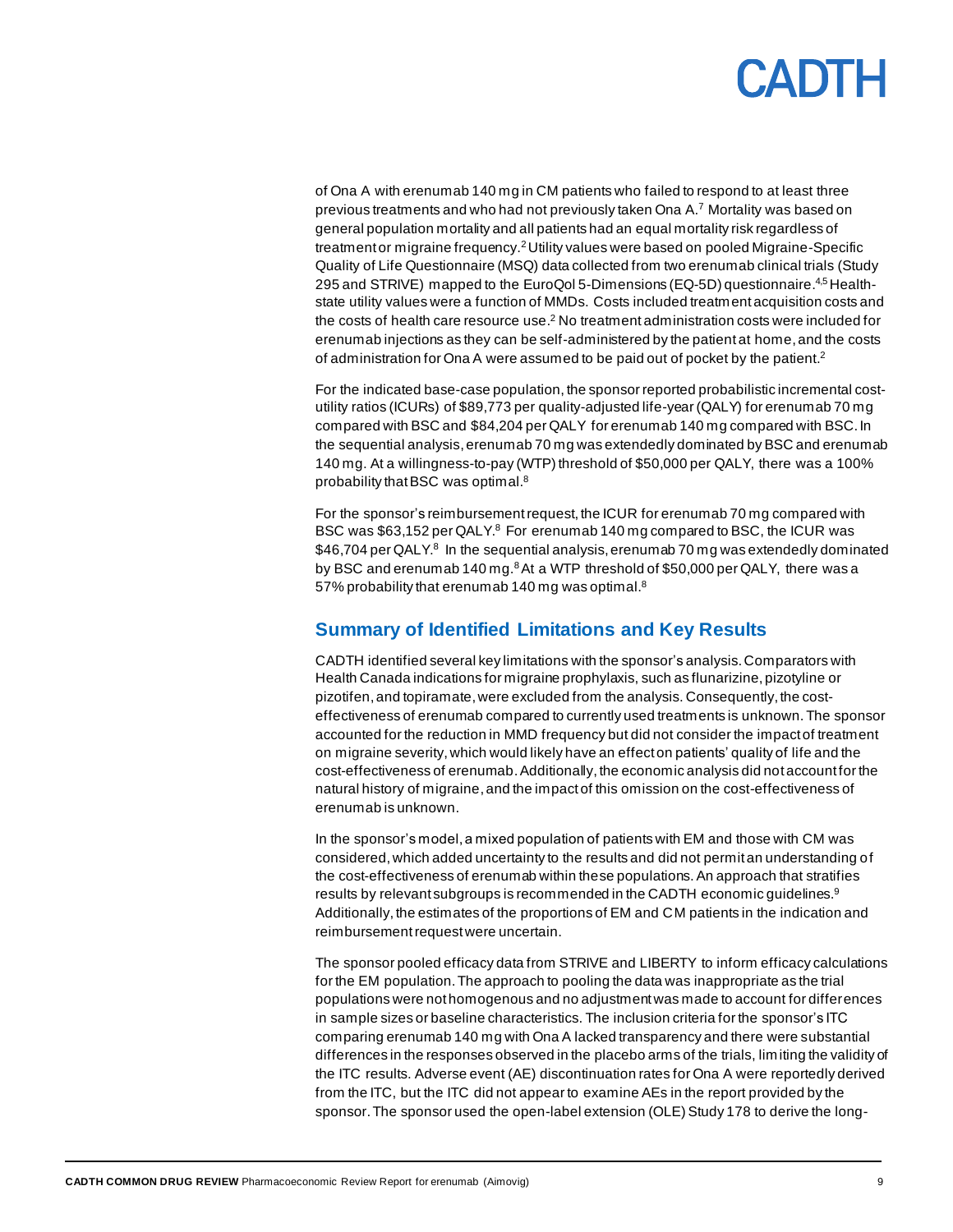term discontinuation rates for all treatments and to justify its assumption that patients remaining on erenumab maintained their reduction in MMDs without treatment waning. CADTH noted limitations in the interpretations of Study 178 OLE data for erenumab, including the lack of a control group, a protocol amendment allowing for dose-switching from erenumab 70 mg to erenumab 140 mg, and a lack of individual patient data to accompany the dose-switching. Additionally, more up-to-date data from the ongoing Study 178 were not used to inform long-term discontinuation rates.

Health-state utility values used by the sponsor in the model were mapped to the EQ-5D from MSQ data collected from Study 295 and STRIVE. These were derived using algorithms that used definitions of EM and CM that differed from those used by the sponsor.<sup>10</sup> Additionally, the sponsor did not appropriately justify the selection of studies used to pool MSQ data. The sponsor's model structure was inappropriate in that different distributions of MMDs were applied to the same health state for different treatments,resulting in different utility values for the same health state for different treatments.

CADTH was unable to address the following limitations: the exclusion of key comparators from the analysis; the model's failure to account for migraine severity; the failure to incorporate the natural history of migraine into the model; limitations in the sponsor's ITC; inappropriate pooling of trial data; and uncertainty regarding the long-term efficacy of erenumab. CADTH did account for the following in the reanalyses: uncertainty in the frequency of health care resource use; updated long-term negative discontinuation rates based on the most up-to-date available data from the ongoing OLE Study 178; use of erenumab 140 mg MMD treatment distributions to calculate health-state utility values for all comparators; assuming that the discontinuation rate due to AEs for Ona A was the same as for erenumab 140 mg; and removal of the utility decrement associated with the mode of administration for Ona A reflecting the experience of clinical experts.

For the CADTH base case, in the EM population, erenumab 140 mg was associated with a sequential ICUR of \$153,635 per QALY compared to BSC (erenumab 70 mg was extendedly dominated). At a WTP threshold of \$50,000 per QALY, there was a 100% probability of BSC being optimal. In the CM population, erenumab 140 mg was associated with a sequential ICUR of \$66,359 per QALY versus BSC (Ona A was dominated and erenumab 70 mg was extendedly dominated).At a WTP threshold of \$50,000 per QALY, there was an 83% probability of BSC being optimal, and the probabilities that erenumab 140 mg, erenumab 70 mg,and Ona A were optimal were 10%, 6%, and 1%, respectively).

In the CADTH reanalyses for the reimbursementrequest, for the EM population, erenumab 140 mg had a sequential ICUR of \$105,695 per QALY versus BSC (erenumab 70 mg was extendedly dominated). At a WTP threshold of \$50,000 per QALY, there was a 100% probability that BSC was optimal. For the CM population, erenumab 140 mg had a sequential ICUR of \$39,840 per QALY compared with BSC (erenumab 70 mg and Ona A were extendedly dominated). At a WTP threshold of \$50,000 per QALY, there was an 55% probability that erenumab 140 mg was optimal, and the probabilities that BSC, erenumab 70 mg, and Ona A were optimal were 17%, 17%, and 11%, respectively).

In the base-case EM population, a price reduction of 64% is required for erenumab 140 mg to be considered cost-effective at a WTP threshold of \$50,000 per QALY. In the base-case CM population, a price reduction of 22% is required for erenumab 140 mg to be considered cost-effective at a WTP threshold of \$50,000 per QALY. In the reimbursement-request EM population, a price reduction of 49% is required for erenumab 140 mg to be considered costeffective at a WTP threshold of \$50,000 per QALY. In the reimbursement-request CM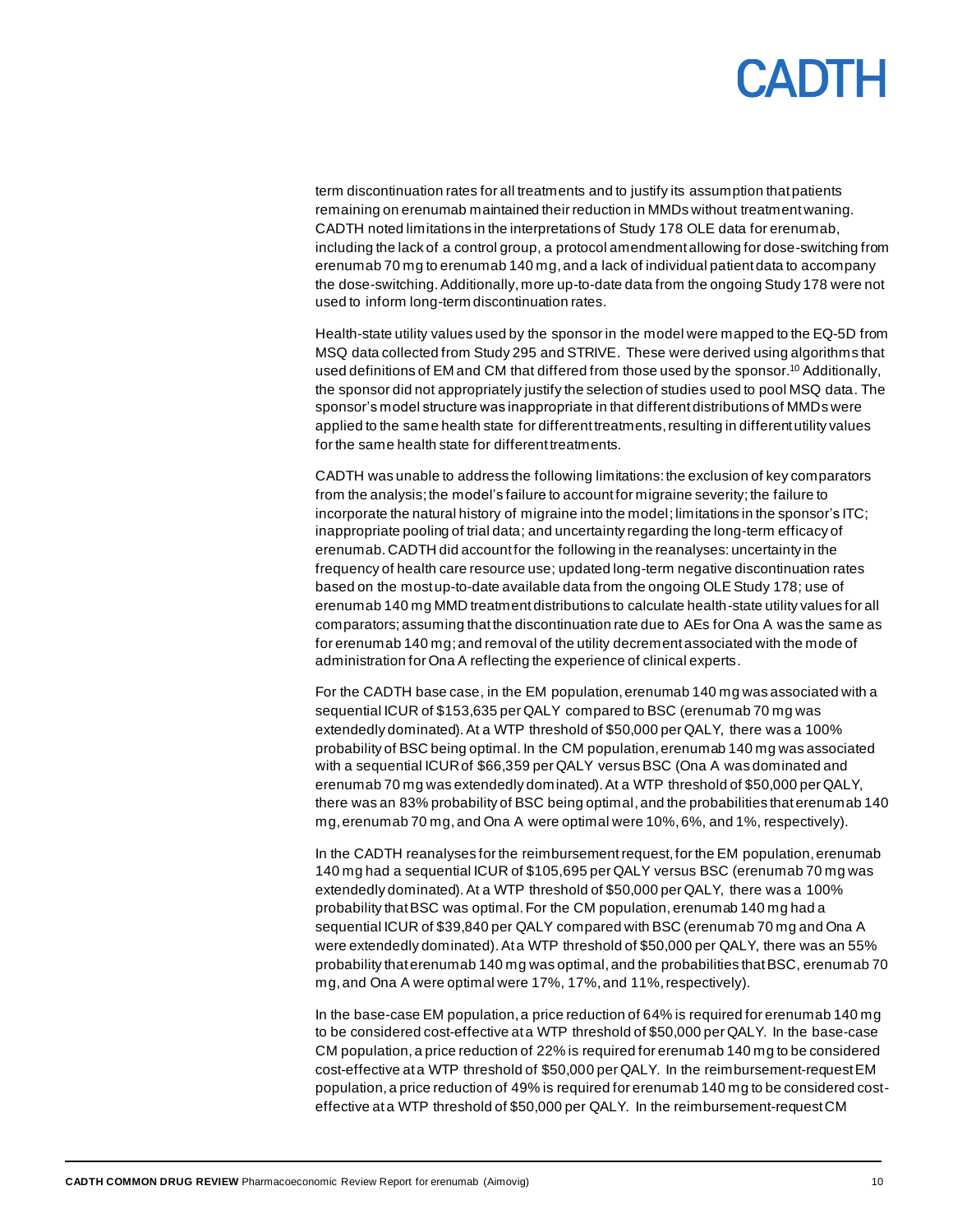population, no price reductions are required for erenumab 140 mg to be considered costeffective at a WTP threshold of \$50,000 per QALY.

### <span id="page-10-0"></span>**Conclusions**

In all populations in all reanalyses of both the indication and reimbursementrequest, erenumab 70 mg was extendedly dominated and erenumab 140 mg was more costly and more effective than BSC. Erenumab 140 mg appeared to be more cost-effective in the CM population than in the EM population. For patients in the indicated population with CM, the ICUR for erenumab 140 mg compared to BSC was \$66,359 per QALY, and for patients with EM the ICUR for erenumab 140 mg was \$153,635 per QALY. In the reimbursement-request population, erenumab 140 mg was associated with an ICUR of \$39,840 per QALY in the CM population and \$105,695 per QALY in the EM population, when compared with BSC.

For erenumab 140 mg to be considered cost-effective at a WTP threshold of \$50,000 per QALY, price reductions are required as follows: for EM patients a price reduction of 64% and for CM patients a reduction of 22% would be required; in the reimbursement population,a 49% price reduction would be required for EM patients, while no price reduction would be required for CM patients. In all CADTH reanalyses, erenumab 70 mg was never optimal.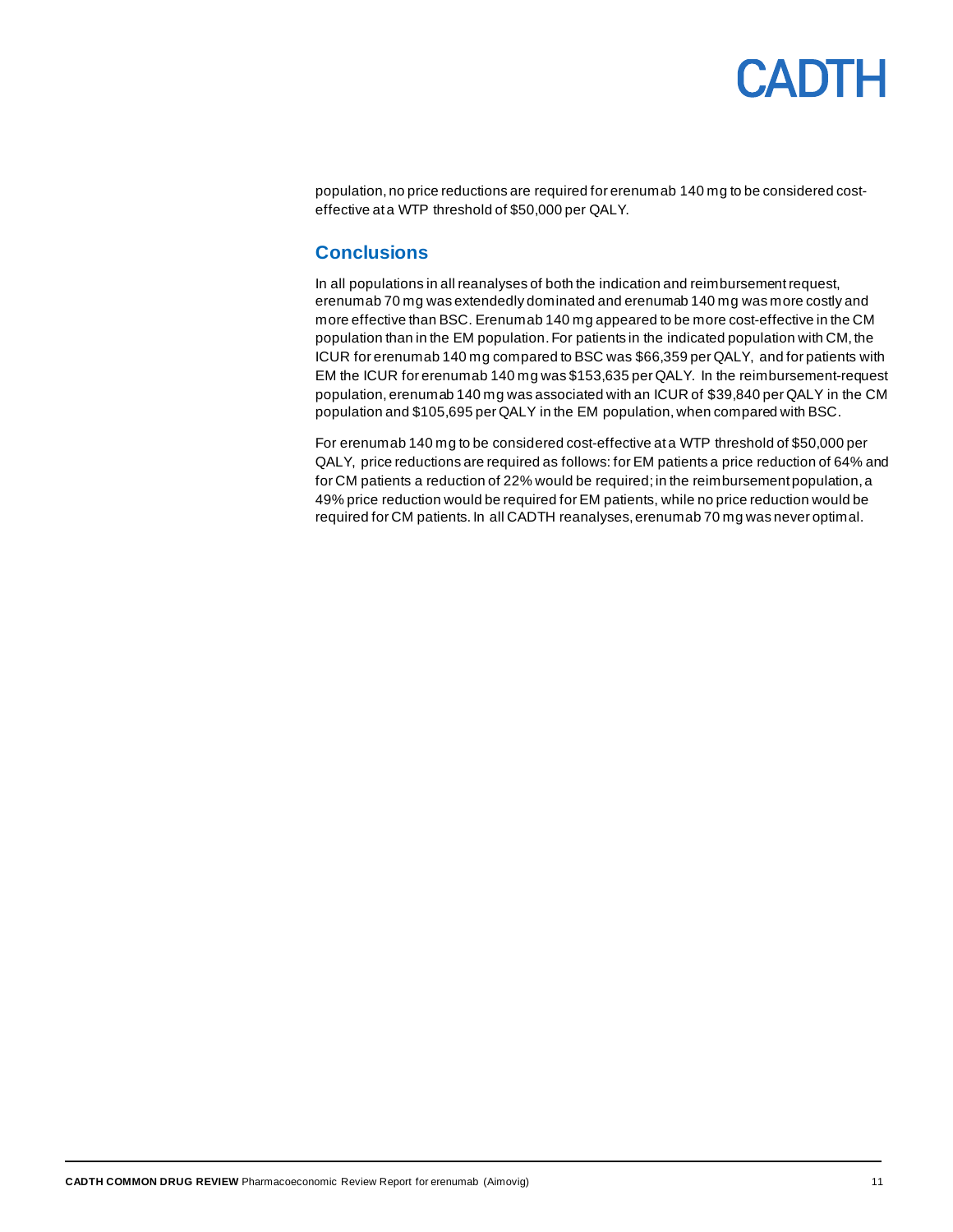### <span id="page-11-0"></span>**Information on the Pharmacoeconomic Submission**

#### <span id="page-11-1"></span>**Summary of the Sponsor's Pharmacoeconomic Submission**

The sponsor submitted a CUA comparing erenumab 70 mg and erenumab 140 mg with best BSC in both the indicated population and the sponsor's reimbursement-request population.<sup>2</sup> The indicated base-case population was adults who have at least four MMDs. <sup>2</sup> The sponsor's reimbursement-request population was adults with at least eight MMDs who have previously failed, are intolerant of, or have a contraindication to at least two migraine preventive therapies.<sup>2</sup>Patients with both EM and CM were included within the indicated and reimbursement-request populations.<sup>2</sup> Patients with EM have fewer than 15 monthly headache days and four to 15 MMDs.<sup>2</sup> CM patients have 15 or more monthly headache days and eight or more MMDs.<sup>2</sup> In the indicated population 46% and 54% of patients were assumed to have CM and EM, respectively, based on data from the CHORD study,<sup>11</sup> which examined the clinical characteristics of Canadian patients referred to neurologists specializing in managing headaches.<sup>11</sup> In the reimbursement-request population, 68% and 32% of patients were assumed to have CM and EM, respectively, given the midpoint between two estimates of the percentage of migraine patients with CM.<sup>12,13</sup> The sponsor compared erenumab 140 mg to Ona A in CM patients as a scenario analysis. <sup>2</sup>

In the CUA, all patients received BSC, including patients who received erenumab or Ona  $A<sup>2</sup>$ The CUA was conducted from the perspective of a Canadian publicly funded health care payer over a five-year time horizon using 12-week cycles that are half-cycle corrected.<sup>2</sup> Costs and QALYs were discounted at a rate of 1.5% per annum. <sup>2</sup>The sponsor stated that the model population reflected the baseline characteristics observed in the STRIVE clinical trial (82.8% female, average age: 42 years).<sup>5</sup>

The pharmacoeconomic model employed a decision tree to assess an initial three-month period and a Markov model to represent the post-assessment period [\(Figure 1\)](#page-31-1). <sup>2</sup> The model assessed changes in MMDs based on treatment received and the baseline distribution of MMDs. <sup>2</sup> Given a patient's baseline number of MMDs and the number of MMDs following the three-month assessment period,patients were classified as responders or nonresponders to treatment. <sup>2</sup> Response was defined as a 50% reduction in MMDs from the baseline to the end of the assessment period.<sup>2</sup> In the post-assessment period, nonresponders entered the Markov model in the negative discontinuation health state and were assumed to receive only BSC for the remainder of the time horizon. <sup>2</sup> Responders in the decision tree could enter the Markov model in the "on treatment" or "negative discontinuation" health states.<sup>2</sup> Responders in the on-treatment state were assumed to maintain the reduced number of MMDs observed in the assessment period for the entire model time horizon (i.e., there was no future gain or waning of treatment effects) based on preliminary results of the OLE Study 178.<sup>14</sup> Responders could discontinue treatment due to AEs in the first 24 weeks based on information from the erenumab clinical trials and an ITC for Ona A.<sup>4,5,7</sup> After 24 weeks, those in the on-treatment health state could remain on treatment or discontinue due to all causes and move to the negative discontinuation state at a rate of 2.38% per cycle, based on allcause discontinuation rates observed in preliminary findings from Study 178.<sup>14</sup> Patients in the negative discontinuation state reverted to their MMD baseline, which was the same for all patients regardless of treatment.<sup>2</sup> General population mortality was used to estimate mortality, and all patients had an equal risk of transitioning to the death state, regardless of treatment or MMD frequency.<sup>2</sup>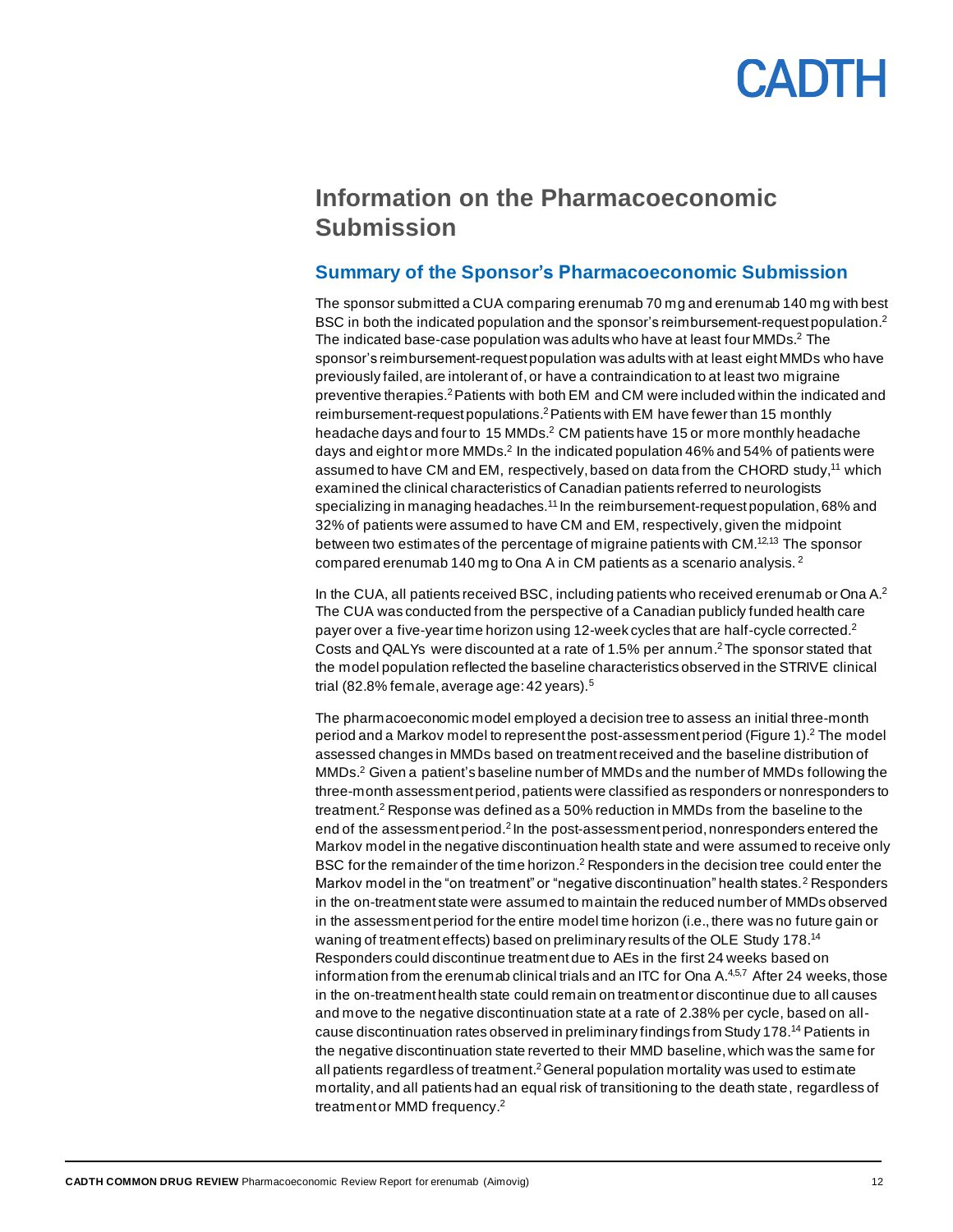The efficacy of both erenumab and BSC in terms of proportion of patients with a 50% reduction in MMDs was derived using data from Study 295 patients with CM and the pooled results of the STRIVE and LIBERTY trials in patients with EM.<sup>4-6</sup> Statistical models were developed to describe the distribution of MMDs in Study 295, STRIVE, and LIBERTY for all patients at baseline, all patients at 12 weeks, and all patients at 24 weeks,as well as distributions of MMDs in responders at 12 and 24 weeks and nonresponders at 12 weeks in all treatment arms.<sup>2</sup> In the scenario analysis in the CM population that compared erenumab with Ona A, the sponsor used relative efficacy data from an ITC that compared erenumab 140 mg versus Ona A in CM patients who failed to respond to at least three prior treatments. <sup>7</sup> The ITC was conducted using data from Study 295 and two pivotal trials for Ona A (PREEMPT 1 and PREEMPT 2).<sup>4</sup>

The sponsor established a mean utility value associated with each health state based on the distribution of patients across the number of MMDs in each health state.<sup>2</sup> Migraine Specific Quality-of-life Questionnaire (MSQ) data from Study 295 and STRIVE were mapped to EQ-5D utility values using algorithms published by Gillard et al.<sup>10</sup> Using these data, the sponsor conducted a multi-level regression model for predicting disutilities associated with MMDs to establish EQ-5D utility values as a function of MMDs. To estimate the mean utility value per health state during the assessment period, the distribution of frequencies of MMDs in each treatment group at baseline, as well as in responders and nonresponders, was multiplied by the corresponding utility value for each MMD frequency. Utility decrements were applied to each MMD-specific utility value. These took account of the disutility associated with the mode of administration (MOA) of treatment (only Ona A) and treatmentrelated AEs (only Ona A and BSC).<sup>2</sup> Utility decrements were derived from a vignette-based time trade-off utility-valuation study in the UK general population and migraine patients.<sup>15</sup>No utility decrements associated with AEs or MOA were applied to the utility values associated with erenumab.

Treatment acquisition costs were based on the sponsor costs for erenumab, and Ontario Drug Benefit formulary prices for Ona A.<sup>2,16</sup> Administration costs were assumed to be zero for both treatments as Ona A administration is often paid by patients out of pocket and there is a Novartis patient support program for initial injection training for self-administration of erenumab. <sup>2</sup>All patients received BSC, and the level of health care management (resource use) received depended on the number of MMDs experienced by patients.<sup>2</sup> Health care resource costs included hospitalizations and emergency room, general practitioner, nurse, and neurologist visits.<sup>2</sup> The frequency of health care resource use was determined by responses from Canadian patients in a global online survey and the Canadian results of the International Burden of Migraine Study (IBMS) of migraine patients. 17,18 Acute medications (triptans and analgesics) were included as part of BSC costs, and a linear regression was used to predict the number of days of treatment with acute medications per month given the number of MMDs.<sup>2</sup> No AE costs were included in the model, given the similar safety profile of erenumab to placebo. 2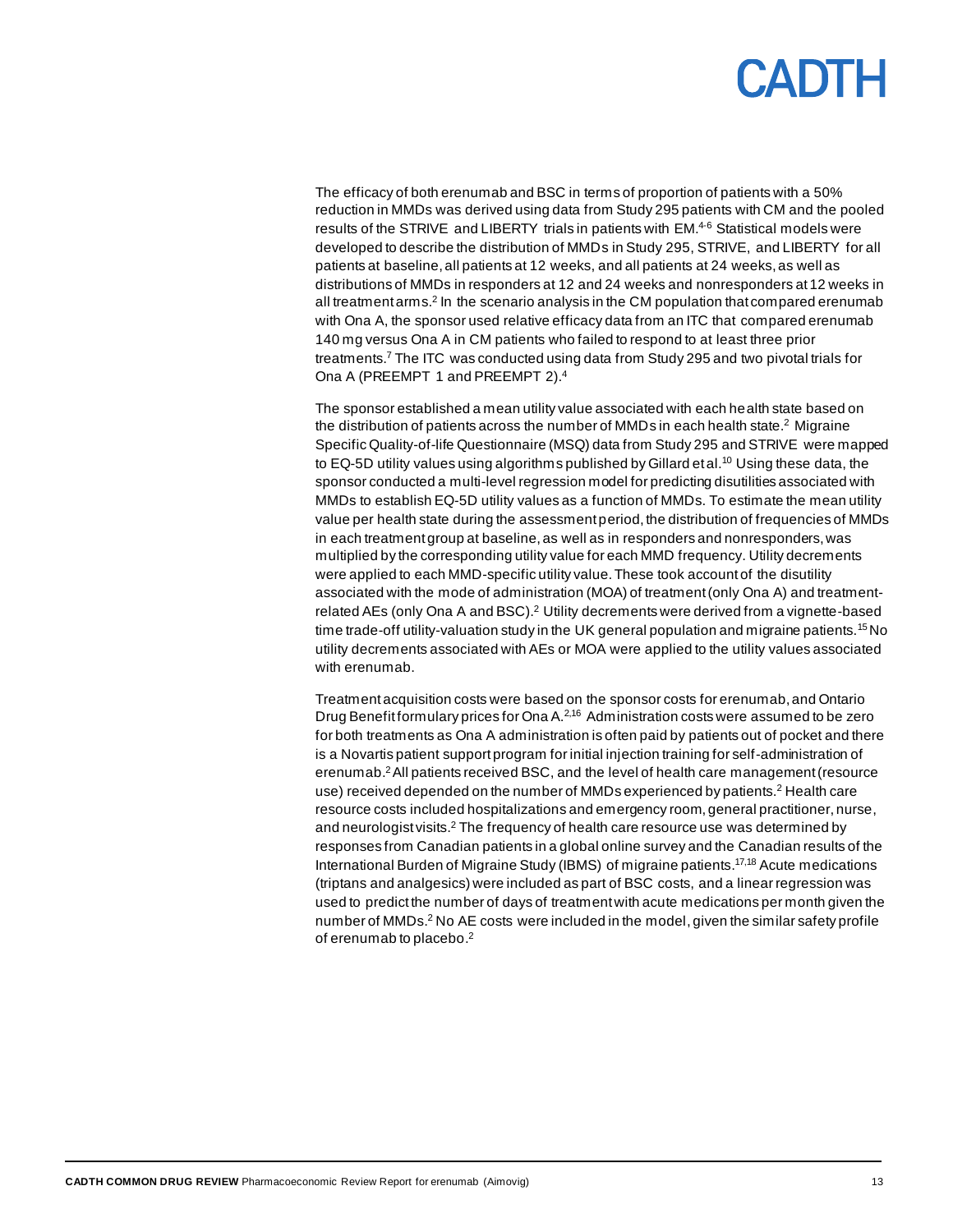### **Sponsor's Base Case**

Base-case results associated with the indicated population are presented i[n Table 2.](#page-13-1) These results were weighted assuming that 46% of patients had CM.<sup>11</sup> Compared to BSC, erenumab 70 mg was associated with a QALY gain of 0.11 at an additional cost of \$10,224, resulting in an ICUR of \$89,773 per QALY gained. $8$  Erenumab 140 mg was associated with a QALY gain of 0.13 at an additional cost of \$10,566, resulting in an ICUR of \$84,204 compared to BSC.<sup>8</sup> Overall, the sequential results comparing all comparators together demonstrate that erenumab 140 mg was associated with an ICUR of \$84,204 per QALY and that erenumab 70 mg was extendedly dominated by BSC and erenumab 140 mg. $8$ At a WTP threshold of \$50,000 per QALY, there was a 100% probability that BSC was optimal.<sup>8</sup> Erenumab 70 mg was never the optimal treatment option.<sup>8</sup>

### <span id="page-13-1"></span><span id="page-13-0"></span>**Table 2: Summary of Sequential Results of the Sponsor's Base Case Compared to BSC**

|                 | <b>Total</b><br>costs( | <b>Total</b><br><b>QALYs</b> | <b>Incremental</b><br>cost(S)<br>vs. BSC | <b>Incremental</b><br><b>QALYS</b><br>vs. BSC | <b>ICUR</b><br>(\$ per QALY)<br>vs. BSC | <b>Sequential ICUR</b><br>(\$ per QALY) |
|-----------------|------------------------|------------------------------|------------------------------------------|-----------------------------------------------|-----------------------------------------|-----------------------------------------|
| <b>BSC</b>      | 9.377                  | 3.01                         |                                          |                                               |                                         |                                         |
| Erenumab 70 mg  | 19.601                 | 3.13                         | 10.224                                   | 0.11                                          | 89.773                                  | Extendedly dominated                    |
| Erenumab 140 mg | 19.943                 | 3.14                         | 10,566                                   | 0.13                                          | 84.204                                  | 84.204                                  |

BSC = best supportive care; ICUR = incremental cost-utility ratio; QALY = quality-adjusted life-year; vs. = versus.

Source: Results from sponsor's updated pharmacoeconomic model.<sup>8</sup>

The results for the sponsor's reimbursement-request population are presented i[n Table 3.](#page-13-2) These results were weighted assuming that 68% of patients had CM.<sup>8</sup> Compared to BSC, erenumab 70 mg was associated with a QALY gain of 0.13 at an additional cost of \$8,301, resulting in an ICUR of \$63,152 per QALY gained. $8E$  Erenumab 140 mg was associated with a QALY gain of 0.20 at an additional cost of \$9,134, resulting in an ICUR of \$46,704 compared to BSC.<sup>8</sup> Overall, the sequential results considering all comparators together demonstrated that erenumab 140 mg was associated with an ICUR of \$46,704, and that erenumab 70 mg was extendedly dominated by BSC and erenumab 140 mg. $8$ At a WTP threshold of \$50,000 per QALY, there was a 57% probability that erenumab 140 mg was optimal in the sponsor's reimbursement request. $8$  Erenumab 70 mg was never the optimal option.<sup>8</sup>

### <span id="page-13-2"></span>**Table 3: Summary of Sequential Results of the Sponsor's Reimbursement Request Compared to BSC**

|                 | <b>Total</b><br>costs( <sub>s</sub> ) | <b>Total</b><br><b>QALYS</b> | <b>Incremental</b><br>cost(S)<br>vs. BSC | <b>Incremental</b><br><b>QALYS</b><br>vs. BSC | <b>ICUR</b><br>(\$ per QALY)<br>vs. BSC | <b>Sequential ICUR</b><br>(\$ per QALY) |
|-----------------|---------------------------------------|------------------------------|------------------------------------------|-----------------------------------------------|-----------------------------------------|-----------------------------------------|
| <b>BSC</b>      | 11.439                                | 2.75                         |                                          |                                               |                                         |                                         |
| Erenumab 70 mg  | 19.740                                | 2.88                         | 8.301                                    | 0.13                                          | 63.152                                  | Extendedly dominated                    |
| Erenumab 140 mg | 20.573                                | 2.95                         | 9.134                                    | 0.20                                          | 46.704                                  | 46.704                                  |

BSC = best supportive care; ICUR = incremental cost-utility ratio; QALY = quality-adjusted life-year; vs. = versus.

Source: Results from sponsor's updated pharmacoeconomic model.<sup>8</sup>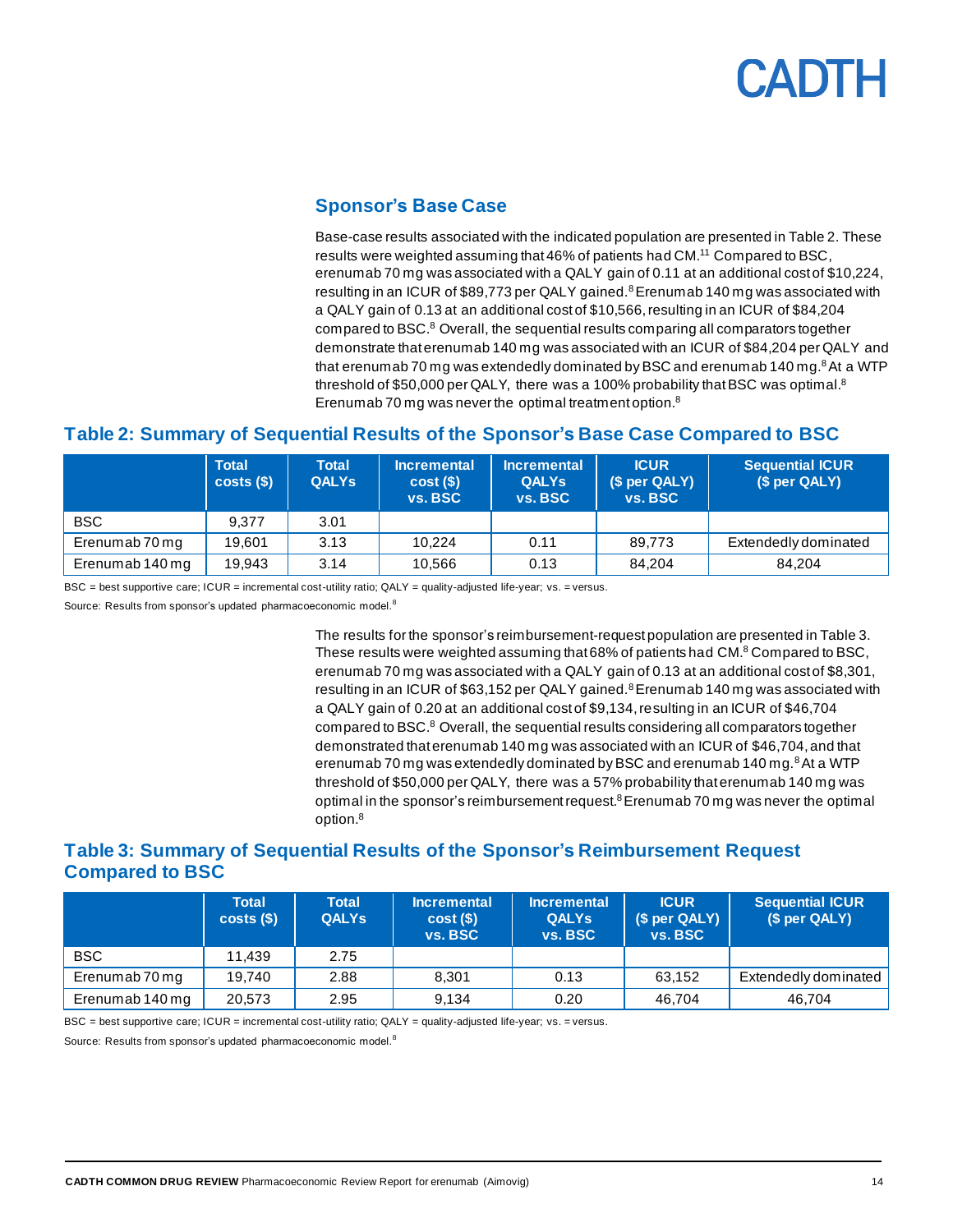

#### <span id="page-14-0"></span>**Summary of Sponsor's Sensitivity Analyses**

Erenumab was compared with Ona A in a scenario analysis conducted in CM patients only [\(Table 15\)](#page-38-0). The sponsor found that Ona A and erenumab 70 mg were extendedly dominated and the ICUR for erenumab 140 mg compared with BSC was \$31,414 per QALY.

The sponsor also conducted a number of scenarios in its reimbursementrequest, including one that explored the effects of varying the time horizon, discount rates, probability of response, utility decrement per MMD, proportion of patients with CM, and the odds ratio for the probability of response for Ona A, including the possibility of positively discontinuing treatment after receiving erenumab for one year. <sup>2</sup>After a 12-week treatment pause during a re-evaluation period, 20% of patients were assumed to positively discontinue treatment as they were assumed to have well-controlled migraine, based on a study of prolonged treatment with Ona A.<sup>19</sup> In this scenario, when patients positively discontinued, they remained in their positive discontinuation state, thereby maintaining the improved frequency of MMDs obtained with treatment for the entire model time horizon while receiving no further treatment.<sup>2</sup> In a scenario analysis conducted by the sponsor from a societal perspective, erenumab 70 mg was dominated in both the base case and the reimbursement request, and erenumab 140 mg was associated with a sequential ICUR of \$49,626 and \$12,256 for the base case and reimbursement request, respectively.

Results were somewhat sensitive to the probability of response for erenumab, utility decrement per MMD, discount rate, positive discontinuation scenario, odds ratio for the treatment effect of erenumab versus Ona A, and the adoption of a societal perspective.<sup>2</sup>

### <span id="page-14-1"></span>**Limitations of Sponsor's Submission**

CADTH identified the following limitations with the sponsor's submission:

- **The analysis does not include all relevant comparators.** In the sponsor's base case and reimbursement criteria, erenumab was compared with BSC only. A comparison with Ona A was made only in a scenario analysis examining CM patients.<sup>2</sup> In addition to Ona A, several other medications, including topiramate, pizotifen, and flunarizine, are indicated by Health Canada for migraine prophylaxis.<sup>20-22</sup> According to CADTH economic guidelines, all interventions currently used and potentially displaced should be identified, and those that decision-makers are currently funding or are commonly used should be included.<sup>9</sup> Comparator selection should not be limited by the availability of data.<sup>9</sup> Although the sponsor rationalized excluding some comparators due to AEs and high discontinuation rates, these events could have been incorporated using the sponsor's model structure.<sup>2</sup> A lack of efficacy data for these products in patients who had failed prior therapies is another justification provided by the sponsor, but these data are not needed for the base case examining the Health Canada indication. Not including all comparators with a Health Canada indication may favour erenumab, as these comparators are associated with much lower annual costs (see Appendix 1). Reviewers were unable to address this limitation, and as such, the cost-effectiveness of erenumab compared to currently used therapies is unknown.
- **Use of health states that do not capture the full course of the condition.** The health states used by the sponsor to assess the cost-effectiveness of erenumab classify patients as responders or nonresponders and as on-treatment or off-treatment based on the probability of patient response to treatment and the frequency of patient migraine attacks.<sup>2</sup> Further, this model structure does not capture other clinically meaningful aspects of the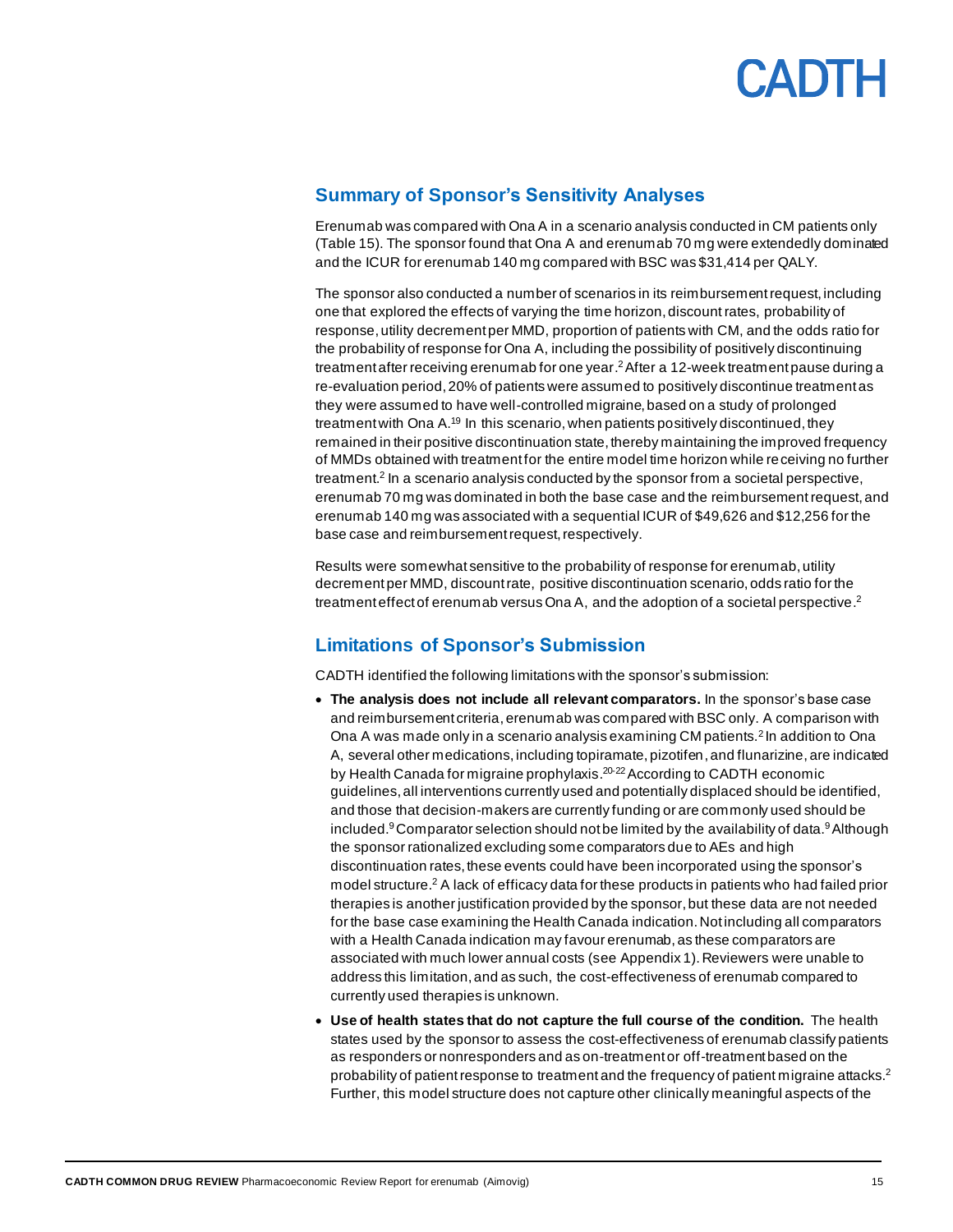disease, such as headache severity. According to the clinical expert consulted by CADTH for this review, patients may find a reduction in the severity of their migraine headaches without a reduction in the frequency of headaches to be a clinically meaningful outcome. Additionally, a reduction in the frequency of headaches may not necessarily be associated with a reduction in headache severity. The direction and magnitude of the impact of the model's structure on the cost-effectiveness results for erenumab are unclear.

- **The natural history of migraine disease course was not incorporated in the model.**  No natural change in migraine severity or frequency was incorporated in the analysis, which the sponsor notes is a simplifying assumption.<sup>2</sup> Erenumab and BSC patients were classified as responders or nonresponders according to trial data, and responders who remained on treatment for the entire model time horizon maintained the MMD frequency established during the assessment period.<sup>2</sup>Nonresponders remained in the negative discontinuation state and were assumed to have the frequency of MMDs established at the trial baseline for the entire model time horizon.<sup>2</sup> As such, there was no change in the frequency of MMDs for both responders and nonresponders during the post-assessment period. However, according to a clinical expert consulted by CADTH for this review, a patient's migraine disease course may naturally improve or worsen over time. The direction of the impact of not including natural history of migraine on the results of the analysis is unknown.
- **The ITC suffered from limitations.** There is no direct head-to-head evidence for the efficacy of erenumab versus Ona A or oral preventive medications. For the comparison of erenumab with Ona A in the CM population, the sponsor conducted an ITC of erenumab 140 mg and Ona A 155-195 international units, administered as 31 to 39 intramuscular injections in CM patients with at least three treatment failures using data from Study 295 and published data from the PREEMPT 1 and PREEMPT 2 trials for Ona A. <sup>7</sup> No literature search was conducted and the approach to selecting studies for the ITC was not reported. The ITC considered a population different from the indicated population (no previous treatment failure) and the sponsor's reimbursement request (failure of at least two prior preventive therapies) due to a lack of data available in these populations for Ona A. Results of the ITC obtained with erenumab 140 mg were assumed to be the same for erenumab 70 mg.<sup>2</sup> The sponsor was unable to provide an ITC comparing Ona A with both erenumab 70 mg and 140 mg. In Study 295, slightly more patients who had a 50% reduction in MMDs were treated with erenumab 140 mg compared to those treated with erenumab 70 mg (see CADTH clinical review report). If erenumab 140 mg was more efficacious than erenumab 70 mg, then assuming erenumab 70 mg versus Ona A will have the same rate of response as versus erenumab 140 mg will favour erenumab. Additionally, the sponsor reported that the odds ratio for the discontinuation of Ona A due to AEs relative to erenumab was derived from the ITC.<sup>2</sup> However, the ITC did not appear to examine AE frequencies or discontinuation rates.<sup>7</sup>
- **The trial data was inappropriately pooled.** In the sponsor's model, data were pooled to inform both efficacy and utility estimates. To inform efficacy calculations for the EM population, a pooled dataset of STRIVE and LIBERTY was used.<sup>2</sup> LIBERTY is a 12-week randomized controlled trial.<sup>6</sup> STRIVE is a 24-week trial with 24-week randomized data, though response was also assessed at 12 weeks in this trial.<sup>5</sup> An additional 12-week study conducted in EM patients, ARISE, was not included in the data pool.<sup>23</sup>

For utility estimates, MSQ data from Study 295 and STRIVE were pooled, on the basis of avoiding sparse data.<sup>2</sup> While LIBERTY did not collect MSQ data, this was an outcome considered in ARISE.<sup>23</sup> Justification for the selection of studies used to pool MSQ data was not provided by the sponsor.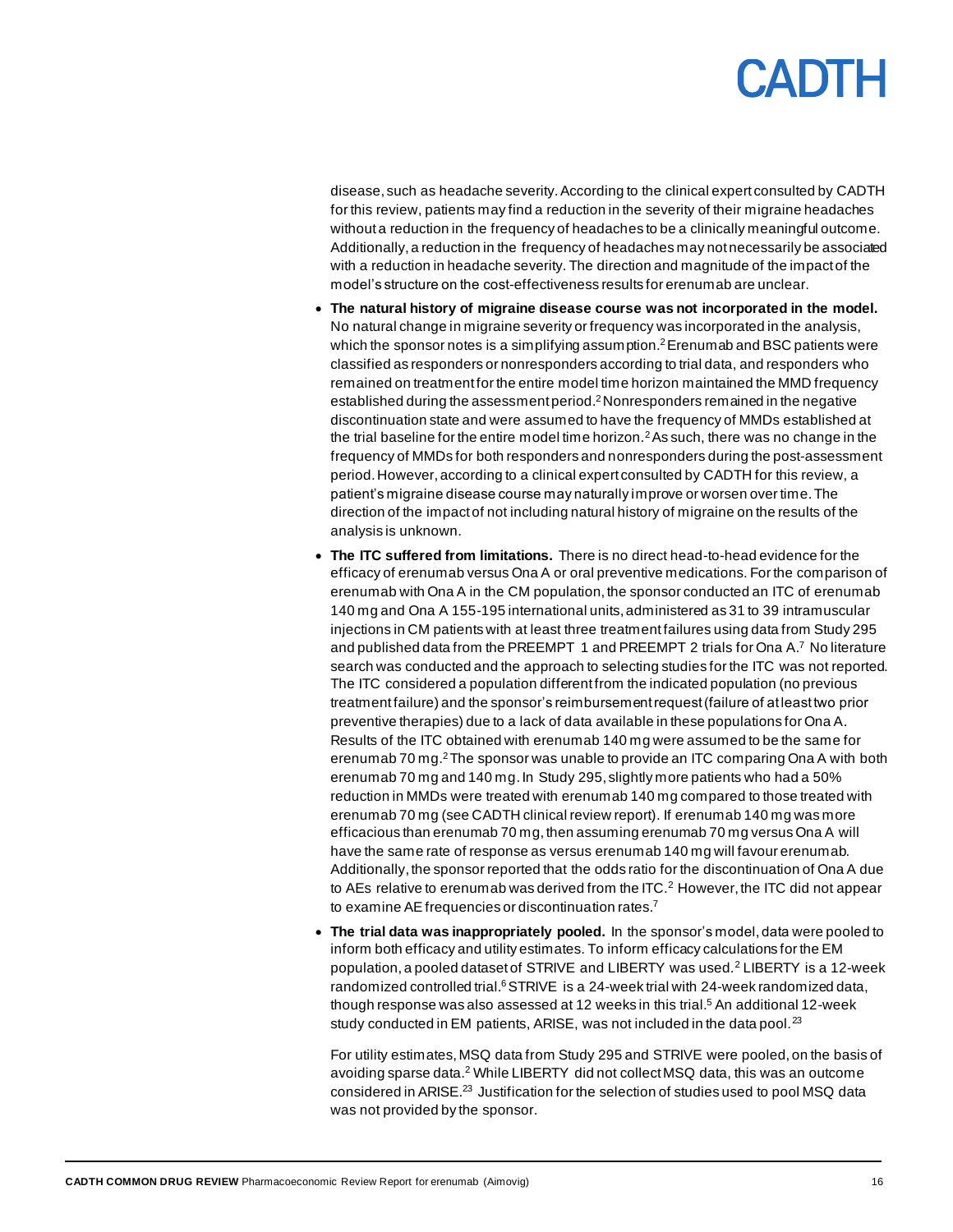When pooling data from different trials, it is necessary to assume homogeneity in the trials' baseline characteristics. However, the pooled trials were not homogenous. STRIVE excluded patients with no therapeutic response to at least two previous treatments, while LIBERTY enrolled patients who failed two to four prior migraine prophylaxis treatments, indicating a clear difference in the patient populations sampled in each trial.<sup>5,6</sup>

To estimate the probability of response in EM patients, the sponsor pooled trial data from STRIVE and LIBERTY by taking the total number of 12-week responders from STRIVE and LIBERTY and dividing the result by the total number of patients.<sup>24</sup> This approach to pooling is inappropriate. Nonrandomized data from STRIVE were used to inform the pool, rather than using the double-blind 24-week outcome. $^{24}$ A more appropriate approach to pooling trial data would have been to conduct a meta-analysis of all EM trials in which the proportion of responders for each study would be calculated then weighted based on the sample size. Overall, the approach to pooling did not include all relevant studies, utilized nonrandomized trial data, did not adjust for differences in baseline characteristics, and did not appropriately weightestimates by trial sample size. The effect of inappropriately pooling trial data on the results of the cost-effectiveness analysis is unknown and could not be addressed by CADTH reviewers.

- **Uncertainty in the frequency estimates for direct health care resource use.** A global online study of patients with at least four MMDs was used to estimate the per-cycle resource utilization rates in the model, using responses from Canadian survey participants. To populate visit-frequency estimates for those experiencing zero to three MMDs, estimates were sourced from the Canadian results of the IBMS. According to clinical expert consulted by CADTH for this review, these estimates may overestimate hospitalizations, as migraine patients are rarely admitted to hospital for migraine. Additionally, the expert noted that the estimates may underestimate the frequency of emergency room visits for migraine patients. It was also unclear what role nurse practitioner visits played in patient care and whether these would be mutually exclusive to a general practitioner visit. CADTH reanalyses adjusted the frequency of health care resource use so that it reflected the experience of clinical experts consulted by CADTH for this review.
- **Uncertainty in the long-term treatment efficacy of erenumab.** In the sponsor's model, those who respond to and remain on treatment are assumed to maintain the improved frequency of MMDs achieved in the first 24 weeks for the entire model time horizon.<sup>2</sup> The justification for this assumption is supported by data from Study 178, an ongoing OLE study of patients completing a 12-week placebo-controlled phase II study of erenumab that showed that there was sustained efficacy of erenumab through 64 weeks of follow-up.<sup>2</sup>A clarification provided by the sponsor presented data from the January 2016 data cut of Study 178, including the mean change in MMDs over 60 months, as well as the proportion of patients experiencing a 50% or greater reduction in MMDs at week 64 and at four years.<sup>24</sup> The CADTH clinical review noted that the denominator used in calculating the proportion of patients experiencing a 50% reduction in MMDs at month 60 was unclear. The CADTH clinical review also noted that the ability to draw conclusions regarding sustained erenumab efficacy was limited due to the lack of a control group and the inclusion of a protocol amendment, which saw a switch in dose from erenumab 70 mg to erenumab 140 mg where possible. A lack of patient-level data on the changes to dosing introduced uncertainty to the long-term results. Additionally, efficacy end points in Study 178 were exploratory and did not include statistical testing, making it difficult to interpret results. Overall, the interpretation of long-term efficacy results from Study 178 is significantly limited.

According to the clinical expert consulted for this review, as much as 20% of patients may stop benefiting from prophylactic treatment. The assumption that treatment effects of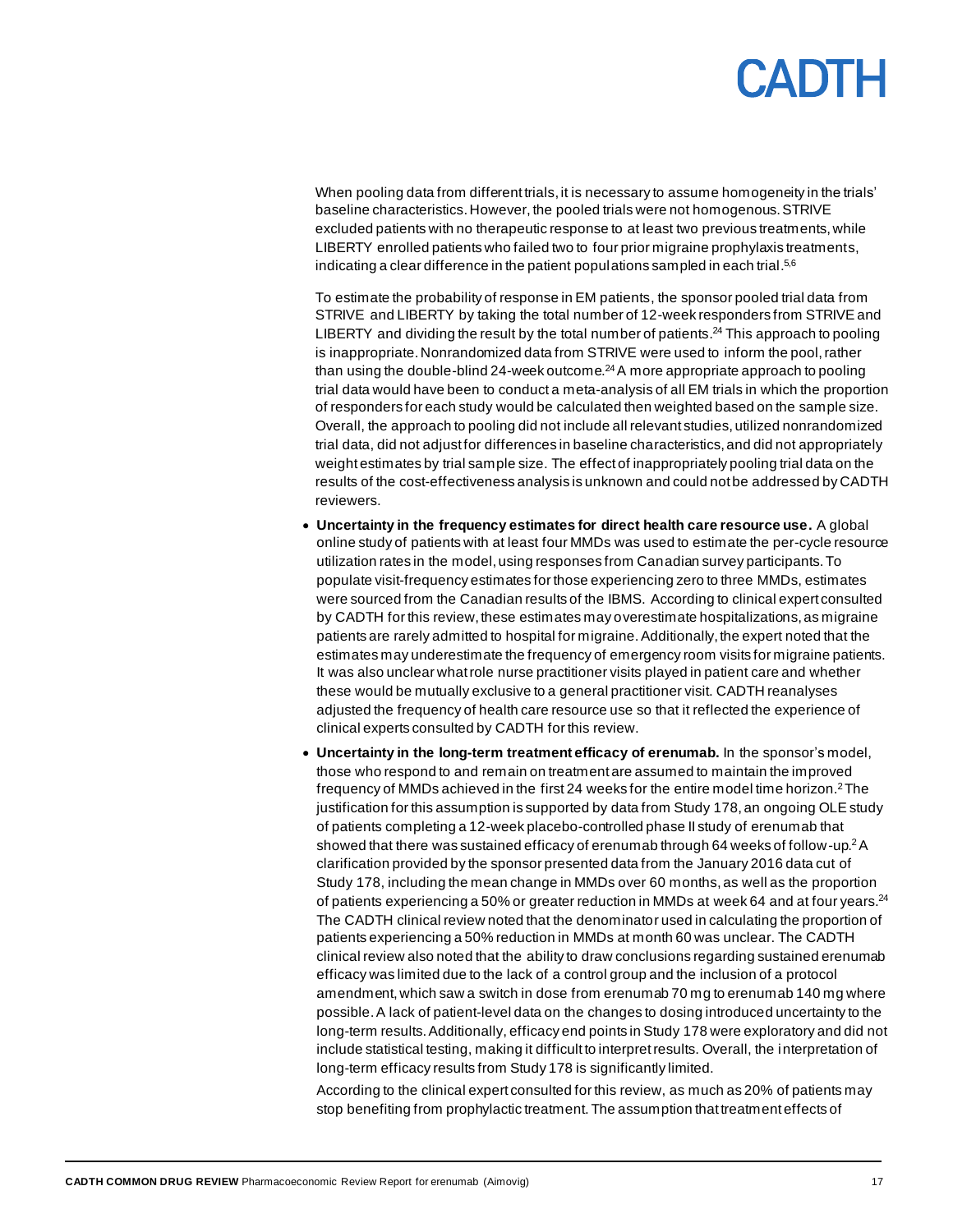erenumab will be maintained for the entire model time horizon favoured erenumab, given the limited ability to interpret efficacy results from Study 178. A scenario in which the effect of erenumab wanes linearly over the course of the model time horizon to eventually equal the mean MMD frequency experienced by negative discontinuers was explored as a CADTH sensitivity analysis.

There are no data regarding the benefits of erenumab after stopping treatment. As such, CADTH reviewers concluded the positive discontinuation scenario was not appropriate for consideration.

- **Inadequately examined parameter uncertainty.** Reviewers noted that several parameters, including the probability of discontinuing erenumab or BSC due to AEs; the probability of response for erenumab 70 mg, erenumab 140 mg,and BSC; and the proportion of patients in the indication and reimbursementrequest that had CM, were not appropriately included in the probabilistic analysis.However, the odds ratios comparing the probability of response and the probability of discontinuation of treatment due to AEs for Ona A relative to erenumab was included in the probabilistic analysis. Reviewers were unable to make these rates probabilistic for erenumab. The odds ratio for discontinuing Ona A due to AEs was fixed in the CADTH reanalysis out of fairness because discontinuation rates for the other comparators were also not probabilistic.
- **Uncertainty in health-state utility values.** To estimate health-state utilities, the sponsor established a mean utility value for each health state based on the distribution of patients across the number of MMDs in each health state.<sup>2</sup> The MSQ data from Study 295 and STRIVE were mapped to EQ-5D utility values using an algorithm published by Gillard et al.<sup>10</sup> Using these data, the sponsor conducted a multi-level regression model for predicting disutilities associated with MMDs to establish EQ-5D utility values as a function of MMDs.<sup>2</sup>

CADTH reviewers noted several limitations with this approach. CADTH economic guidelines do not recommend mapped utilities and the justification for mapping rather than using EQ-5D values from the literature was not provided. $9As$  the mapping algorithm established by Gillard et al. use a UK value set, the utility values used in the model do not reflect Canadian preferences.<sup>10</sup>The sponsor applied the EM or CM algorithm to the MSQ data following the definitions provided in the International Classification of Headache Disorders (i.e.,EM patients have fewer than 15 monthly headache days, of which four to 14 are MMDs, and EM patients have 15 or more monthly headache days, of which eight or more are MMDs) whereas Gillard et al. defined EM as fewer than 15 monthly headache days and CM as 15 or more monthly headache days.<sup>10,25</sup> Additionally, MSQ data were also available in the ARISE trial, and its exclusion from the pooled analysis was not justified. According to clinical experts consulted by CADTH, the MOA associated with Ona A involves minimal discomfort for a migraine patient, indicating uncertainty in its inclusion in the model. Additionally, the sponsor's approach to deriving health-state utilities by multiplying MMD utility values by treatment-dependent MMD distributions is limited. Because health states should capture all aspects of a disease, there should be no treatment-dependent differences between health states or health-state utilities. A more appropriate approach would have been to use the same MMD distribution to calculate utility values across all health states, a change that was applied in the CADTH reanalysis.

• **The percent of patients discontinuing long-term treatment may be underestimated.** In the sponsor's analysis, responders who continued treatment in the post-assessment period negatively discontinued treatment at a rate of 2.38% every 12 weeks.<sup>2</sup> The probability of discontinuing treatment was based on total rates of discontinuation for all treatments at the November 2014 data cut in the Clinical Study Report of Study 178.<sup>14</sup> As Study 178 is ongoing, updated data have become available. As reported by Ashina et al., 132 of 383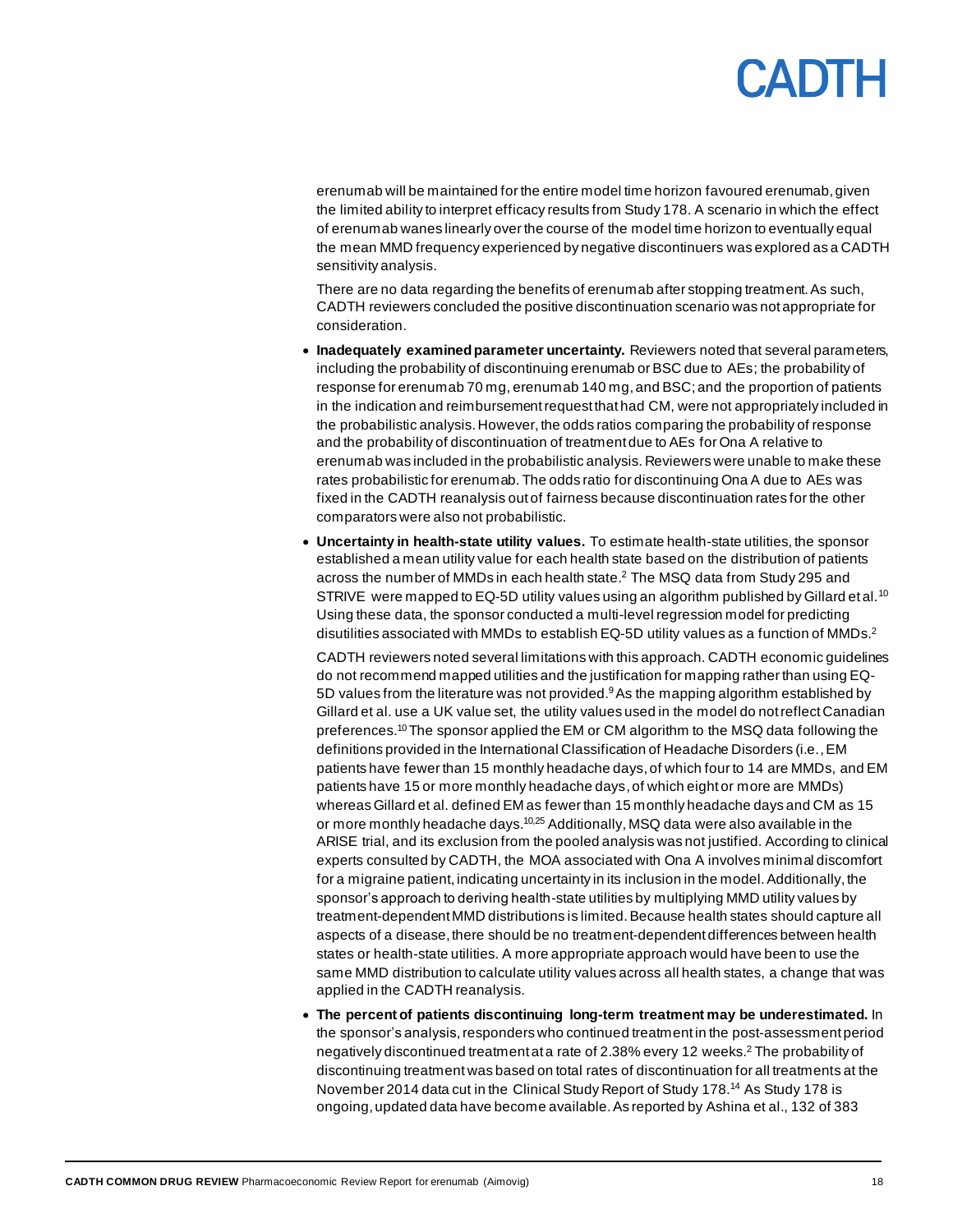patients discontinued erenumab for all causes after a median exposure among all patients enrolled of 3.2 years.<sup>26</sup> This resulted in a discontinuation probability of approximately 3% every 12 weeks. As this input was used to model the long-term discontinuation of patients from erenumab, reviewers concluded it was appropriate to use data that reflected the longest patient exposure to treatment, and the CADTH reanalysis reflects this updated discontinuation rate.

• **Uncertainty in the estimates of the proportion of CM patients in the indication and reimbursementrequest.** For the base case and reimbursementrequest, the sponsor estimated that 46% and 68% of patients in the pooled cohort had CM, respectively.<sup>2</sup> Data from the CHORD study was used to inform the proportion of CM patients in the indicated population. <sup>11</sup>For the reimbursementrequest, the estimate was taken to be the midpoint of two proportions, one being from the second IBMS, which found that 58.3% of Canadian patients who had reported any previous use of prophylactic treatment had CM, and an estimate from the US of patients on third-line or later therapy that found 77.8% had CM.<sup>12,27</sup> Reviewers found the approach of taking a midpoint estimate of two proportions in different patient populations and in different health care settings to be highly uncertain and unjustified. Additionally, given that erenumab trials were conducted in EM and CM populations separately and that erenumab may exhibit a different treatment effect in these two subgroups, the validity of considering the cost-effectiveness in a mixed EM and CM population is limited. For the CADTH base case, results are presented for EM and CM groups separately, demonstrating the cost-effectiveness of erenumab in each of these populations.

### <span id="page-18-0"></span>**CADTH Common Drug Review Reanalyses**

CADTH could not address limitations associated with the lack of consideration of key comparators, migraine severity, natural history of migraine, inappropriate pooling of trial data, uncertain long-term efficacy, and limitations in the ITC.

Several other limitations were addressed.

- Hospitalization and nurse visits were removed from health care resource use as these represent rare occurrences, according to the clinical expert consulted by CADTH for this review.Both the frequency of visits and unit costs of these visits were changed to zero.
- The all-cause long-term negative discontinuation rate was adjusted from 2.38% to 3% to be consistent with the most up-to-date data from Study 178.<sup>26</sup>
- MMD distributions from erenumab 140 mg 12-week responders, 12-week nonresponders and 24-week responders were used when calculating health-state utilities for all treatments for responders, nonresponders, and on-treatment states.
- The odds ratio for discontinuation of Ona A due to AEs relative to erenumab 140 mg was revised to equal 1 in the CM population, reflecting the uncertainty in the sponsor's estimate for this value.
- Removed the MOA decrement for Ona A, reflecting the experience of clinical experts consulted by CADTH.

The first three limitations are considered in CADTH reanalyses of the EM population. For the CM populations, all five limitations are included in the CADTH reanalyses.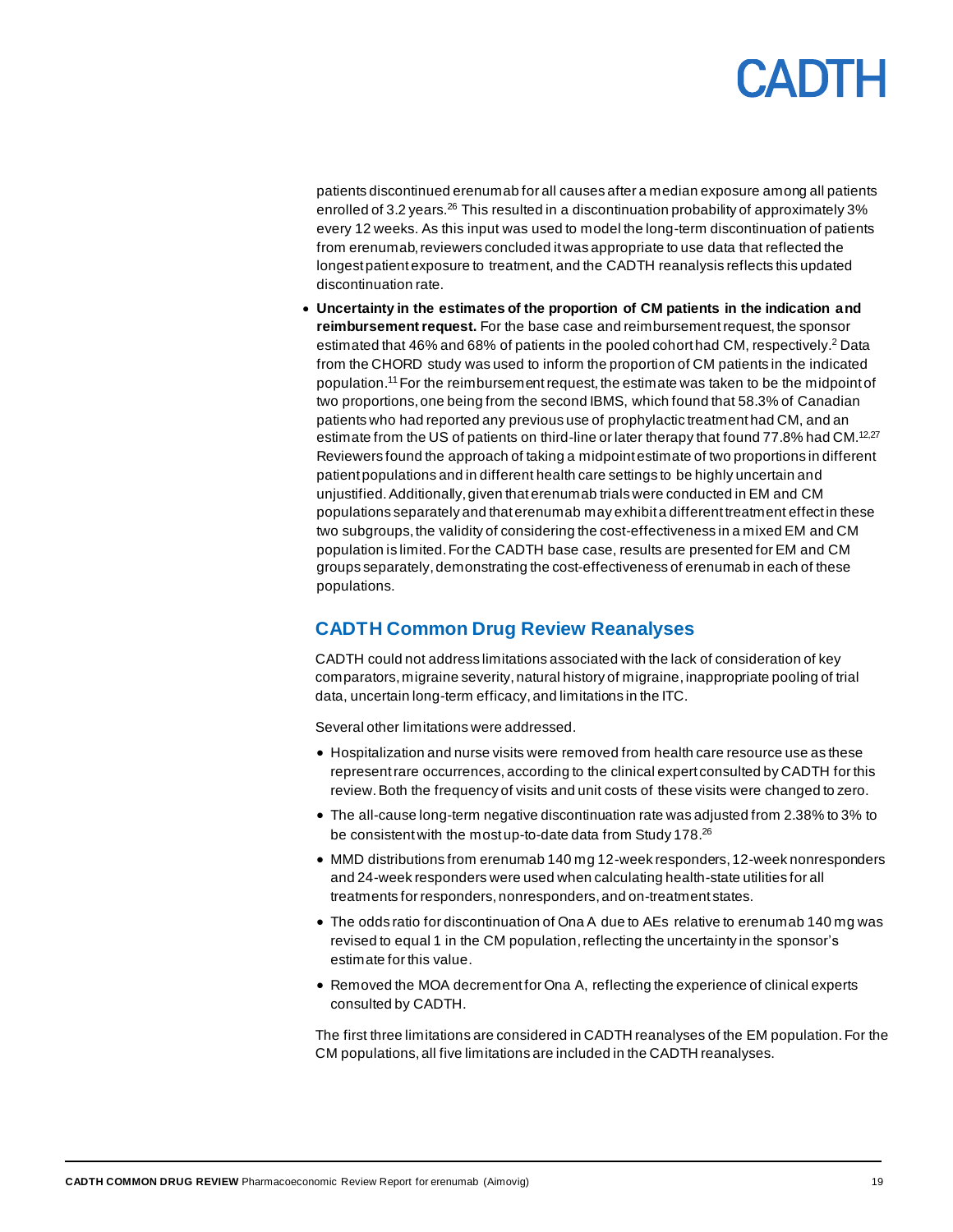

### <span id="page-19-0"></span>**CADTH Common Drug Review Reanalyses**

For the base-case EM population, compared to BSC, erenumab 140 mg was \$10,688 more expensive and yielded 0.07 more QALYs, resulting in an ICUR of \$153,635 per QALY gained [\(Table 4\)](#page-19-1). Erenumab 70 mg was associated with a QALY gain of 0.07 at an additional cost of \$10,196, resulting in an ICUR of \$165,396 per QALY compared to BSC. Overall, the sequential results considering all comparators together demonstrated that erenumab 140 mg was associated with an ICUR of \$153,635 and that erenumab 70 mg was extendedly dominated by BSC and erenumab 140 mg. At a WTP threshold of \$50,000 per QALY, there was a 100% probability that BSC was optimal. At a WTP of \$100,000 per QALY, there was a 2% probability that erenumab 140 mg was optimal.

For the base case in the CM population, compared to BSC, erenumab 140 mg was \$10,044 more expensive and yielded an additional 0.15 QALYs, resulting in an ICUR of \$66,359 per QALY gained [\(Table 5\)](#page-20-0). Erenumab 70 mg yielded an additional 0.14 QALYs at an additional cost of \$9,840, resulting in an ICUR of \$70,343 per QALY gained, compared to BSC. Ona A was \$3,162 more expensive than BSC and yielded 0.02 fewer QALYs, resulting in Ona A being dominated (it was less effective and more expensive) than BSC. Overall, the sequential results considering all comparators together demonstrated that erenumab 140 mg was associated with an ICUR of \$66,359 and that erenumab 70 mg was extendedly dominated by BSC and erenumab 140 mg, and Ona A was dominated. At a WTP threshold of \$50,000 per QALY, there was an 83% probability that BSC was optimal, and a 10% probability that erenumab 140 mg was optimal.

### <span id="page-19-1"></span>**Table 4: CDR Reanalyses of Limitations of the Indication in the Episodic Migraine Population**

|                               | <b>Scenario</b>                                                                | <b>Treatment</b> | <b>QALYs</b> | $Cost($ \$) | <b>Sequential ICUR</b><br>(\$ per QALY) |
|-------------------------------|--------------------------------------------------------------------------------|------------------|--------------|-------------|-----------------------------------------|
|                               | Base case, submitted by sponsor (mixed                                         | <b>BSC</b>       | 3.01         | 9,377       |                                         |
|                               | population, 46% CM) <sup>a</sup>                                               | erenumab 70 mg   | 3.13         | 19,601      | ED.                                     |
|                               |                                                                                | erenumab 140 mg  | 3.14         | 19,943      | 84,204                                  |
| 1                             | Adjusted health care resource-use frequency                                    | <b>BSC</b>       | 3.32         | 5,387       |                                         |
|                               |                                                                                | erenumab 70 mg   | 3.40         | 15,995      | ED.                                     |
|                               |                                                                                | erenumab 140 mg  | 3.40         | 16,525      | 133,494                                 |
| $\mathbf{2}$                  | Updated all-cause long-term negative                                           | <b>BSC</b>       | 3.31         | 7,038       |                                         |
|                               | discontinuation rate                                                           | erenumab 70 mg   | 3.39         | 17,080      | ED.                                     |
|                               |                                                                                | erenumab 140 mg  | 3.39         | 17,591      | 132,612                                 |
| 3                             | Making the distributions used to calculate the                                 | <b>BSC</b>       | 3.33         | 6,950       |                                         |
|                               | utilities for all treatments equal to the<br>distributions for erenumab 140 mg | erenumab 70 mg   | 3.39         | 17,418      | ED.                                     |
|                               |                                                                                | erenumab 140 mg  | 3.40         | 17,947      | 149,667                                 |
| CADTH base case $(1 + 2 + 5)$ |                                                                                | <b>BSC</b>       | 3.32         | 5,424       |                                         |
|                               |                                                                                | erenumab 70 mg   | 3.39         | 15,620      | ED.                                     |
|                               |                                                                                | erenumab 140 mg  | 3.39         | 16,112      | 153,635                                 |

BSC = best supportive care; CDR = CADTH Common Drug Review; CM = chronic migraine; ED = extendedly dominated; ICUR = incremental cost-utility ratio; QALY = quality-adjusted life-year.

<sup>a</sup> Results presented from the sponsor's base case were weighted, with 46% of the population having CM and 54% of the population having EM. Results from CADTH reanalyses assume a 100% EM population.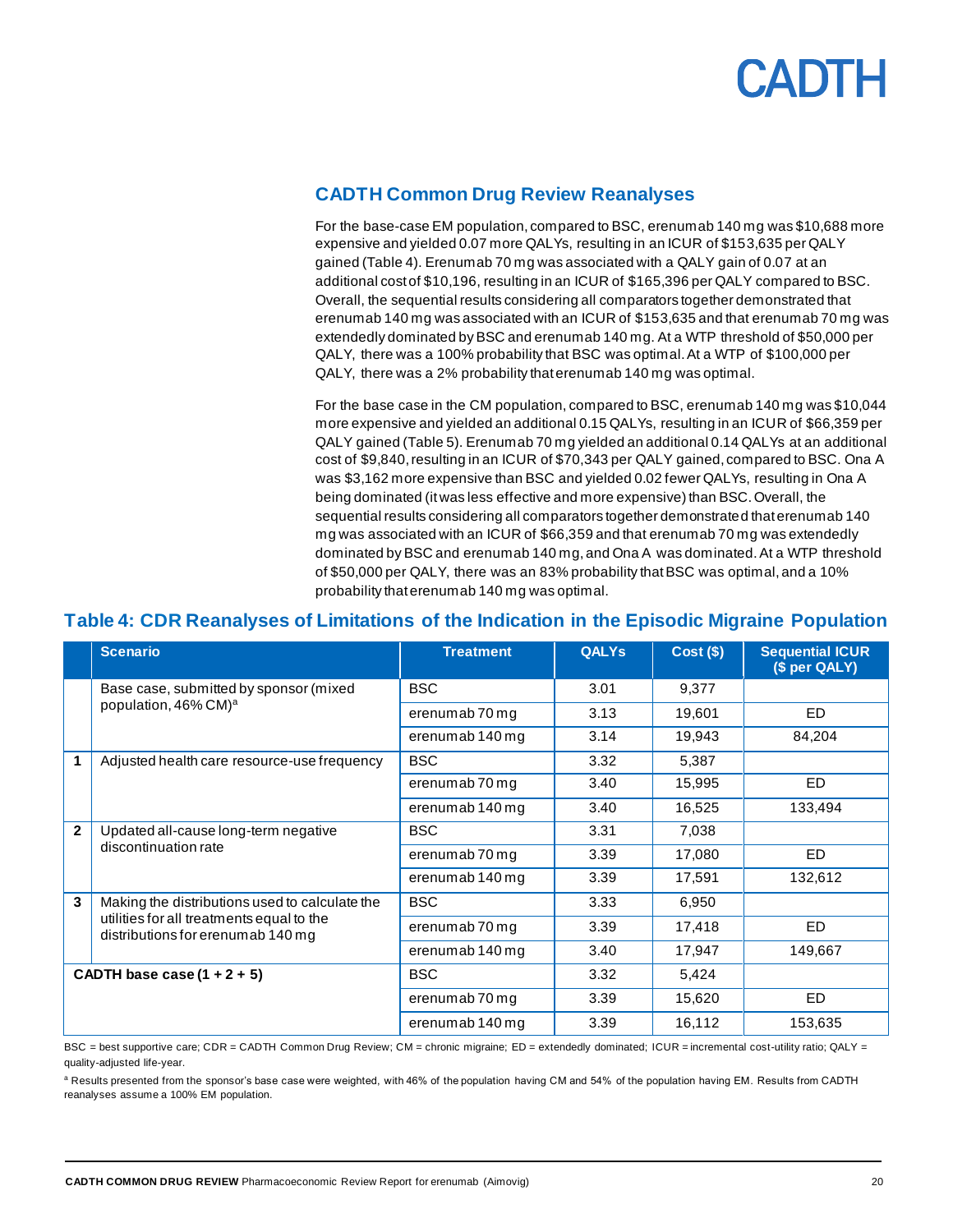|                | <b>Scenario</b>                                                                | <b>Treatment</b> | <b>QALYs</b> | $Cost($ \$) | <b>Sequential ICUR</b><br>(\$ per QALY) |
|----------------|--------------------------------------------------------------------------------|------------------|--------------|-------------|-----------------------------------------|
|                | Base case, submitted by sponsor (mixed                                         | <b>BSC</b>       | 3.01         | 9,377       |                                         |
|                | population, 46% CM) <sup>a</sup>                                               | erenumab 70 mg   | 3.13         | 19,601      | <b>ED</b>                               |
|                |                                                                                | erenumab 140 mg  | 3.14         | 19,943      | 84,204                                  |
| 1              | Adjusted health care resource-use frequency                                    | <b>BSC</b>       | 2.66         | 9,496       |                                         |
|                |                                                                                | Ona A            | 2.57         | 12,647      | Dominated                               |
|                |                                                                                | erenumab 70 mg   | 2.81         | 19,739      | <b>ED</b>                               |
|                |                                                                                | erenumab 70 mg   | 2.83         | 19,948      | 62,209                                  |
| $\overline{2}$ | Updated all-cause long-term negative                                           | <b>BSC</b>       | 2.65         | 12,222      |                                         |
|                | discontinuation rate                                                           | Ona A            | 2.57         | 15,305      | Dominated                               |
|                |                                                                                | erenumab 70 mg   | 2.80         | 21,827      | <b>ED</b>                               |
|                |                                                                                | erenumab 140 mg  | 2.81         | 22,009      | 60,737                                  |
| 3              | Making the distributions used to calculate the                                 | <b>BSC</b>       | 2.67         | 12,168      |                                         |
|                | utilities for all treatments equal to the<br>distributions for erenumab 140 mg | Ona A            | 2.58         | 15,370      | Dominated                               |
|                |                                                                                | erenumab 70 mg   | 2.82         | 22,154      | <b>ED</b>                               |
|                |                                                                                | erenumab 140 mg  | 2.83         | 22,327      | 64,003                                  |
| 4              | Rate of discontinuation for AEs for Ona A                                      | <b>BSC</b>       | 2.67         | 12,131      |                                         |
|                | equal to erenumab                                                              | Ona A            | 2.59         | 15,428      | Dominated                               |
|                |                                                                                | erenumab 70 mg   | 2.82         | 22,140      | <b>ED</b>                               |
|                |                                                                                | erenumab 140 mg  | 2.83         | 22,307      | 60,900                                  |
| 5              | Removing MOA decrement for Ona A                                               | <b>BSC</b>       | 2.66         | 12,199      |                                         |
|                |                                                                                | Ona A            | 2.63         | 15,398      | Dominated                               |
|                |                                                                                | erenumab 70 mg   | 2.81         | 22,176      | <b>ED</b>                               |
|                |                                                                                | erenumab 140 mg  | 2.83         | 22,381      | 60,029                                  |
|                | CADTH base case $(1 + 2 + 3 + 4 + 5)$                                          | <b>BSC</b>       | 2.66         | 9,577       |                                         |
|                |                                                                                | Ona A            | 2.64         | 12,739      | Dominated                               |
|                |                                                                                | erenumab 70 mg   | 2.80         | 19,418      | <b>ED</b>                               |
|                |                                                                                | erenumab 140 mg  | 2.81         | 19,621      | 66,359                                  |

### <span id="page-20-0"></span>**Table 5: CDR Reanalyses of Limitations of the Indication in the Chronic Migraine Population**

AE = adverse events; BSC = best supportive care; CDR = CADTH Common Drug Review; CM = chronic migraine; ED: extendedly dominated;

ICUR = incremental cost-utility ratio; MOA = mode of administration; Ona A = onabotulinum toxin A; QALY = quality-adjusted life-year.

<sup>a</sup> Results presented from the sponsor's base case were weighted, with 46% of the population having CM and 54% of the population having EM. Results from CADTH reanalyses assume a 100% CM population.

#### Reimbursement-Request Population

For the sponsor's reimbursement request in the EM population, compared to BSC, erenumab 140 mg was \$8,639 more expensive and yielded an additional 0.08 QALYs, resulting in an ICUR of \$105,695 per QALY gained [\(Table 6\)](#page-21-0). Erenumab 70 mg yielded an additional 0.06 QALYs and was \$7,479 more expensive, resulting in an ICUR of \$135,709 compared to BSC. Overall, the sequential results considering all comparators together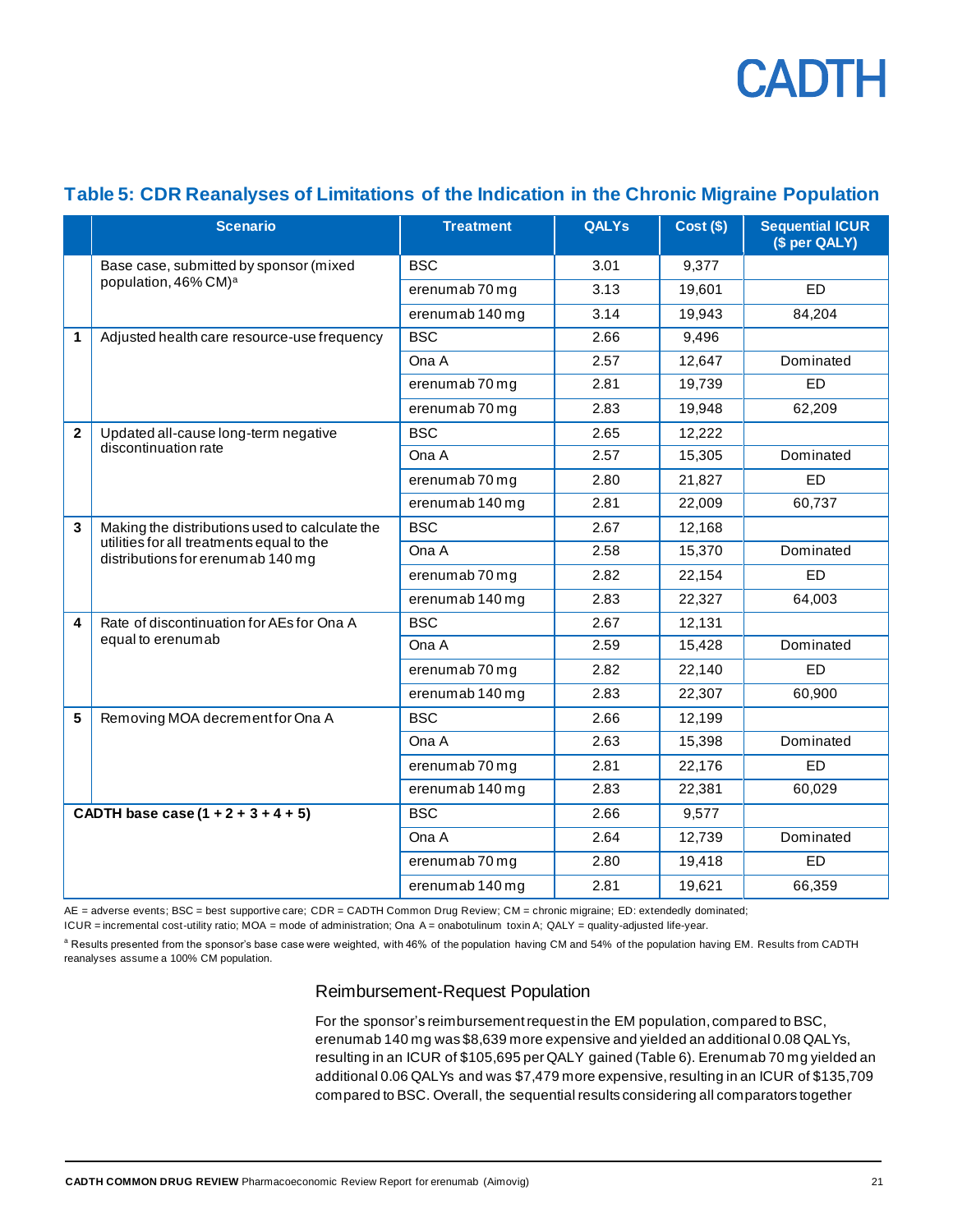demonstrated that, compared with BSC, erenumab 140 mg was associated with an ICUR of \$105,695 and that erenumab 70 mg was extendedly dominated by BSC and erenumab 140 mg. At a WTP threshold of \$50,000, the probability of erenumab 140 mg or 70 mg being optimal was 0%. At a WTP of \$100,000, there was a 35% probability that erenumab 140 mg was optimal.

For the sponsor's reimbursement request in the CM population, compared to BSC, erenumab 140 mg was \$9,197 more expensive and yielded an additional 0.23 QALYs, resulting in an ICUR of \$39,840 per QALY gained [\(Table 7\)](#page-22-0). Erenumab 70 mg yielded an additional 0.19 QALYs and was \$8,448 more expensive, resulting in an ICUR of \$44,917 compared to BSC. Ona A yielded an additional 0.06 QALYs and was \$2,534 more expensive than BSC, resulting in an ICUR of \$42,175.In the sequential analysis, erenumab 140 mg had an ICUR of \$39,840 compared to BSC (erenumab 70 mg and Ona A were extendedly dominated). At a WTP of \$50,000, there was a 55% probability that erenumab 140 mg was optimal. This increased to 76% at a WTP of \$100,000.

### <span id="page-21-0"></span>**Table 6: CDR Reanalyses of Limitations of the Reimbursement Request in the Episodic Migraine Population**

|                | <b>Scenario</b>                                | <b>Treatment</b> | <b>QALYS</b> | Cost(S) | <b>Sequential ICUR</b><br>(\$ per QALY) |
|----------------|------------------------------------------------|------------------|--------------|---------|-----------------------------------------|
|                | Base case, submitted by sponsor (mixed         | <b>BSC</b>       | 2.75         | 11,439  |                                         |
|                | population, 68% CM) <sup>a</sup>               | erenumab 70 mg   | 2.88         | 19.740  | <b>ED</b>                               |
|                |                                                | erenumab 140 mg  | 2.95         | 20.573  | 46.704                                  |
| 1              | Adjusted health care resource-use frequency    | <b>BSC</b>       | 3.20         | 6,102   |                                         |
|                |                                                | erenumab 70 mg   | 3.24         | 13.876  | ED.                                     |
|                |                                                | erenumab 140 mg  | 3.29         | 15,058  | 93,919                                  |
| $\overline{2}$ | Updated all-cause long-term negative           | <b>BSC</b>       | 3.20         | 7,843   |                                         |
|                | discontinuation rate                           | erenumab 70 mg   | 3.24         | 15,265  | <b>ED</b>                               |
|                |                                                | erenumab 140 mg  | 3.29         | 16,338  | 92,994                                  |
| 3              | Making the distributions used to calculate the | <b>BSC</b>       | 3.21         | 7,829   |                                         |
|                | utilities for all treatments equal to the      | erenumab 70 mg   | 3.27         | 15,544  | <b>ED</b>                               |
|                | distributions for erenumab 140 mg              | erenumab 140 mg  | 3.30         | 16,660  | 102,404                                 |
|                | CADTH base case $(1 + 2 + 5)$                  | <b>BSC</b>       | 3.21         | 6,123   |                                         |
|                |                                                | erenumab 70 mg   | 3.26         | 13,602  | <b>ED</b>                               |
|                |                                                | erenumab 140 mg  | 3.29         | 14,762  | 105,695                                 |

BSC = best supportive care; CDR = CADTH Common Drug Review; CM = chronic migraine; ED = extendedly dominated; ICUR = incremental cost-utility ratio; QALY = quality-adjusted life-year.

<sup>a</sup> Results presented from the sponsor's base case were weighted, with 68% of the population having CM and 32% of the population having EM. Results from CADTH reanalyses assume a 100% EM population.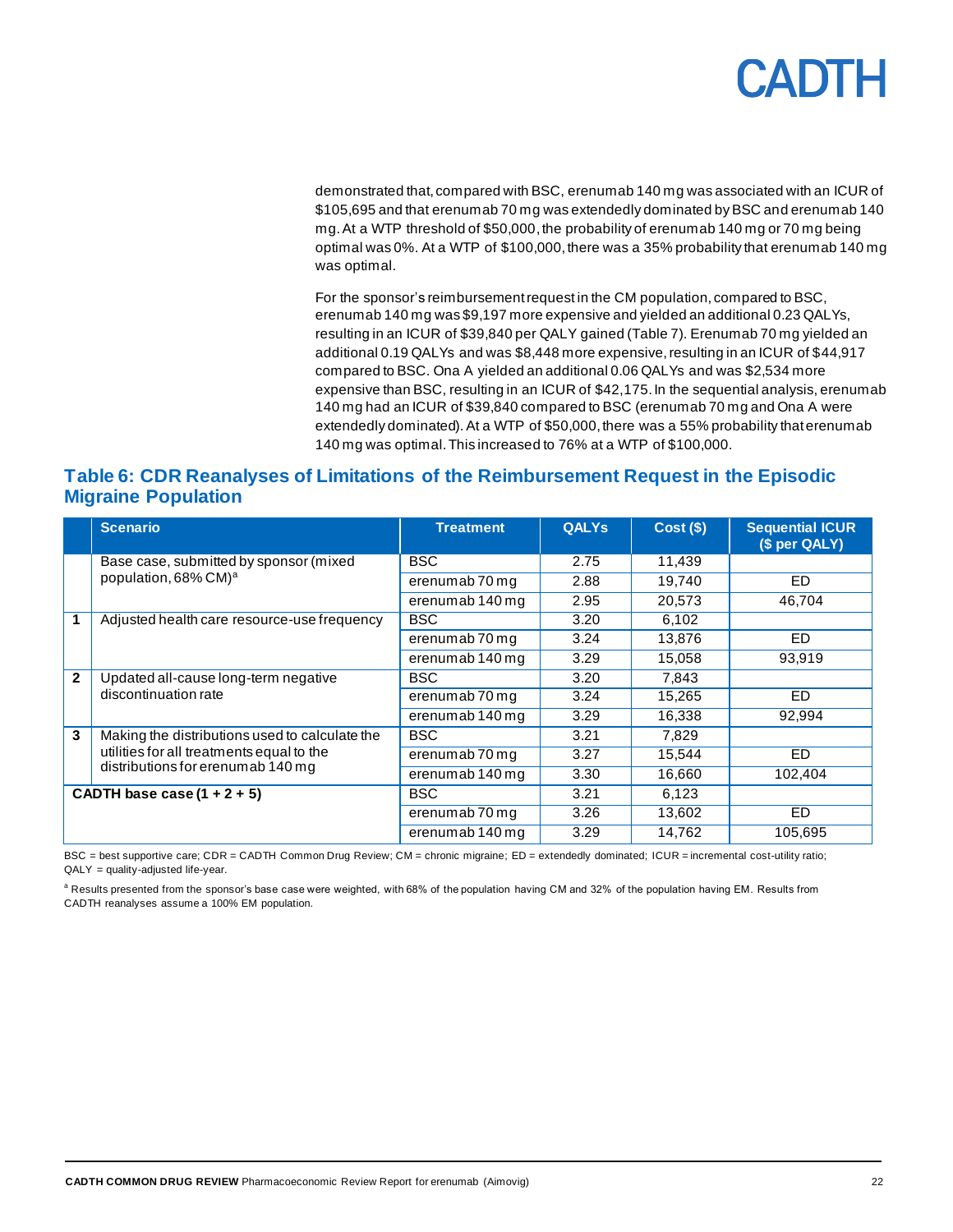### <span id="page-22-0"></span>**Table 7: CDR Reanalyses of Limitations of the Reimbursement Request in the Chronic Migraine Population**

|                                       | <b>Scenario</b>                                                                                                                  | <b>Treatment</b> | <b>QALYs</b> | $Cost($ \$) | <b>Sequential ICUR</b><br>(\$ per QALY) |
|---------------------------------------|----------------------------------------------------------------------------------------------------------------------------------|------------------|--------------|-------------|-----------------------------------------|
|                                       | Base case, submitted by sponsor (mixed                                                                                           | <b>BSC</b>       | 2.75         | 11,439      |                                         |
|                                       | population, 68% CM) <sup>a</sup>                                                                                                 | erenumab 70 mg   | 2.88         | 19,740      | <b>ED</b>                               |
|                                       |                                                                                                                                  | erenumab 140 mg  | 2.95         | 20,573      | 46,704                                  |
| 1                                     | Adjusted health care resource-use                                                                                                | <b>BSC</b>       | 2.54         | 10,275      |                                         |
|                                       | frequency                                                                                                                        | Ona A            | 2.54         | 12,779      | ED                                      |
|                                       |                                                                                                                                  | erenumab 70 mg   | 2.73         | 19,039      | ED                                      |
|                                       |                                                                                                                                  | erenumab 140 mg  | 2.79         | 19,875      | 37,910                                  |
| $\overline{2}$                        | Updated all-cause long-term negative                                                                                             | <b>BSC</b>       | 2.53         | 13,184      |                                         |
|                                       | discontinuation rate                                                                                                             | Ona A            | 2.54         | 15,516      | <b>ED</b>                               |
|                                       |                                                                                                                                  | erenumab 70 mg   | 2.71         | 21,317      | <b>ED</b>                               |
|                                       |                                                                                                                                  | erenumab 140 mg  | 2.77         | 21,993      | 36,595                                  |
| 3                                     | Making the distributions used to calculate<br>the utilities for all treatments equal to the<br>distributions for erenumab 140 mg | <b>BSC</b>       | 2.55         | 13,161      |                                         |
|                                       |                                                                                                                                  | Ona A            | 2.53         | 15,563      | Dominated                               |
|                                       |                                                                                                                                  | erenumab 70 mg   | 2.74         | 21,618      | ED                                      |
|                                       |                                                                                                                                  | erenumab 140 mg  | 2.79         | 22,328      | 37,658                                  |
| 4                                     | Rate of discontinuation for AEs for Ona A                                                                                        | <b>BSC</b>       | 2.54         | 13,124      |                                         |
|                                       | equal to erenumab                                                                                                                | Ona A            | 2.56         | 15,627      | <b>ED</b>                               |
|                                       |                                                                                                                                  | erenumab 70 mg   | 2.73         | 21,600      | ED                                      |
|                                       |                                                                                                                                  | erenumab 140 mg  | 2.79         | 22,304      | 36,270                                  |
| 5                                     | Removing MOA decrement for Ona A                                                                                                 | <b>BSC</b>       | 2.54         | 13,103      |                                         |
|                                       |                                                                                                                                  | Ona A            | 2.59         | 15,509      | ED                                      |
|                                       |                                                                                                                                  | erenumab 70 mg   | 2.73         | 21,582      | <b>ED</b>                               |
|                                       |                                                                                                                                  | erenumab 140 mg  | 2.79         | 22,286      | 36,266                                  |
| CADTH base case $(1 + 2 + 3 + 4 + 5)$ |                                                                                                                                  | <b>BSC</b>       | 2.54         | 10,314      |                                         |
|                                       |                                                                                                                                  | Ona A            | 2.60         | 12,847      | ED                                      |
|                                       |                                                                                                                                  | erenumab 70 mg   | 2.73         | 18,762      | ED                                      |
|                                       |                                                                                                                                  | erenumab 140 mg  | 2.78         | 19,511      | 39,840                                  |

AE = adverse event; BSC = best supportive care; CDR = CADTH Common Drug Review; CM = chronic migraine; ED = extendedly dominated; MOA = mode of administration; ICUR = incremental cost-utility ratio; Ona A = onabotulinum toxin A; QALY = quality-adjusted life-year.

<sup>a</sup> Results presented from the sponsor's base case were weighted, with 68% of the population having CM and 32% of the population having EM. Results from CADTH reanalyses assume a 100% CM population.

> The following scenario analyses were conducted to explore sources of additional uncertainty.

**Scenario analysis 1**: Explore the effect of treatment waning. Given the CADTH clinical review team's assessment of the high levels of uncertainty in the efficacy results of the OLE studies of erenumab, reviewers explored the effect of treatment waning on CUA results by creating a scenario in which the effects of all treatments are reduced linearly over the model time horizon (five years) to eventually equal the baseline frequency of MMDs. Reviewers noted that there is no evidence to support this treatment-waning scenario, and it was implemented to explore the uncertainty in the long-term efficacy of erenumab.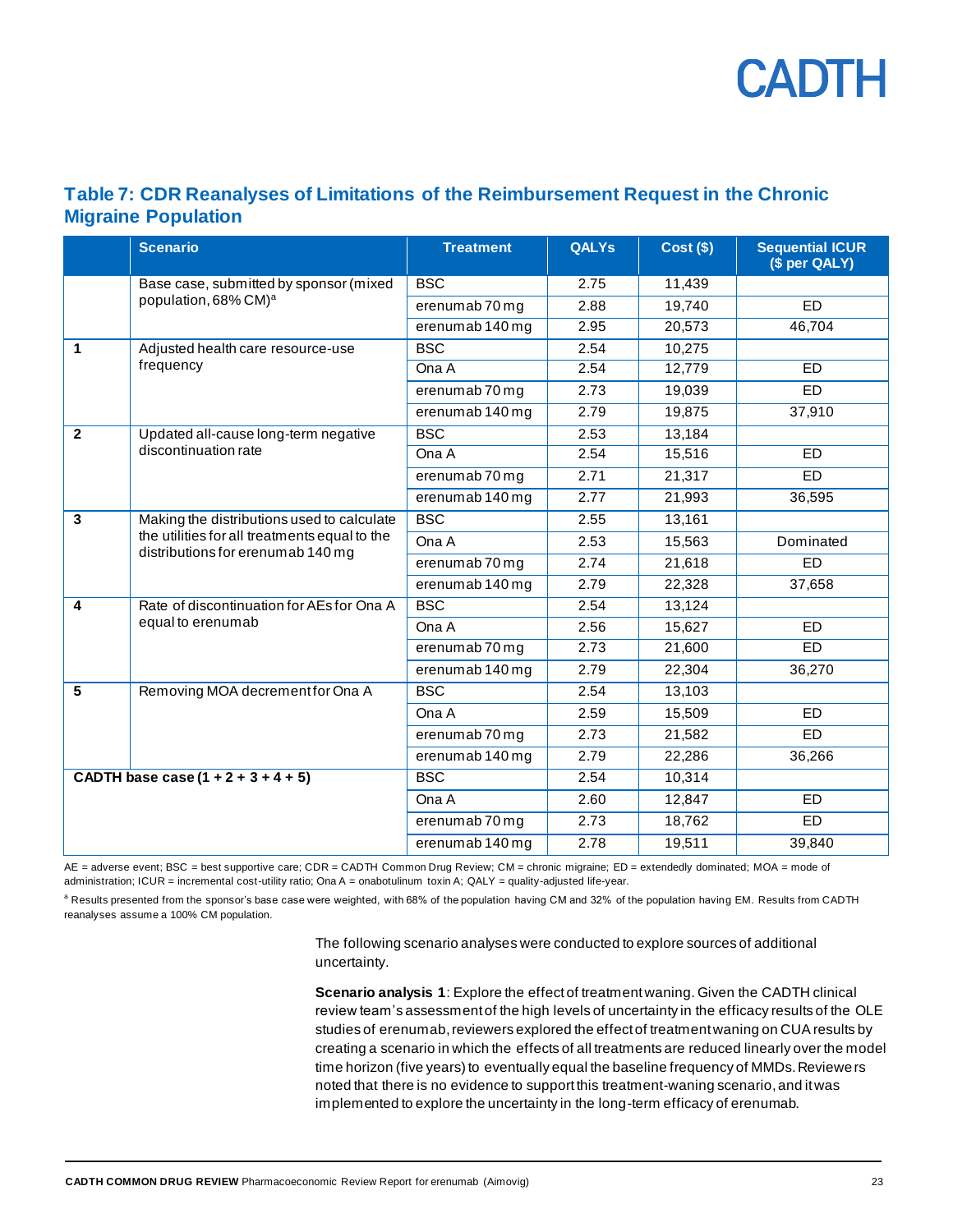**Scenario analysis 2 and 3:** Use 10- and 20-year time horizons. The sponsor's submission included a five-year time horizon. In the sponsor's base case, at the end of five years, patients remained on all treatments. CADTH guidelines recommend using a time horizon that captures all costs and benefits from the intervention. $9$  Extrapolating the time horizon adds uncertainty, given uncertain evidence on the long-term treatment efficacy of erenumab. As a result, 10- and 20-year time horizons are explored as scenario analyses only.

**Scenario analysis 4**: Use the sponsor's MMD distributions to calculate health-state utilities. Scenario 4 presents the CADTH base case without the inclusion of step 3 of the reanalysis.

**Scenario analysis 5:** Make the probability of response for Ona A equal to that of erenumab 140 mg. In the model, the probability of response for Ona A is implemented as an odds ratio relative to that of erenumab 140 mg based on the findings of the sponsor's ITC. Given the CADTH clinical review team's assessment of the ITC, reviewers explored a scenario whereby the effect of Ona A is equal to that of erenumab 140 mg.

Scenario analyses 1, 2, 3, and 4 were run in the indication EM population [\(Table 16](#page-38-1)) and the reimbursement-request EM population [\(Table 18\)](#page-40-0). All scenario analyses were run in the indication CM population [\(Table 17\)](#page-39-0) and reimbursement-request CM population [\(Table 19\)](#page-41-0). In all scenarios in all populations, erenumab 70 mg was either extendedly dominated or dominated. Implementing the treatment-waning scenario increased the ICUR from the CADTH reanalyses in all populations. Results were somewhat sensitive to the model time horizon. Using the sponsor's approach to calculating health-state utilities by using treatmentspecific distributions of MMDs reduced the CADTH base-case ICUR in all populations. Model results were most sensitive in the CM population to the probability of response for Ona A being equal to that of erenumab 140 mg. In the base-case population, this scenario led to sequential ICURs of \$29,159 and \$3,121,182 per QALY for Ona A and erenumab 140 mg, respectively. In the CM reimbursement-request population, this scenario led to sequential ICURs of \$16,046 for Ona A compared to BSC and \$3,084,516 per QALY for erenumab 140 mg compared to Ona A. Given the limitations of the sponsor's ITC and the wide confidence interval for the odds ratio of the probability of response for Ona A relative to erenumab 140 mg from the ITC, it appears that the uncertainty in this parameter estimate generated high levels of variability in the model results.

#### Price-Reduction Analyses

Price-reduction analyses were run separately for all patient populations on the sponsor's submission and CADTH base case[. Table 20](#page-42-0) presents price-reduction analysis results for the indication EM population. In the indication EM population, a price reduction of 64% is required for erenumab 140 mg to be considered cost-effective at a WTP threshold of \$50,000 per QALY. [Table 21](#page-42-1) presents price-reduction analysis results for the indication CM population, for which a price reduction of 22% is required for erenumab 140 mg to be considered cost-effective at a WTP threshold of \$50,000 per QALY.

[Table 22](#page-43-0) presents price-reduction analysis results for the reimbursement-request EM population. In this population, a price reduction of 49% is required for erenumab 140 mg to be considered cost-effective at a WTP threshold of \$50,000 per QALY. [Table 23](#page-43-1) presents price-reduction analysis results for the reimbursementrequest CM population. In the CADTH base case for the reimbursement-request CM population, there is a 61% probability that erenumab 140 mg is optimal at a WTP of \$50,000 without price reductions.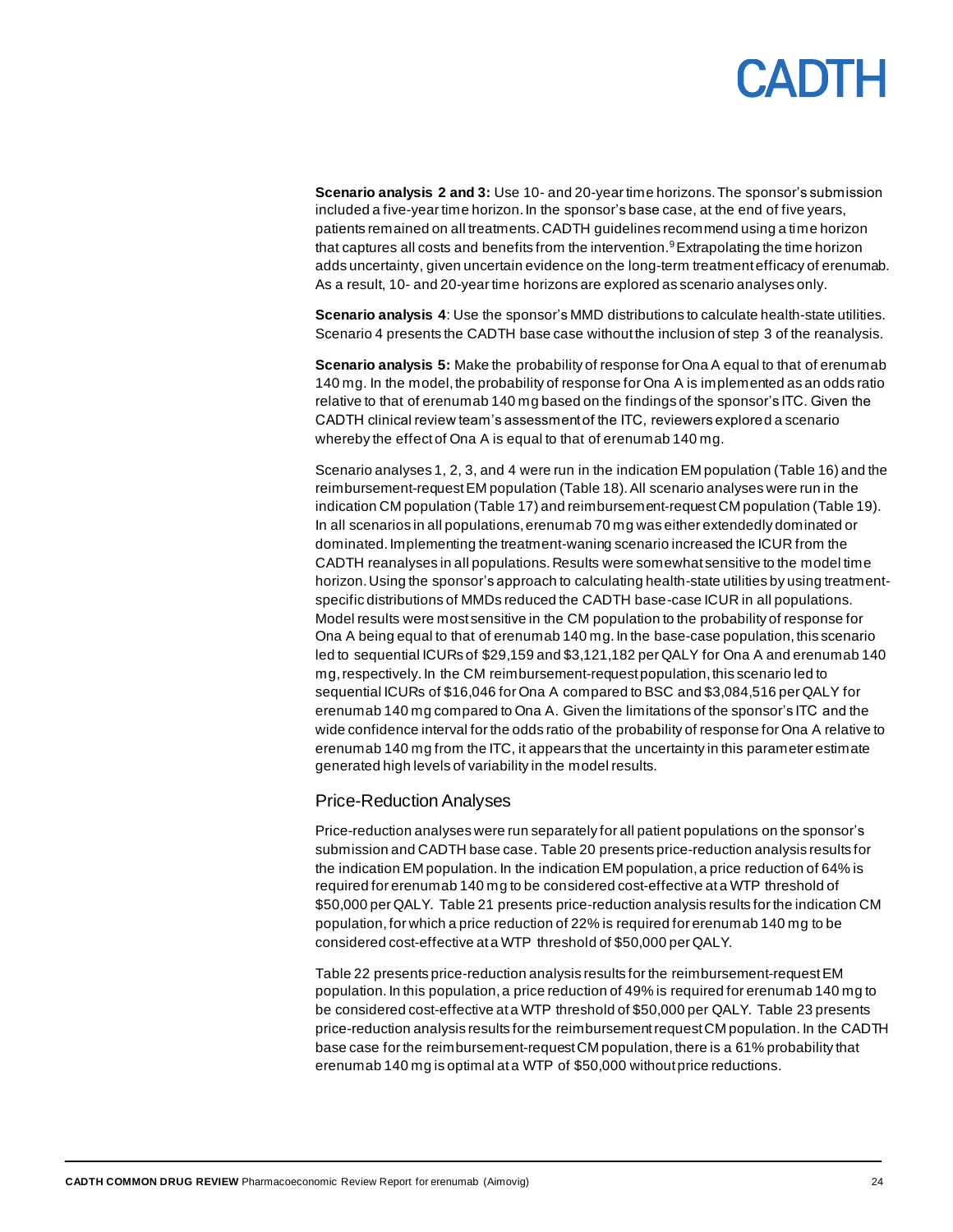#### <span id="page-24-0"></span>**Issues for Consideration**

Novartis provides a patient support program that includes a nurse to provide initial training on self-administration of erenumab. 2

### <span id="page-24-1"></span>**Patient Input**

Input was received from Migraine Canada on behalf of its organization and Migraine Quebec. Migraine Canada conducted an online survey that included patients with EM and CM. Most patients had tried prior preventive medications. Patients noted that migraine's interferences with their lives were a primary concern and that migraine can lead to anxiety and depression. They also noted that it can take more than a year for some patients to see a neurologist or headache specialist.

Patients stated that currently available preventive treatments are insufficient, noting a lack of a cure and a low expectation for treatment outcomes. Patients reported that a 50% reduction in migraine frequency and a reduction in the intensity should be an acceptable outcome, highlighting the importance of considering not just the frequency of MMDs but also the severity of migraine attacks experienced by patients in the pharmacoeconomic analysis. Side effects were a problem with current treatments, and these often led to discontinuation of preventive medications. Expectations for new treatments include a decrease in headache days, a reduction in the severity of migraine attacks, an improvement in quality of life, and reduced or minimal side effects. The impact of AEs due to erenumab and the effect of erenumab on migraine severity were not taken into account in the sponsor's submission.

### <span id="page-24-2"></span>**Conclusions**

In all populations for both the indication and reimbursement request, erenumab 70 mg was extendedly dominated and erenumab 140 mg was more costly and more effective than BSC in all reanalyses.For CM patients in the indicated population, the ICUR for erenumab 140 mg compared with BSC was \$66,359 per QALY and \$153,635 per QALY in the EM population. In the reimbursement-request population, erenumab 140 mg compared with BSC was associated with an ICUR of \$39,840 in the CM population and \$105,695 in the EM population.

For erenumab 140 mg to be considered cost-effective at a WTP threshold of \$50,000 per QALY, price reductions of 64% and 22% would be required for EM and CM patients, respectively. In the reimbursement population, a 49% price reduction would be required for EM patients, while for CM patients there is a 55% probability that erenumab 140 mg is costeffective at a WTP threshold of \$50,000 per QALY (no price reduction needed in this population). In all CADTH reanalyses, erenumab 70 mg was never optimal.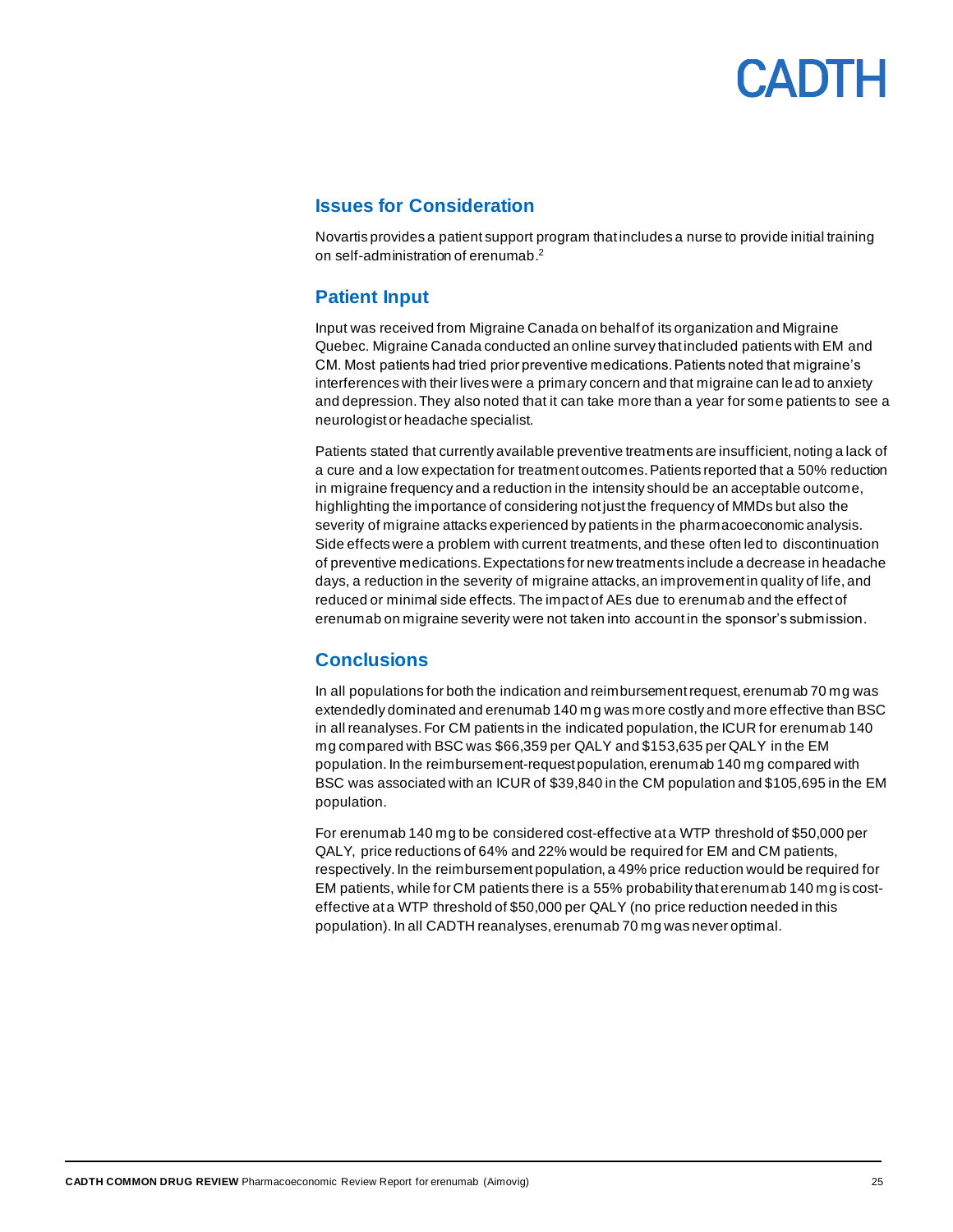## <span id="page-25-0"></span>**Appendix 1: Cost Comparison**

The comparators presented in Table 8 have been deemed to be appropriate by clinical experts. Comparators may be recommended (appropriate) practice versus actual practice. Comparators are not restricted to drugs but may be devices or procedures. Costs are sponsor list prices, unless otherwise specified. Existing product listing agreements are not reflected in the table and as such may not represent the actual costs to public drug plans.

### <span id="page-25-1"></span>**Table 8: CDR Cost Comparison Table for Prophylaxis of Migraine**

| <b>Drug or comparator</b>                         | <b>Strength</b>                                                  | <b>Dosage</b><br>form | Price (\$)                       | <b>Recommended</b><br>dosage                 | <b>Average daily</b><br>$drug cost (§)$ | <b>Average annual</b><br>drug cost (\$) |
|---------------------------------------------------|------------------------------------------------------------------|-----------------------|----------------------------------|----------------------------------------------|-----------------------------------------|-----------------------------------------|
| Erenumab<br>(Aimovig)                             | 70 mg/mL<br>$140$ mg/mL                                          | Autoinjector          | 532.0000 <sup>a</sup>            | 70 mg or 140 mg<br>subcutaneously<br>monthly | 17.48 <sup>b</sup>                      | 6.384                                   |
| Comparators indicated for prophylaxis of migraine |                                                                  |                       |                                  |                                              |                                         |                                         |
| Flunarizine<br>(generics)                         | 5 <sub>ma</sub>                                                  | Caplet                | 0.7348                           | 10 mg daily                                  | 1.47                                    | 537                                     |
| Onabotulinum toxin A<br>(Botox) <sup>c</sup>      | 50 units<br>100 units<br>200 units                               | Injection vial        | 178,5000<br>357,0000<br>714.0000 | 155 units to 195<br>units every 12<br>weeks  | 8.47c                                   | 2.856 to 3.570 <sup>d</sup>             |
| Pizotyline or pizotifen<br>(Sandomigran)          | 0.5 <sub>mq</sub><br>1 mg                                        | Tablet                | 0.3972<br>0.7982                 | 1.0 mg to 6 mg<br>daily                      | 0.79 to 4.77                            | 290 to 1.741                            |
| Topiramate<br>(generics)                          | $25 \,\mathrm{mg}$<br>$100 \,\mathrm{mq}$<br>$200 \,\mathrm{ma}$ | Tablet                | 0.2433<br>0.4583<br>0.6748       | 50 mg twice daily                            | 0.97                                    | 166 <sup>e</sup>                        |

CDR = CADTH Common Drug Review.

All prices are from the Ontario Drug Benefit Formulary<sup>16</sup> (accessed June 2019) unless otherwise indicated and do not include dispensing fees. All recommended doses sourced from respective product monographs.

a Sponsor's submitted price.

 $^{\text{b}}$  The daily cost is based on the following calculation (532.00  $\times$  12 months)/365.25 days.

 $\textdegree$  Indicated for use in chronic migraine only.<sup>28</sup>

 $d$  The daily cost is based on the following calculation 714.00  $\times$  (52 weeks/12-weekly injections)/365.25 days. The annual cost range is based on four or five courses of injections in a year.

<sup>e</sup> Source: Alberta Health Interactive Drug Benefit List<sup>29</sup> (accessed June 2019).

e The annual drug cost assumed a daily dose of 25 mg in week 1, 25 mg twice daily in week 2, and 50 mg twice daily in weeks 3 and beyond.<sup>20</sup> Dose based on using 25 mg and 100 mg tablets, assuming tablets may be split.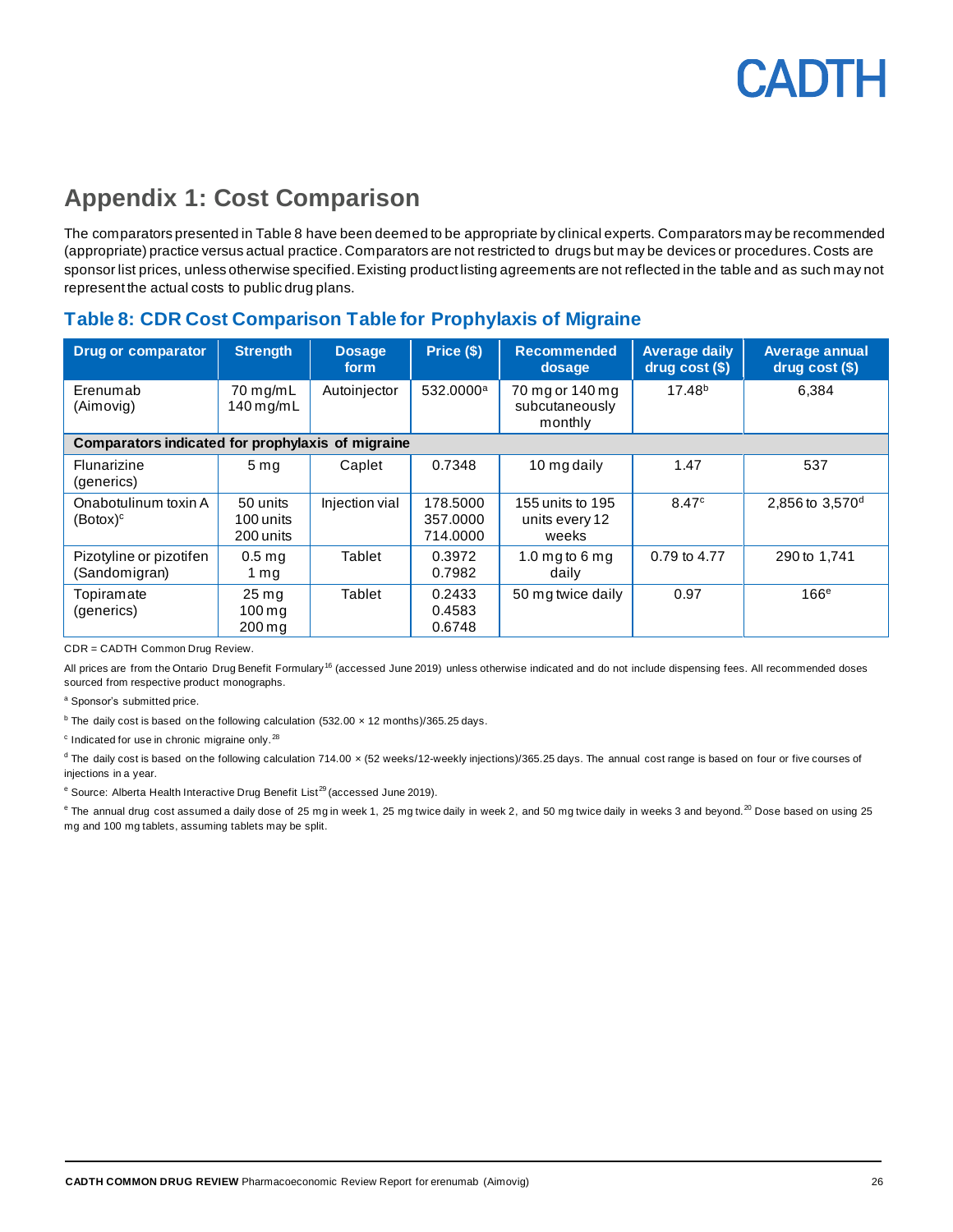| <b>Drug or comparator</b>                      | <b>Strength</b>                                                  | <b>Dosage</b><br>form       | Price (\$)                                     | <b>Recommended</b><br>dosage                    | <b>Average daily drug</b><br>$cost($)$ | <b>Average annual</b><br>drug cost (\$) |
|------------------------------------------------|------------------------------------------------------------------|-----------------------------|------------------------------------------------|-------------------------------------------------|----------------------------------------|-----------------------------------------|
| <b>Antiepileptics</b>                          |                                                                  |                             |                                                |                                                 |                                        |                                         |
| Divalproex sodium <sup>a,b</sup><br>(generics) | $125 \,\mathrm{mg}$<br>$250$ mg<br>500 mg                        | Enteric<br>coated<br>tablet | 0.0724<br>0.1301<br>0.2604                     | 500 mg to 1,500<br>mg per day <sup>a,b</sup>    | 0.26 to 0.78                           | 95 to 285                               |
| Valproic acid <sup>a,b</sup>                   | 250 mg                                                           | Caplet                      | 0.2905                                         | 500 mg to 1,500                                 | 0.58 to 1.74                           | 212 to 637                              |
| (generics)                                     | 250 mg/5 mL                                                      | Oral sol                    | 0.0398                                         | mg per day <sup>a,b</sup>                       | 0.08 to 0.24                           | 29 to 87                                |
|                                                | 500 mg                                                           | Enteric<br>coated<br>caplet | 0.6356                                         |                                                 | 0.64 to 1.91                           | 232 to 696                              |
| Gabapentin <sup>a</sup><br>(generics)          | $100$ mg<br>300 mg<br>400 mg                                     | Caplet                      | 0.0416<br>0.1012<br>0.1206                     | 1,200 mg to<br>1,800 mg per<br>day <sup>a</sup> | 0.36 to 0.61                           | 132 to 222                              |
| Antidepressants                                |                                                                  |                             |                                                |                                                 |                                        |                                         |
| Amitriptyline <sup>a,b</sup><br>(generics)     | 10 <sub>mg</sub><br>25 <sub>mg</sub><br>50 mg                    | Tablet                      | 0.0435<br>0.0829<br>0.1540                     | 20 mg to 150<br>mg per day <sup>a,b</sup>       | 0.09 to 0.46                           | 32 to 169                               |
| Doxepin <sup>b</sup><br>(generic)              | 10 <sub>mg</sub><br>25 mg<br>50 <sub>mg</sub><br>75 mg<br>100 mg | Caplet                      | 0.2397<br>0.2940<br>0.5455<br>0.8066<br>1.3438 | 25 mg to 100<br>mg per day <sup>b</sup>         | 0.29 to 1.09                           | 107 to 398                              |
| Nortriptyline <sup>a,b</sup><br>(generic)      | 10 <sub>mg</sub><br>25 mg                                        | Caplet                      | $0.0500$ <sup>c</sup><br>0.1011c               | 20 mg to 150<br>mg per day <sup>a,b</sup>       | 0.10 to 0.61                           | 37 to 222                               |
| Venlafaxine <sup>a,b</sup><br>(generics)       | 37.5 mg<br>75 mg<br>$150$ mg                                     | ER caplet                   | 0.0913<br>0.1825<br>0.1927                     | 150 mg per<br>day <sup>a,b</sup>                | 0.19                                   | 70                                      |
| Antihypertensives                              |                                                                  |                             |                                                |                                                 |                                        |                                         |
| Atenolol <sup>b</sup><br>(generics)            | 50 mg<br>$100 \,\mathrm{mg}$                                     | Tablet                      | 0.1107<br>0.1821                               | 100 to 150 mg<br>per dayb                       | 0.18 to 0.33                           | 67 to 122                               |
| Metoprolola,b<br>(generics)                    | 50 mg<br>$100$ mg                                                | Tablet                      | 0.0624<br>0.1361                               | 100 mg to 200<br>mg per day <sup>a,b</sup>      | 0.12 to 0.25                           | 46 to 91                                |
|                                                | $100 \,\mathrm{mg}$<br>200 mg                                    | SR tablet                   | 0.1415<br>0.2568                               |                                                 | 0.14 to 0.26                           | 52 to 94                                |
| Nadolola,b<br>(generics)                       | 40 mg<br>80 mg<br>160 mg                                         | Tablet                      | 0.4512<br>0.3710<br>1.2046                     | 80 mg to 160<br>mg per day <sup>a,b</sup>       | 0.37 to 0.74                           | 136 to 271                              |
| Propranolola,b<br>(generics)                   | 10 <sub>mg</sub><br>$20 \,\mathrm{mg}$<br>40 mg<br>80 mg         | Tablet                      | 0.0689<br>0.1107<br>0.1225<br>0.2034           | 80 mg to 160<br>mg per day <sup>a,b</sup>       | 0.20 to 0.41                           | 74 to 149                               |
| Verapamila,b<br>(generics)                     | 80 mg<br>$120$ mg                                                | Tablet                      | 0.2735<br>0.4250                               | 240 mg to 320<br>mg per day                     | 0.82 to 1.09                           | 300 to 400                              |

### <span id="page-26-0"></span>**Table 9: CADTH Cost Comparison Table for Prophylaxis of Migraine (Off-Label Medications)**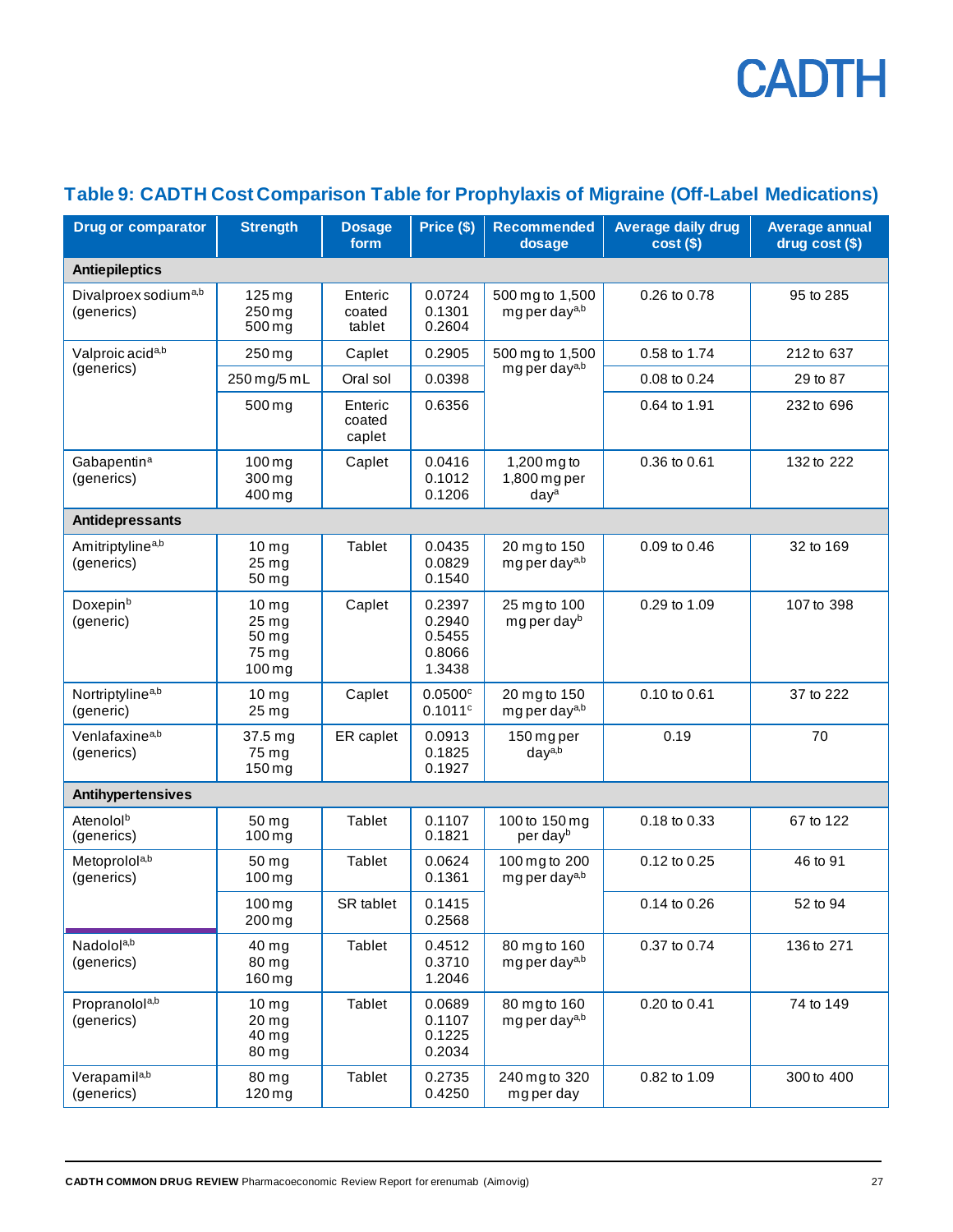| <b>Drug or comparator</b>                    | <b>Strength</b>                                                | <b>Dosage</b><br>form | Price (\$)                                | <b>Recommended</b><br>dosage              | <b>Average daily drug</b><br>$cost(\$))$ | <b>Average annual</b><br>drug cost (\$) |
|----------------------------------------------|----------------------------------------------------------------|-----------------------|-------------------------------------------|-------------------------------------------|------------------------------------------|-----------------------------------------|
|                                              | $120 \,\mathrm{mq}$<br>180 mg<br>240 mg                        | SR tablet             | 0.5078d<br>0.5204<br>0.5075               | divided in two<br>$d$ oses <sup>a,b</sup> | $0.51$ to $0.78^{\circ}$                 | 185 to 285                              |
| Candesartan <sup>a</sup><br>(generics)       | 4 mg<br>8 <sub>mg</sub><br>16 <sub>mg</sub><br>$32 \text{ mg}$ | Tablet                | 0.1700<br>0.2281<br>0.2281<br>0.2281      | 16 mg per day <sup>a</sup>                | 0.23                                     | 83                                      |
| Lisinopril <sup>a</sup><br>(generics)        | 5 <sub>mg</sub><br>10 <sub>ma</sub><br>$20 \,\mathrm{mg}$      | Tablet                | 0.1347<br>0.1619<br>0.1945                | 20 mg per day <sup>a</sup>                | 0.19                                     | 71                                      |
| Anti-manic and/or mood stabilizer            |                                                                |                       |                                           |                                           |                                          |                                         |
| Lithium carbonate <sup>b</sup><br>(generics) | $150 \,\mathrm{mg}$<br>300 mg<br>600 mg                        | Caplet                | 0.0667<br>0.0657<br>$0.1988$ <sup>f</sup> | 300 mg three<br>times daily <sup>b</sup>  | 0.20                                     | 72                                      |
| Lithium carbonate <sup>b</sup><br>(Lithmax)  | 300 mg                                                         | SR tablet             | 0.2495                                    |                                           | 0.75                                     | 273                                     |

 $ER = extended release; SR = sustained release.$ 

Note: All prices are from the Ontario Drug Benefit Formulary<sup>16</sup> (accessed June 2019) unless otherwise indicated and do not include dispensing fees.

<sup>a</sup> Source: 2012 Canadian Headache Society Guideline for Migraine Prophylaxis.<sup>30</sup>

<sup>b</sup> Source: CPhA Therapeutic Choices: Medications for Migraine Prophylaxis<sup>31</sup> (accessed June 7, 2019).

 $\textdegree$  IQVIA database $\textdegree{}$  (accessed June 2019).

d Source: Saskatchewan Online Formulary Database<sup>33</sup> (accessed June 2019).

<sup>e</sup> The maximum daily cost is for the 320 mg per day dose. As combinations of existing SR formulations (120 mg, 180 mg, and 240 mg) do not add up to 320 mg dose, 240 mg SR tablet and 80 mg standard tablet was assumed.

 $f$  Source: Alberta Drug Benefit List<sup>29</sup> (accessed July 2019).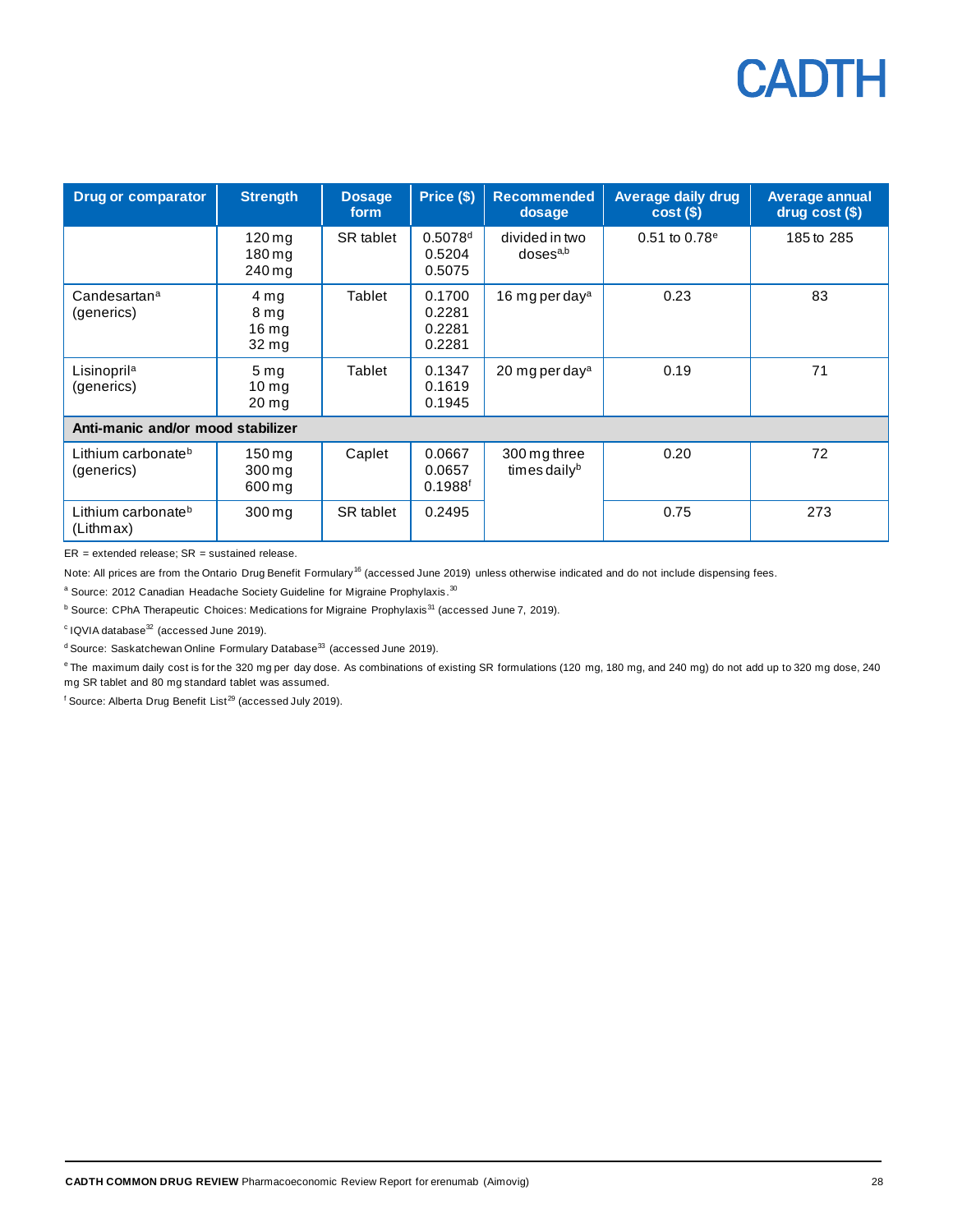## <span id="page-28-0"></span>**Appendix 2: Additional Information**

### <span id="page-28-1"></span>**Table 10: Submission Quality**

|                                                                          | Yes/<br>qood                                                                                                                                                                                                                                                                                                                                                                                                                                                                                                                                           | Somewhat/<br>average | No/<br>poor |
|--------------------------------------------------------------------------|--------------------------------------------------------------------------------------------------------------------------------------------------------------------------------------------------------------------------------------------------------------------------------------------------------------------------------------------------------------------------------------------------------------------------------------------------------------------------------------------------------------------------------------------------------|----------------------|-------------|
| Are the methods and analysis clear and transparent?                      |                                                                                                                                                                                                                                                                                                                                                                                                                                                                                                                                                        |                      | X           |
| Comments<br>Reviewer to provide comments if checking "no"                | There was a lack of transparency regarding how different trial data<br>were pooled and how MSQ data were mapped to EQ-5D utility<br>values.                                                                                                                                                                                                                                                                                                                                                                                                            |                      |             |
| Was the material included (content) sufficient?                          |                                                                                                                                                                                                                                                                                                                                                                                                                                                                                                                                                        |                      | $\times$    |
| Comments<br>Reviewer to provide comments if checking "poor"              | Reviewers made several requests to the sponsor for additional<br>information regarding the background on the weighting of erenumab<br>70 mg and 140 mg doses, the indirect treatment comparison that<br>included erenumab 70 mg, clarification regarding the derivation of<br>long-term negative discontinuation rates, data to support long-term<br>efficacy claims, and explanation of approach to pooling trial efficacy<br>data. Reviewers also requested a model that ran and presented<br>sequential results for all comparators simultaneously. |                      |             |
| Was the submission well organized and was information<br>easy to locate? |                                                                                                                                                                                                                                                                                                                                                                                                                                                                                                                                                        |                      | $\times$    |
| Comments<br>Reviewer to provide comments if checking "poor"              | Reviewers requested clarification regarding the trials included in<br>pooled trial data, the average MSQ value per MMD across pooled<br>studies, and the approach to pooling MSQ data. Additionally, sources<br>and values of AE frequency data used to derive utility decrements for<br>erenumab and Ona A were not provided. Adverse event<br>discontinuation rates for Ona A were reported by the sponsor to be<br>derived from the indirect comparison; however, AEs were not looked<br>at in the indirect treatment comparison.                   |                      |             |

AE = adverse event; EQ-5D = EuroQol 5-Dimensions; MMD = monthly migraine day; MSQ = Migraine-Specific Quality of Life Questionnaire; Ona A = onabotulinum toxin A.

### <span id="page-28-2"></span>**Table 11: Authors' Information**

#### **Authors of the pharmacoeconomic evaluation submitted to CADTH Common Drug Review**

Adaptation of Global model/Canadian model done by the sponsor

Adaptation of Global model/Canadian model done by a private consultant contracted by the sponsor

 $\Box$  Adaptation of Global model/Canadian model done by an academic consultant contracted by the sponsor

 $\Box$  Other (please specify)

|                                                                                | Yes | <b>No</b> | Uncertain |
|--------------------------------------------------------------------------------|-----|-----------|-----------|
| Authors signed a letter indicating agreement with entire document              |     |           |           |
| Authors had independent control over the methods and right to publish analysis |     |           |           |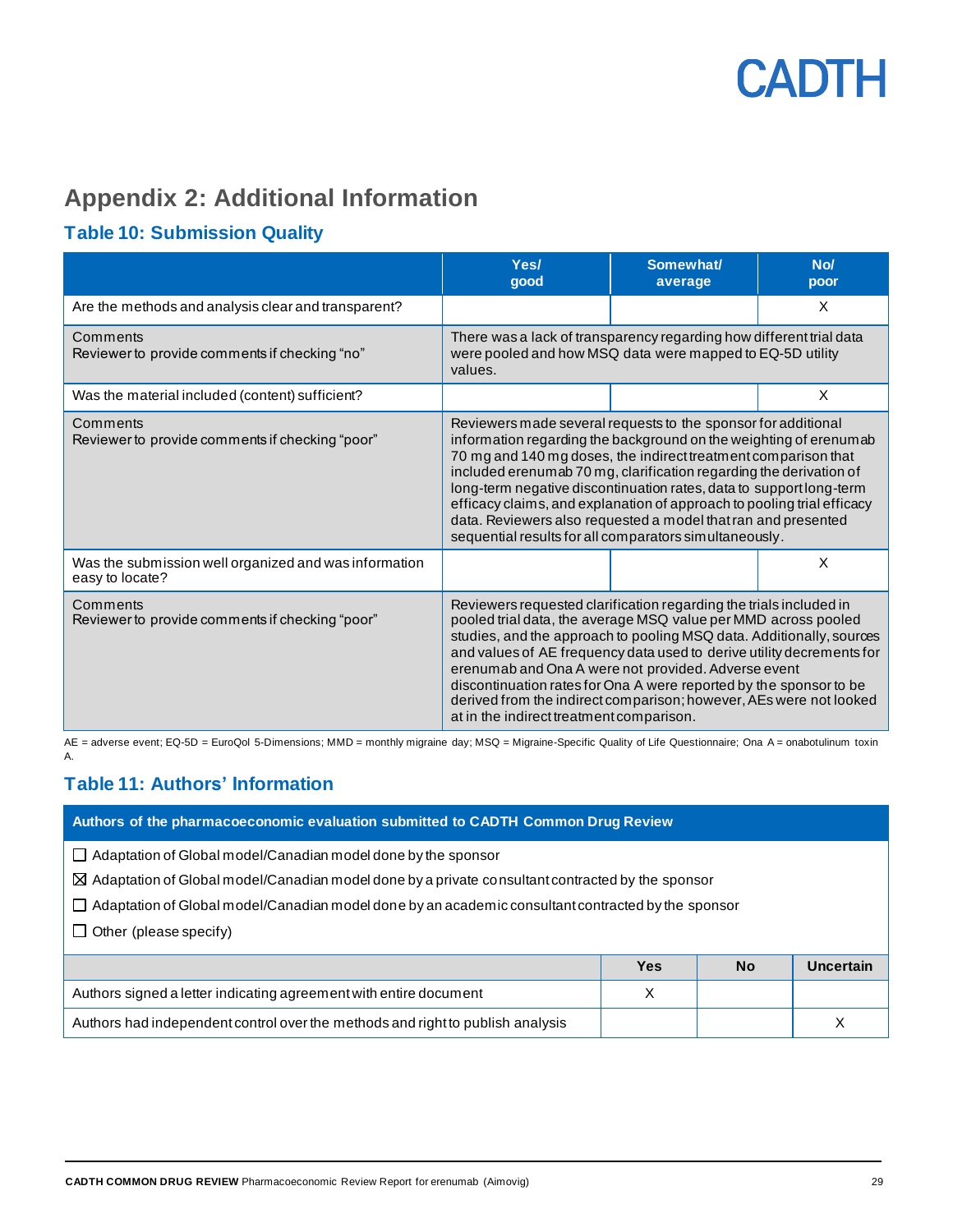

### <span id="page-29-0"></span>**Appendix 3: Summary of Other Health Technology Assessment Reviews of Erenumab**

A review of erenumab is currently in progress with National Institute for Health and Care Excellence.<sup>34</sup> Recommendations listed are from a non-final appraisal consultation document.<sup>35</sup>

### <span id="page-29-1"></span>**Table 12: Other Health Technology Assessment Findings**

|                                                   | NICE (non-final decision) <sup>35</sup>                                                                                                                                                                                                                                                                                                                                                                                                                                                                                                                                                                                                                                                                                                                                                  | <b>SMC (March 2019)</b> 36                                                                                                                                                                                                                                                                                                                                                                                                               |  |  |  |
|---------------------------------------------------|------------------------------------------------------------------------------------------------------------------------------------------------------------------------------------------------------------------------------------------------------------------------------------------------------------------------------------------------------------------------------------------------------------------------------------------------------------------------------------------------------------------------------------------------------------------------------------------------------------------------------------------------------------------------------------------------------------------------------------------------------------------------------------------|------------------------------------------------------------------------------------------------------------------------------------------------------------------------------------------------------------------------------------------------------------------------------------------------------------------------------------------------------------------------------------------------------------------------------------------|--|--|--|
| <b>Treatment</b>                                  | Erenumab 70 mg or 140 mg administered every 4 weeks, subcutaneously.                                                                                                                                                                                                                                                                                                                                                                                                                                                                                                                                                                                                                                                                                                                     |                                                                                                                                                                                                                                                                                                                                                                                                                                          |  |  |  |
| <b>Price</b>                                      | £386.50 per 70 mg or 140 mg dose <sup>35</sup> (\$657.82;<br>£1 = \$1.7020, Bank of Canada exchange rate) $37$                                                                                                                                                                                                                                                                                                                                                                                                                                                                                                                                                                                                                                                                           | £5,024 to £10,049 per year <sup>36</sup> (\$8,843 to \$17,688;<br>£1 = \$1.7602, Bank of Canada exchange rate) <sup>38</sup>                                                                                                                                                                                                                                                                                                             |  |  |  |
| <b>Similarities with</b><br><b>CDR</b> submission | Similar model conceptualization:<br>• Model structure: hybrid model with decision tree for 12-week assessment period, classifying patients as<br>responders or nonresponders, and Markov model for post-assessment with 12-week cycle lengths <sup>39,36</sup><br>• Erenumab vs. BSC in EM, vs. Ona A and BSC in CM <sup>36,39</sup><br>• Response $\geq 50\%$ reduction in MMDs <sup>39 36</sup><br>• Resource use dependent on MMDs; resource-use costs for each health state based on a weighted<br>average of costs per MMD frequency, dependent on how patients in that state are distributed across<br>MMDs; no AE costs <sup>39</sup><br>• Treatment effect remained constant while on treatment $39$<br>Positive discontinuation considered in a scenario analysis <sup>35</sup> |                                                                                                                                                                                                                                                                                                                                                                                                                                          |  |  |  |
| <b>Differences with</b><br><b>CDR</b> submission  | • Population: adults with $\geq 3$ prior failed treatments $36,39$<br>• Considered whole migraine population, and considered CM and EM populations separately $^{39,40}$<br>• Proportion with CM: 66% <sup>39</sup><br>$\bullet$ Time horizon: 10 years $36,39$<br>• Assumed a 50:50 blended dose of erenumab 70 mg and erenumab 140 mg $^{36,39}$<br>• Used ARISE trial, Study 295, STRIVE to map MSQ to EQ-5D using Gillard algorithm <sup>10,36,39</sup><br>• No AE disutility applied $39$                                                                                                                                                                                                                                                                                           |                                                                                                                                                                                                                                                                                                                                                                                                                                          |  |  |  |
| <b>Sponsor's results</b>                          | Sponsor base case, whole population (EM and CM):<br>ICUR erenumab £22,309 (\$37,970) <sup>37</sup> per QALY vs.<br>BSC for the blended dose (50:50 split between 70<br>mg and 140 mg doses), with confidential price<br>reduction; for the whole population using 140 mg<br>dose, the ICUR was £19,472 (\$33,141) <sup>37</sup> per QALY,<br>compared to BSC, with confidential price reduction <sup>39</sup>                                                                                                                                                                                                                                                                                                                                                                            | Sponsor base case, whole population (EM and CM):<br>ICUR erenumab £22,455 (\$39,525) <sup>38</sup> per QALY vs.<br>BSC for the blended dose (50:50 split between 70<br>mg and 140 mg doses) and an ICUR of £19,835<br>$($34,914)^{38}$ for 140 mg dose, with a confidential<br>price reduction <sup>36</sup>                                                                                                                             |  |  |  |
| <b>Issues noted by</b><br>the review group        | • A sequential rather than pairwise analysis should<br>be provided<br>• EM and CM should be considered separately to<br>align with trials and ensure all with ≥4 MMDs<br>covered<br>• The two erenumab doses should be considered<br>separately; no patient will receive a blended dose;<br>and a decision is required regarding which dose<br>to provide<br>• 10-year time horizon arbitrary, not representative<br>of lifetime<br>• Natural disease progression not captured<br>• Uncertain long-term efficacy<br>• No robust evidence comparing erenumab with<br>Ona A                                                                                                                                                                                                                | • Post hoc analysis to inform proposed positioning<br>(adults with who have failed ≥ 3 prior treatments)<br>based on small numbers, has potential for bias<br>• Uncertainty in the comparative efficacy between<br>erenumab and Ona A<br>• Nonresponding patients who continue BSC were<br>assumed to maintain their improvement in MMD<br>reduction achieved at 12 weeks until end of time<br>horizon<br>• Uncertain long-term efficacy |  |  |  |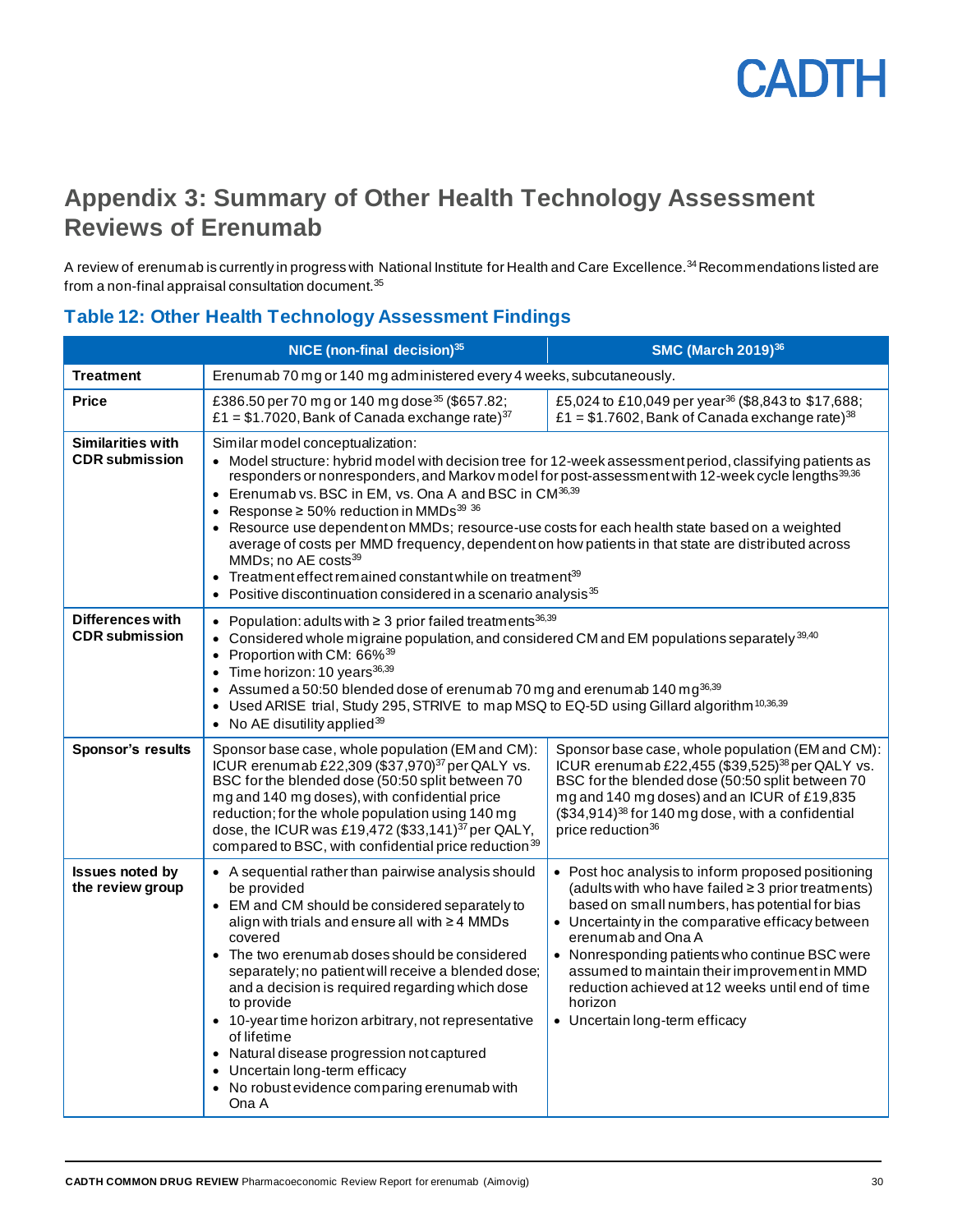|                                                                    | NICE (non-final decision) $35$                                                                                                                                                                                                                                                                                                                                                                                                                                                                                                                                                                 | <b>SMC (March 2019)</b> <sup>36</sup>                                                                                                                       |
|--------------------------------------------------------------------|------------------------------------------------------------------------------------------------------------------------------------------------------------------------------------------------------------------------------------------------------------------------------------------------------------------------------------------------------------------------------------------------------------------------------------------------------------------------------------------------------------------------------------------------------------------------------------------------|-------------------------------------------------------------------------------------------------------------------------------------------------------------|
|                                                                    | • Evidence does not include all comparators<br>• No evidence to support positive discontinuation<br>scenario assumption that erenumab benefit<br>maintained indefinitely after stopping treatment                                                                                                                                                                                                                                                                                                                                                                                              |                                                                                                                                                             |
| <b>Results of</b><br>reanalyses by the<br>review group (if<br>any) | Evidence review group's base case: erenumab 140<br>mg ICUR of £15,641 (\$26,261) <sup>37</sup> per QALY<br>compared to BSC in CM (erenumab 70 mg strictly<br>dominated); <sup>35,39</sup> for EM, erenumab 70 mg ICUR of<br>£10,207 (\$17,372) compared to BSC <sup>37</sup> and<br>erenumab 140 mg was dominated; <sup>35,39</sup> results based<br>on lifetime time horizon, adjustment of triptan costs,<br>changes to MMD distributions for negative<br>discontinuers; <sup>39</sup> scenario in which treatment effect of<br>erenumab wanes over 5 years increased ICURs <sup>35,39</sup> | Not applicable                                                                                                                                              |
| <b>Recommendation</b>                                              | Non-final recommendation: erenumab not<br>recommended for preventing migraine in adults who<br>have at least 4 migraine days per month <sup>35</sup>                                                                                                                                                                                                                                                                                                                                                                                                                                           | Erenumab approved for CM with $\geq 3$ prior<br>preventive treatment failures; patient access<br>scheme improves the cost-effectiveness of<br>erenumab $36$ |

AE = adverse event; BSC = best supportive care; CDR = CADTH Common Drug Review; CM = chronic migraine; EM = episodic migraine; EQ-5D = EuroQol 5- Dimensions; ICUR = incremental cost-utility ratio; MMD = monthly migraine day; MSQ = Migraine-Specific Quality of Life Questionnaire; NICE = National Institute for Health and Care Excellence; Ona A = onabotulinum toxin A; QALY = quality-adjusted life-year; SMC = Scottish Medicines Consortium; vs. = versus.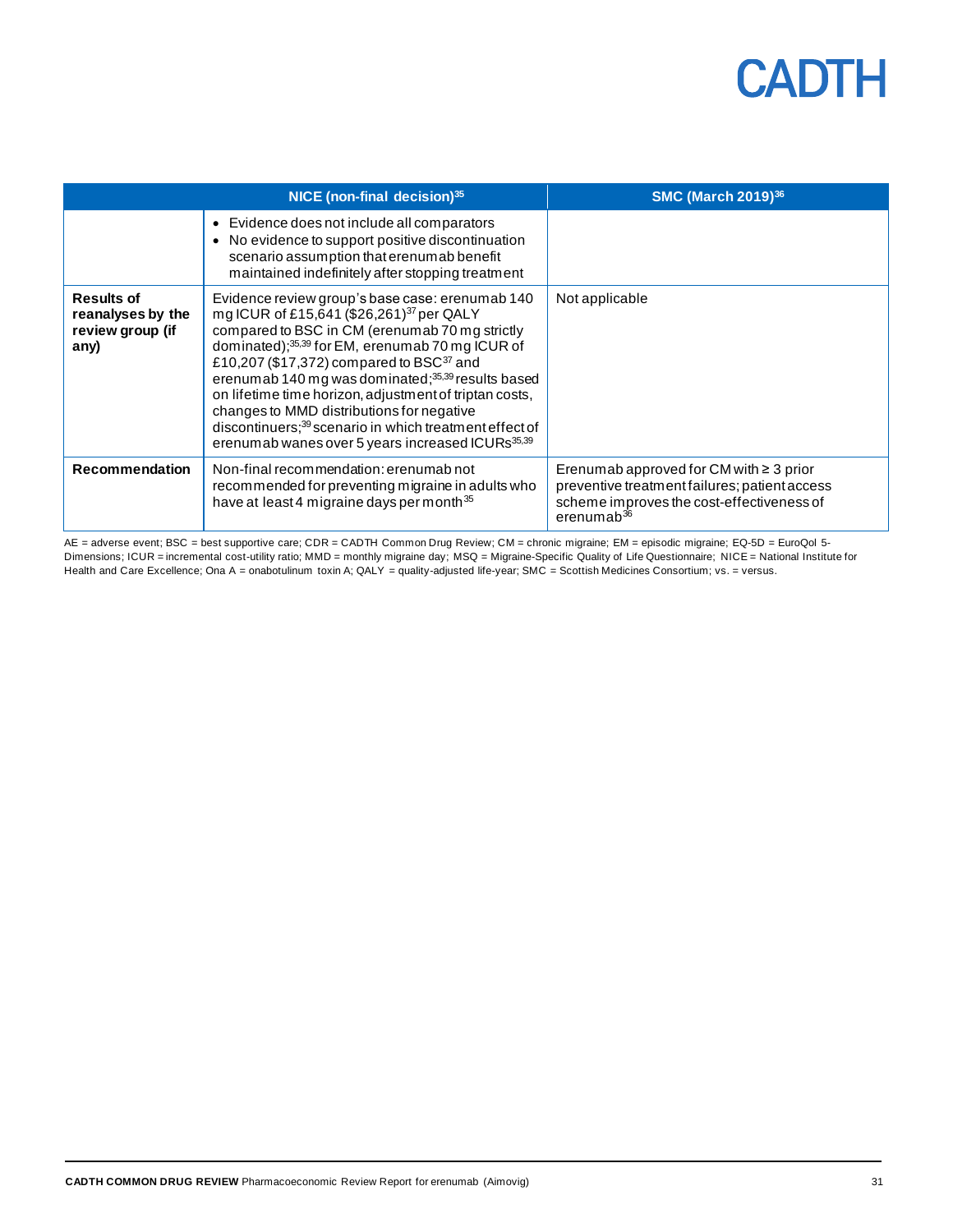### <span id="page-31-0"></span>**Appendix 4: Reviewer Worksheets**

### **Sponsor's Model Structure**

The sponsor used a decision-tree structure to represent a three-month assessment period and a Markov model to represent the post-assessment period.<sup>2</sup>A graphical representation of the model structure taken from the sponsor's submission is provided in [Figure 1.](#page-31-1) The decision tree estimates the proportion of patients who are responders versus nonresponders to prophylactic treatment with erenumab versus BSC in the base case.<sup>2</sup> Comparison with Ona A for chronic migraine patients (those with at least eight MMDs) was considered in a scenario analysis.<sup>2</sup> Response to treatment was defined as a 50% reduction in MMDs between baseline and the end of the three-month assessment period.<sup>2</sup>Patients entered the model at 42 years of age, and were 82.8% female, based on baseline trial characteristics.<sup>2</sup>

To assess the disease course in the post-assessment period, a Markov model structure with 12-week cycle lengths in which responders and nonresponders follow different treatment pathways was used. In the base case, responders may enter the "on treatment" health state or the "discontinuation" health state and nonresponders enter the discontinuation state.<sup>2</sup> In a scenario analysis, responders may also move from the "on-treatment" health state to a "reevaluation period" health state.<sup>2</sup> From there, they may continue to be on treatment or enter a "positive discontinuation" state, in which patients who are having well-controlled migraine pause treatment and maintain treatment benefit for the duration of the model time horizon [\(Figure 2\)](#page-32-1). $2$  All patients have an equal probability of transitioning to a death state and there is no migraine-related mortality or differential mortality rates between treatment arms.<sup>2</sup> The model was conducted from a publicly funded health care payer perspective, adopted a fiveyear time horizon, and applied a half-cycle correction to health-state costs and QALYs.<sup>2</sup>



### <span id="page-31-1"></span>**Figure 1: Model Structure for Sponsor's Base Case**

Source: Sponsor's Pharmacoeconomic Submission.<sup>2</sup>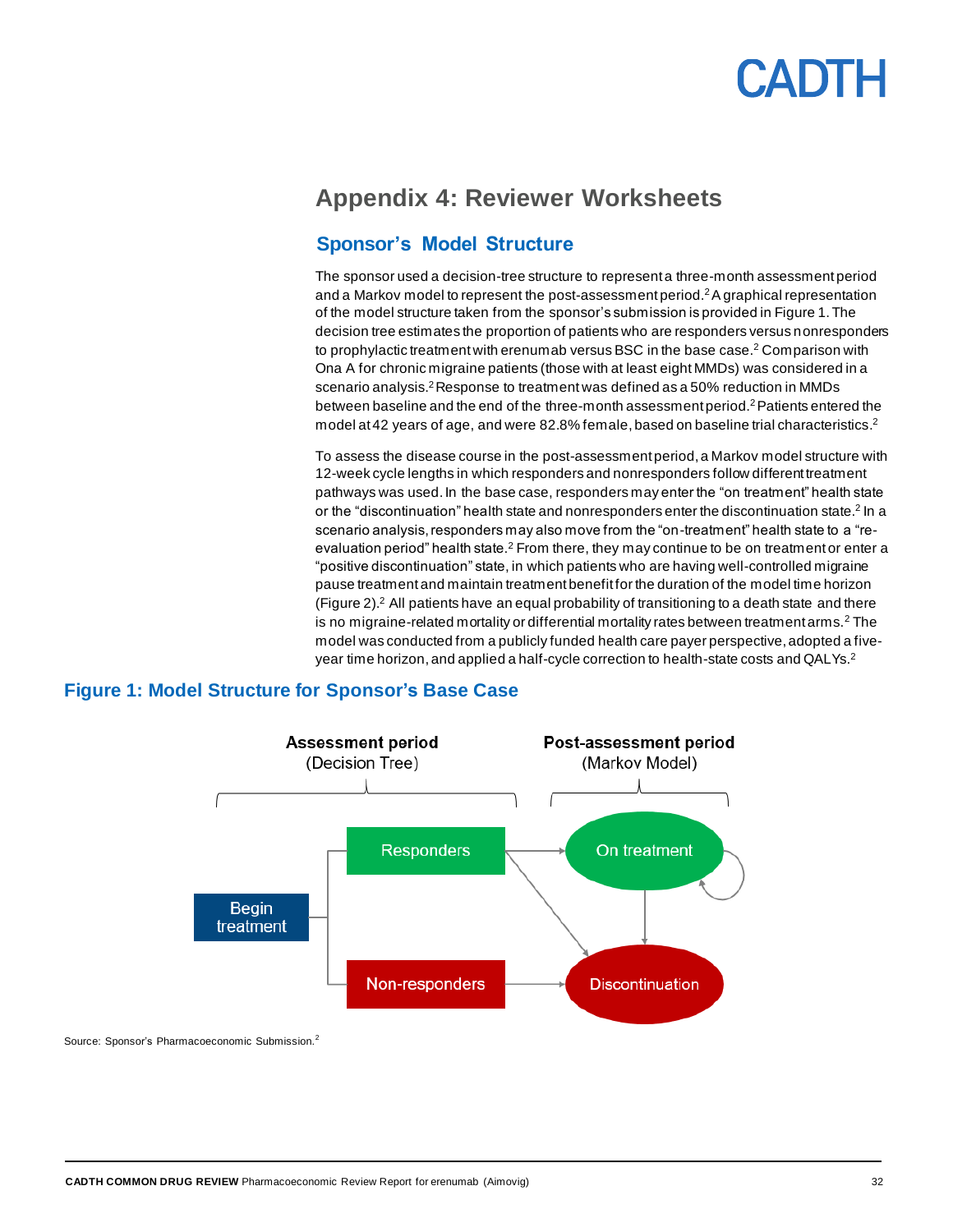

### <span id="page-32-1"></span>**Figure 2: Model Structure with Re-Evaluation Period**

Source: Sponsor's pharmacoeconomic submission.<sup>2</sup>

#### <span id="page-32-0"></span>**Table 13: Data Sources**

| <b>Data input</b>               | <b>Description of data source</b>                                                                                                                                             | <b>Comment</b>                                                                                                                                                                                                                                                                                                                                                                                                                                                                                                                                                                                                                                                                                                                                                                                                                                                                                           |
|---------------------------------|-------------------------------------------------------------------------------------------------------------------------------------------------------------------------------|----------------------------------------------------------------------------------------------------------------------------------------------------------------------------------------------------------------------------------------------------------------------------------------------------------------------------------------------------------------------------------------------------------------------------------------------------------------------------------------------------------------------------------------------------------------------------------------------------------------------------------------------------------------------------------------------------------------------------------------------------------------------------------------------------------------------------------------------------------------------------------------------------------|
| <b>Baseline characteristics</b> | Age: 42 years <sup>5</sup><br>Proportion female: 82.8% <sup>5</sup>                                                                                                           | Uncertain. According to the STRIVE CSR<br>Table 9-3, 85.2% of patients were female<br>and the average patient age was 40.9 years<br>(SD of 11.2). <sup>5</sup> The baseline characteristics<br>used in the model match those in Study<br>295.4 Additionally, Study 295, STRIVE, and<br>LIBERTY were used to inform efficacy<br>outcomes, and justification as to why<br>STRIVE was used to inform baseline<br>characteristics was not provided.<br>According to the sponsor, the baseline<br>characteristics observed in STRIVE were<br>similar to those observed in a Canadian<br>study of migraine patients referred to by<br>neurologists (average age of 39.7 years,<br>82.5% female). <sup>11</sup> According to the clinical<br>expert consulted by CADTH for this review,<br>the average age of patients in the studies is<br>older than typical migraine patients seen in<br>Canadian practices. |
|                                 | Proportion of patients with CM for:<br>$\bullet$ indication: 46% <sup>11</sup><br>• reimbursement request: 68% (estimated from<br>midpoint of these studies) <sup>12,27</sup> | Inappropriate. The estimates used to define<br>the proportion of CM patients in the model<br>adds significant uncertainty to the model<br>results. It would be more appropriate to<br>consider these distinct populations, rather<br>than a mixed population to assess the cost-<br>effectiveness of erenumab in EM and CM<br>patients.                                                                                                                                                                                                                                                                                                                                                                                                                                                                                                                                                                  |
| <b>Efficacy</b>                 | The primary end point is the reduction in the<br>frequency of MMDs, which are measured by the                                                                                 | Appropriate. Canadian Headache Society<br>Guideline for Migraine Prophylaxis considers                                                                                                                                                                                                                                                                                                                                                                                                                                                                                                                                                                                                                                                                                                                                                                                                                   |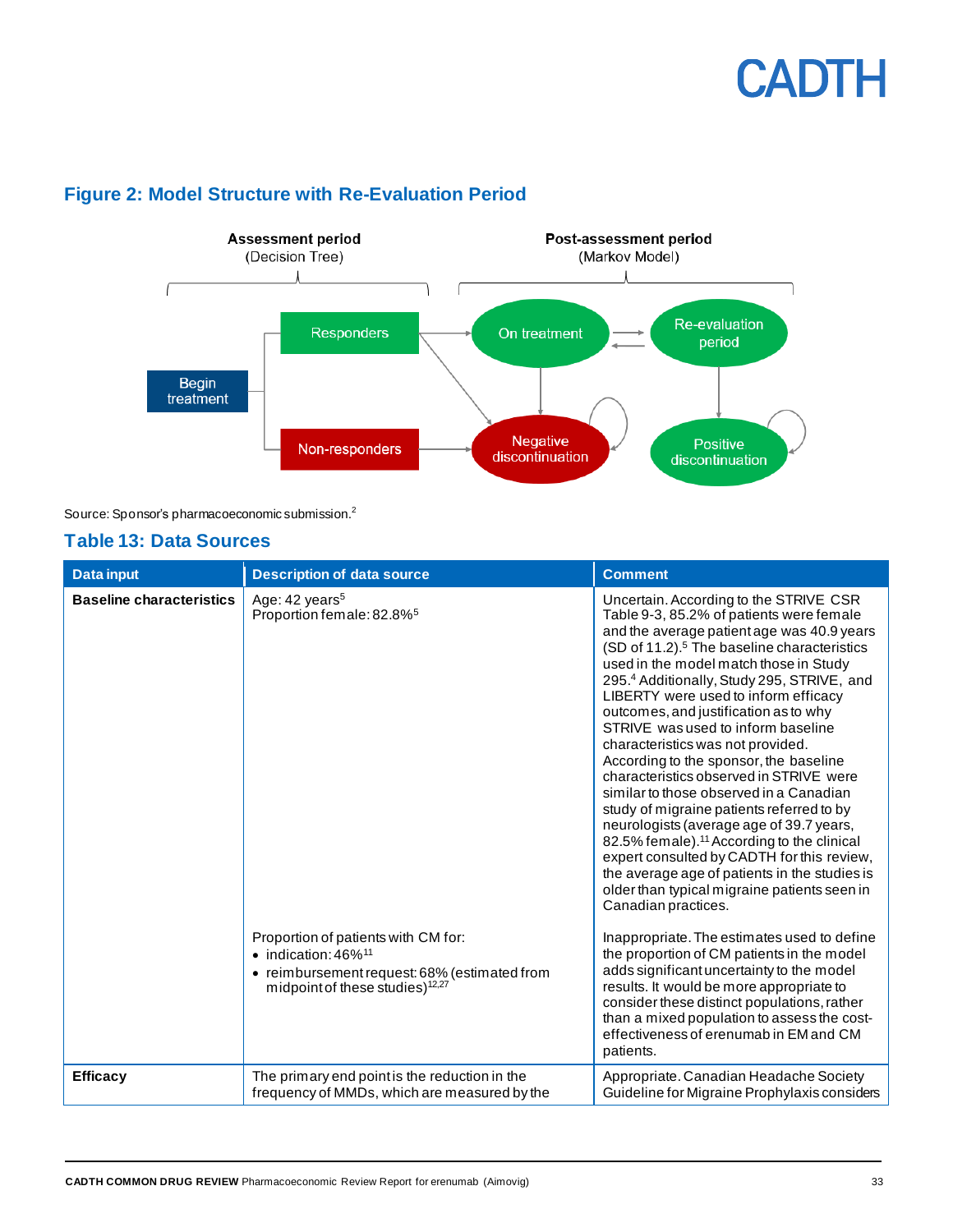| <b>Data input</b> | <b>Description of data source</b>                                                                                                                                                                                                                                                                                                                 | <b>Comment</b>                                                                                                                                                                                                                                                                                                                                                                                                                                                                                                                                                                                                                                                                                                                                                                                                                                |
|-------------------|---------------------------------------------------------------------------------------------------------------------------------------------------------------------------------------------------------------------------------------------------------------------------------------------------------------------------------------------------|-----------------------------------------------------------------------------------------------------------------------------------------------------------------------------------------------------------------------------------------------------------------------------------------------------------------------------------------------------------------------------------------------------------------------------------------------------------------------------------------------------------------------------------------------------------------------------------------------------------------------------------------------------------------------------------------------------------------------------------------------------------------------------------------------------------------------------------------------|
|                   | number of migraine days experienced by the patient<br>in the previous 4 weeks. <sup>2</sup> Patients respond to<br>treatment if they experience a reduction in MMDs of<br>at least 50%.                                                                                                                                                           | prophylactic medication to be effective if<br>migraine frequency is reduced by 50% or<br>more. $30$                                                                                                                                                                                                                                                                                                                                                                                                                                                                                                                                                                                                                                                                                                                                           |
|                   | Erenumab vs. BSC<br>Study 295 was used to inform efficacy for CM<br>population for the indication and reimbursement<br>request. <sup>4</sup>                                                                                                                                                                                                      | Appropriate                                                                                                                                                                                                                                                                                                                                                                                                                                                                                                                                                                                                                                                                                                                                                                                                                                   |
|                   | Pooled dataset of STRIVE and LIBERTY was used to<br>inform efficacy for EM for the indication and<br>reimbursement request. <sup>5,6</sup>                                                                                                                                                                                                        | Inappropriate. The sponsor's approach to<br>pooling trial data was inappropriate, as it<br>does not adjust for differences in baseline<br>trial characteristics (see main text).<br>Additionally, another trial in the EM<br>population, ARISE, was not included on the<br>basis that it was not a pivotal trial. <sup>43</sup> Given<br>the similarity in study design among ARISE,<br>Study 295, and STRIVE, excluding ARISE<br>from the data pool appears to be<br>inappropriate. If efficacy results from the<br>ARISE trial are less promising, excluding<br>this trial will overestimate the efficacy of<br>erenumab and therefore favour erenumab. A<br>more appropriate approach would be to<br>conduct a meta-analysis of all trials in the<br>EM population for both erenumab doses and<br>BSC.                                     |
|                   | Erenumab vs. Ona A<br>An ITC was conducted comparing erenumab 140 mg<br>versus Ona A in CM patients who had failed to<br>respond to at least 3 previous treatments and who<br>had not previously taken Ona A.7 The ITC used data<br>from Study 295 for erenumab and two pivotal trials<br>for Ona A (PREEMPT 1 and PREEMPT 2). <sup>4,41,42</sup> | Inappropriate. The sponsor assumed that<br>the results from a population that failed at<br>least 3 previous treatments would not differ<br>from those who had failed at least 2<br>previous treatments. This assumption was<br>made as no data for Ona A in patients with<br>at least two failures were available;<br>however, this population is different from<br>both the sponsor's indication and<br>reimbursement request. The sponsor<br>assumed that results obtained with<br>treatment with erenumab 140 mg would be<br>the same as those obtained with erenumab<br>70 mg, which will favour erenumab if the 140<br>mg dose is more effective in CM than<br>erenumab 70 mg. Other methodological<br>concerns noted in the key limitations section<br>and the CADTH clinical report lead to<br>uncertainty in the validity of the ITC. |
|                   | Long-term efficacy<br>In the full post-assessment period, it was assumed<br>that those who are on treatment maintain the<br>improved frequency of MMDs achieved when<br>response was established. Assumption supported by<br>OLE Study 178.14                                                                                                     | Uncertain. The sponsor provided data from<br>an unpublished CSR of the ongoing OLE<br>Study 178 to demonstrate the long-term<br>efficacy of erenumab. However, according to<br>the CADTH clinical review, there was<br>uncertainty in the denominators used to                                                                                                                                                                                                                                                                                                                                                                                                                                                                                                                                                                                |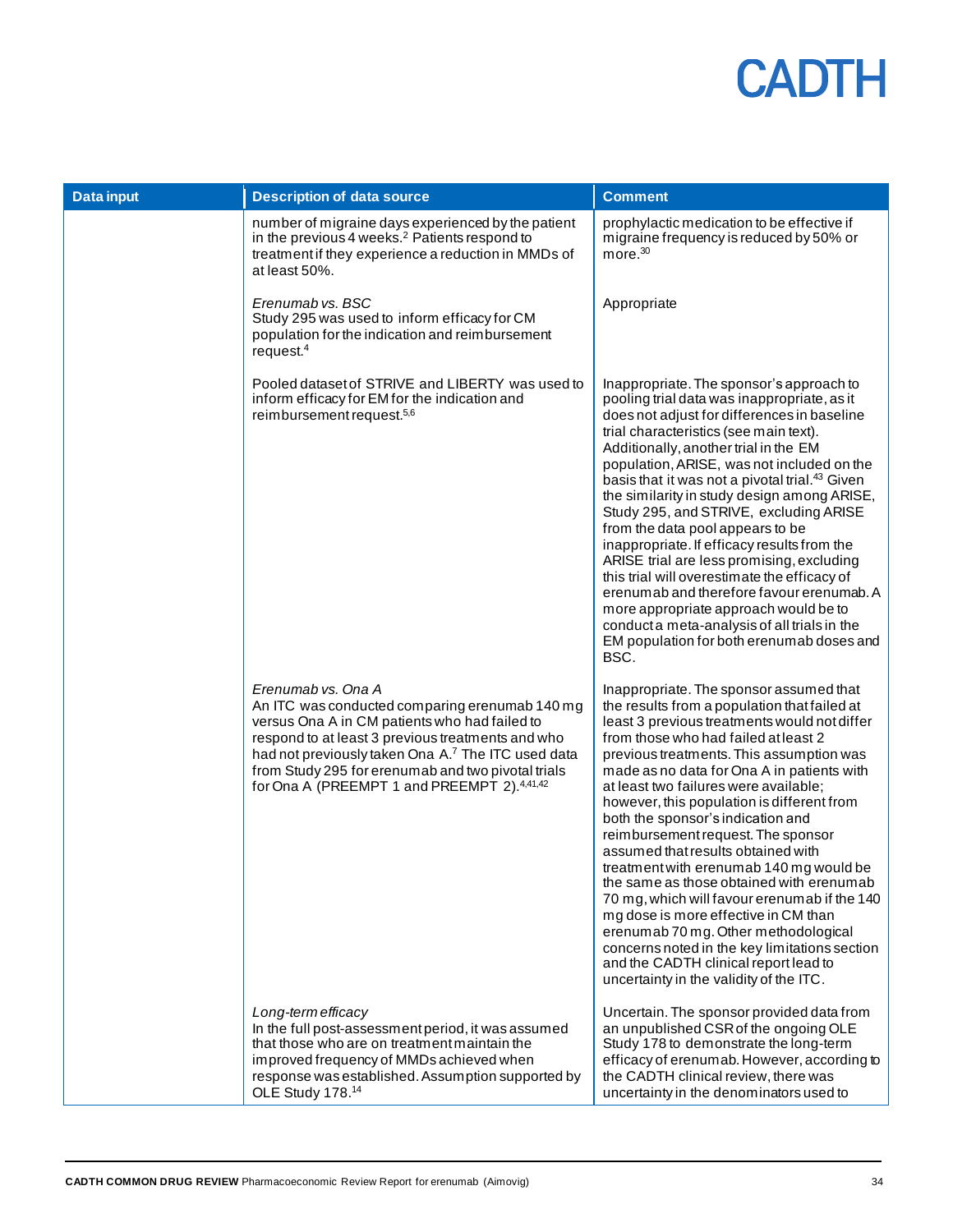| <b>Data input</b>      | <b>Description of data source</b>                                                                                                                                                                                                                                                                                                                                                                                                                                                                                                                                           | <b>Comment</b>                                                                                                                                                                                                                                                                                                                                                                                                                                                                                                                                                                                     |
|------------------------|-----------------------------------------------------------------------------------------------------------------------------------------------------------------------------------------------------------------------------------------------------------------------------------------------------------------------------------------------------------------------------------------------------------------------------------------------------------------------------------------------------------------------------------------------------------------------------|----------------------------------------------------------------------------------------------------------------------------------------------------------------------------------------------------------------------------------------------------------------------------------------------------------------------------------------------------------------------------------------------------------------------------------------------------------------------------------------------------------------------------------------------------------------------------------------------------|
|                        |                                                                                                                                                                                                                                                                                                                                                                                                                                                                                                                                                                             | calculate the proportion of responders, and<br>lack of individual patient data regarding<br>dose-switching adds uncertainty. The<br>validity of the efficacy findings from Study<br>178 are highly uncertain.                                                                                                                                                                                                                                                                                                                                                                                      |
|                        | <b>Discontinuation</b><br>During the first 12-week cycle patients may<br>discontinue erenumab due to AEs. Source: Study<br>295 and STRIVE for erenumab and BSC, ITC for<br>Ona A. <sup>4,5,7</sup>                                                                                                                                                                                                                                                                                                                                                                          | Inappropriate. Although the sponsor reports<br>that the odds ratio for discontinuing Ona A<br>relative to erenumab is sourced from the<br>ITC, the ITC did not examine AE frequency<br>or AE-related discontinuation. <sup>7</sup> The source<br>of the OR for Ona A AE-related<br>discontinuation therefore could not be<br>validated by reviewers and is unclear.<br>Additionally, the percentage of patients on<br>erenumab or BSC discontinuing due to AEs<br>does not change probabilistically in the<br>model, whereas the percent of those on Ona<br>A discontinuing treatment does change. |
|                        | In cycle 3 (after 36 weeks) 2.38% of all patients<br>negatively discontinue, regardless of treatment.<br>Source: all causes of discontinuation in the follow-up<br>period of Study 178. <sup>14</sup>                                                                                                                                                                                                                                                                                                                                                                       | Inappropriate. The sponsor's approach to<br>calculating the discontinuation probability did<br>not appropriately account for the exposure<br>time when converting to per-cycle<br>probabilities. Study 178 is an ongoing OLE.<br>A recently published article by Ashina et al.<br>(2019) provides more up-to-date data than<br>what is provided in the CSR data cut-off<br>used by the sponsor. <sup>26</sup> Given this input is<br>used to model long-term discontinuation, it<br>was considered more appropriate to use<br>data that reflected the longest patient<br>exposure to erenumab.     |
| <b>Natural history</b> | The natural history of migraine was not incorporated<br>in model. <sup>2</sup>                                                                                                                                                                                                                                                                                                                                                                                                                                                                                              | Uncertain. There is no natural change in<br>disease severity incorporated in the<br>analysis, which the sponsor notes is a<br>simplifying assumption. <sup>2</sup> In reality, according<br>to the clinical expert consulted by CADTH<br>for this review, some patients will naturally<br>recover or get worse. The impact of not<br>including natural history in the model on the<br>results of the analysis is unknown.                                                                                                                                                                          |
| <b>Utilities</b>       | To estimate health-state utilities, the sponsor<br>established a mean utility value associated with each<br>health state based on the distribution of patients<br>across the number of MMDs in each health state. <sup>2</sup><br>MSQ data from Study 295 and STRIVE were mapped<br>to EQ-5D utility values using an algorithm published<br>by Gillard et al. (2012). <sup>10</sup> Using this data the sponsor<br>conducted a multi-level regression model for<br>predicting disutilities associated with MMDs to<br>establish EQ-5D utility values as a function of MMDs. | Inappropriate. CADTH guidelines do not<br>recommend using mapped utility values. <sup>9</sup><br>The mapping algorithm established by<br>Gillard et al. (2012) used a UK value set; the<br>utility values used in the model therefore do<br>not reflect Canadian preferences. <sup>10</sup> The<br>sponsor applied the EM or CM algorithm to<br>patients using the definitions provided in the<br>International Classification of Headache<br>Disorders, third edition (i.e., EM patients<br>have fewer than 15 monthly headache days<br>and four to 14 MMDs, and CM patients have                 |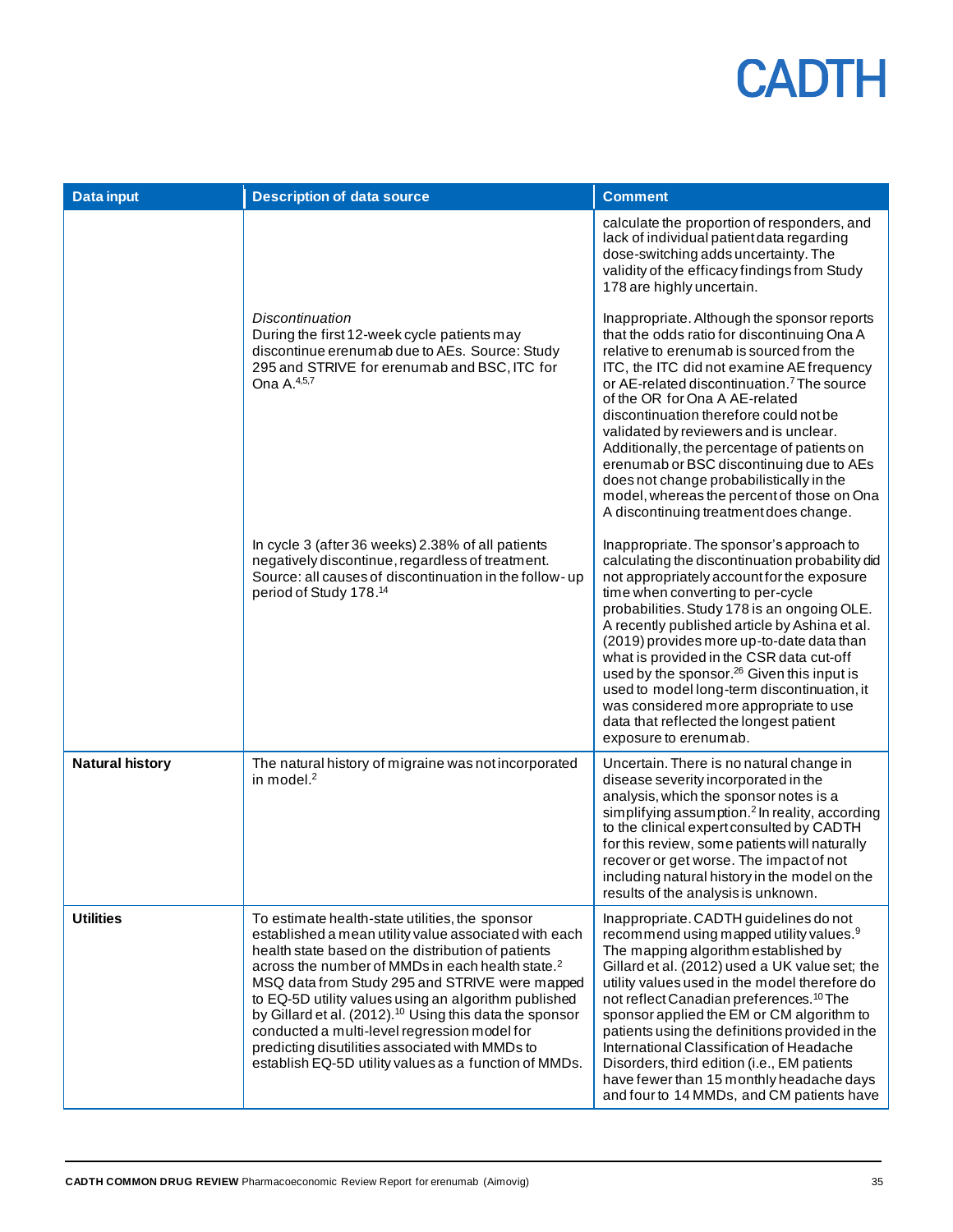| <b>Data input</b> | <b>Description of data source</b>                                                                                                                                                                                                                                                                                                                                                                                               | <b>Comment</b>                                                                                                                                                                                                                                                                                                                                                                                                                                                                                                                                                                                                                                                                                                                                                                                                                                                                                                  |
|-------------------|---------------------------------------------------------------------------------------------------------------------------------------------------------------------------------------------------------------------------------------------------------------------------------------------------------------------------------------------------------------------------------------------------------------------------------|-----------------------------------------------------------------------------------------------------------------------------------------------------------------------------------------------------------------------------------------------------------------------------------------------------------------------------------------------------------------------------------------------------------------------------------------------------------------------------------------------------------------------------------------------------------------------------------------------------------------------------------------------------------------------------------------------------------------------------------------------------------------------------------------------------------------------------------------------------------------------------------------------------------------|
|                   |                                                                                                                                                                                                                                                                                                                                                                                                                                 | 15 or more monthly headache days and<br>eight or more MMDs) whereas Gillard et al.<br>(2012) defined EM as fewer than 15 monthly<br>headache days and CM as 15 or more<br>monthly headache days. <sup>10,25</sup> MSQ data were<br>also available in the ARISE trial, and<br>excluding them from the pooled analysis<br>was not justified.                                                                                                                                                                                                                                                                                                                                                                                                                                                                                                                                                                      |
|                   | When applying utilities in the model, the sponsor<br>multiplied the utility associated with the frequency of<br>MMDs by the distributions of MMDs for each<br>treatment at 12 weeks for responders and<br>nonresponders, and at 24 weeks for those on<br>treatment.                                                                                                                                                             | Inappropriate. Health states should capture<br>all aspects of a disease and there should be<br>no treatment-dependent differences<br>between health states.                                                                                                                                                                                                                                                                                                                                                                                                                                                                                                                                                                                                                                                                                                                                                     |
|                   | MOA and AE utility decrements estimated from a UK<br>vignette-based time trade-off utility-valuation study to<br>estimate utilities associated with difference in<br>treatment processes between erenumab and Ona<br>A. <sup>15</sup><br>MOA-related decrement for OnaA: -0.060<br>AE-related decrement for OnaA: -0.001<br>AE-related decrement for BSC: 0.003<br>There was no MOA or AE decrement for erenumab. <sup>2</sup>  | Uncertain. TTO study sponsored by<br>sponsor. <sup>15</sup> As noted in CADTH's clinical<br>review, AE rates were similar across<br>erenumab 70 mg, erenumab 140 mg, and<br>placebo in STRIVE. In Study 295, there<br>were slightly lower percentages of people<br>with AEs in the placebo group compared to<br>the erenumab 70 mg and erenumab 140 mg<br>groups. According to the clinical expert<br>consulted by CADTH for this review, the<br>MOA associated with Ona A elicits minimal<br>discomfort in relation to that experienced by<br>CM patients. MOAs and AEs were<br>implemented in the model as utility<br>decrements relative to erenumab; therefore,<br>no decrement was associated with<br>erenumab, and there was a positive<br>decrement associated with BSC due to<br>fewer AEs. A more plausible approach<br>would have been to apply the utility<br>decrements directly to the treatments. |
| <b>AEs</b>        | The frequency of AEs used to calculate utility<br>decrements in the model are sourced from Study 295<br>for erenumab and BSC and Dodick et al. (2010) for<br>Ona $A^{4,41}$<br>The AEs considered for erenumab and BSC were<br>injection-site pain, pruritis, fatigue, insomnia,<br>paranesthesia, and constipation.<br>The AEs considered for Ona A were injection-site<br>pain, neck stiffness, and pain and muscle weakness. | Inappropriate. AEs for erenumab should<br>have been considered across all available<br>trials, including trials for EM. Additionally,<br>some AE frequencies were misreported from<br>the CSR for Study 295. Given how AEs<br>were relative to erenumab in the model, this<br>is unlikely to affect model results.                                                                                                                                                                                                                                                                                                                                                                                                                                                                                                                                                                                              |
| <b>Mortality</b>  | General population mortality sourced from Canadian<br>life tables for the years 2013 to 2015 were used to<br>estimate mortality. <sup>44</sup> No excess mortality associated<br>with migraine was assumed. <sup>2</sup>                                                                                                                                                                                                        | Appropriate. According to the clinical expert<br>consulted by CADTH for this review,<br>migraine patients have an increased risk of<br>stroke, which may be associated with<br>mortality, compared to the general<br>population, although there was uncertainty                                                                                                                                                                                                                                                                                                                                                                                                                                                                                                                                                                                                                                                 |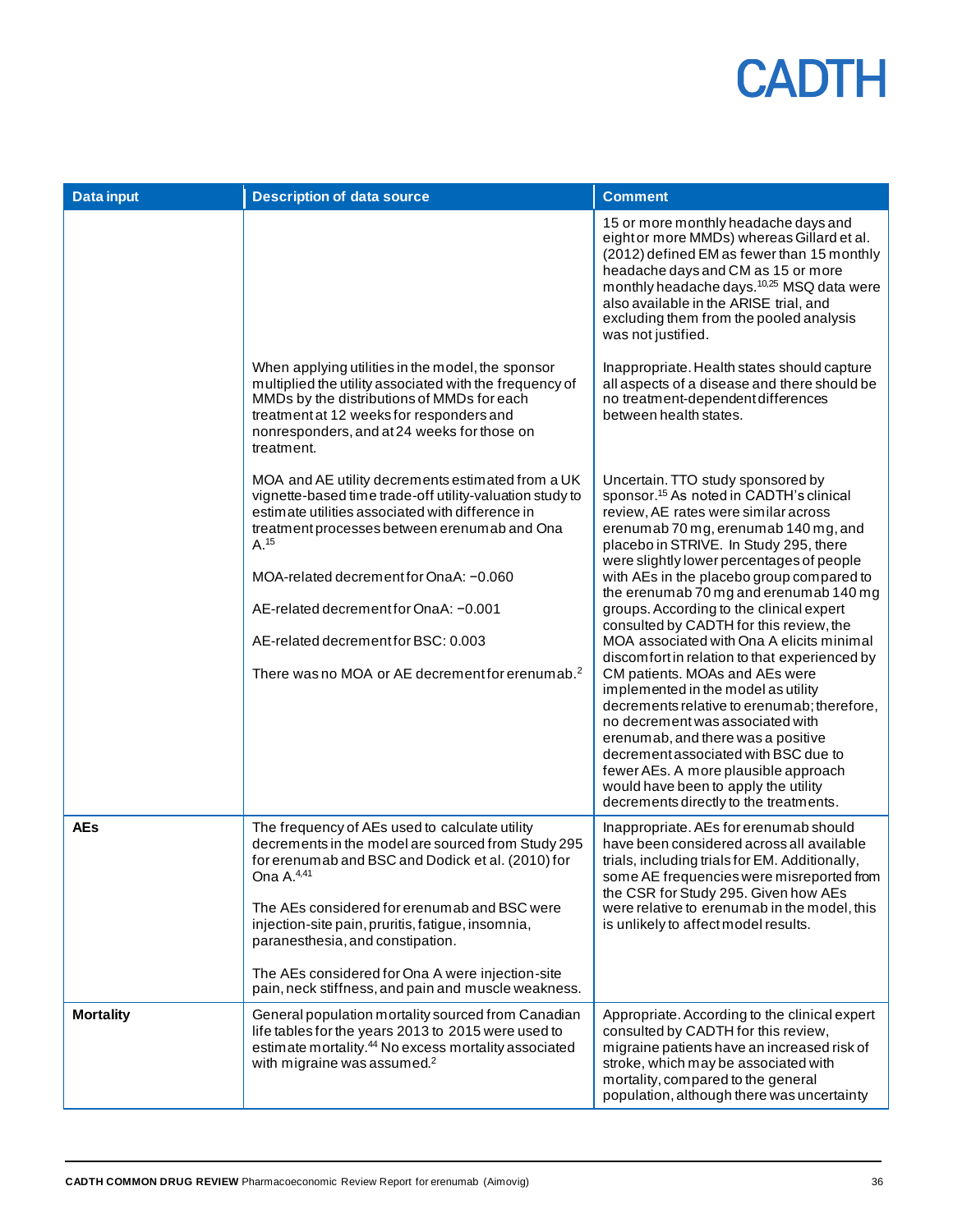| <b>Data input</b>           | <b>Description of data source</b>                                                                                                                                                                                                                                                                                                                                                                                                                                                                                                                                                                                                                                                                                                                                  | <b>Comment</b>                                                                                                                                                                                                                                                                                                                                                                                                                                                                                                                                                                                                      |
|-----------------------------|--------------------------------------------------------------------------------------------------------------------------------------------------------------------------------------------------------------------------------------------------------------------------------------------------------------------------------------------------------------------------------------------------------------------------------------------------------------------------------------------------------------------------------------------------------------------------------------------------------------------------------------------------------------------------------------------------------------------------------------------------------------------|---------------------------------------------------------------------------------------------------------------------------------------------------------------------------------------------------------------------------------------------------------------------------------------------------------------------------------------------------------------------------------------------------------------------------------------------------------------------------------------------------------------------------------------------------------------------------------------------------------------------|
|                             |                                                                                                                                                                                                                                                                                                                                                                                                                                                                                                                                                                                                                                                                                                                                                                    | regarding whether this risk would be a<br>function of MMDs. If patients have an<br>increased mortality risk with higher MMDs,<br>assuming all patients have the same<br>mortality risk is a conservative assumption.                                                                                                                                                                                                                                                                                                                                                                                                |
| Resource use and costs      |                                                                                                                                                                                                                                                                                                                                                                                                                                                                                                                                                                                                                                                                                                                                                                    |                                                                                                                                                                                                                                                                                                                                                                                                                                                                                                                                                                                                                     |
| Drug costs                  | Price of erenumab submitted by the sponsor. <sup>2</sup><br>Price of Ona A sourced from the Ontario Drug Benefit<br>formulary. <sup>16</sup>                                                                                                                                                                                                                                                                                                                                                                                                                                                                                                                                                                                                                       | Appropriate                                                                                                                                                                                                                                                                                                                                                                                                                                                                                                                                                                                                         |
|                             | Triptan costs<br>A linear regression was used to predict the number of<br>migraine days with and without migraine-specific<br>treatment per month as a function of MMDs. <sup>2</sup><br>Average cost per day for triptan medications was<br>calculated by taking the cost of all triptans publicly<br>dispensed in Ontario in the last three-quarters from<br>the IMS PharmaStat database, then summing the<br>costs and units of each triptan medication over each<br>quarter to obtain total costs and units for each triptan.<br>A weighted cost per unit was calculated for each<br>medication to calculate the weighted mean triptan<br>cost. The model assumes only one unit would be<br>taken for each day that a triptan medication would be<br>used. $2$ | Appropriate                                                                                                                                                                                                                                                                                                                                                                                                                                                                                                                                                                                                         |
|                             | Other analgesics costs<br>Medications included were based on Canadian<br>Headache Society guidelines. <sup>45</sup> Costs sourced from<br>the Ontario Drug Benefit formulary. <sup>16</sup>                                                                                                                                                                                                                                                                                                                                                                                                                                                                                                                                                                        | Appropriate                                                                                                                                                                                                                                                                                                                                                                                                                                                                                                                                                                                                         |
| <b>Administration costs</b> | Assumed to be zero for erenumab and Ona A. <sup>2</sup>                                                                                                                                                                                                                                                                                                                                                                                                                                                                                                                                                                                                                                                                                                            | Appropriate. Erenumab is assumed to be<br>self-administered by the patient.<br>Additionally, Novartis provides a patient<br>support program that includes initial patient<br>training for self-administration, such that<br>they can self-administer at home. <sup>2</sup><br>Coverage of Ona A administration varies<br>across the country and costs are currently<br>only covered in Alberta. <sup>2</sup> Administration<br>costs are reportedly paid by patients out of<br>pocket. <sup>2</sup> Not including administration costs<br>for Ona A is conservative in appraising<br>erenumab's cost-effectiveness. |
| Resource-use costs          | Hospitalization: OCCICMG code 041 and all<br>migraine diagnosis codes (G430, 431, 433, 438, 439)<br>for patients aged 18-69, 2016-17.46<br>Emergency room visit: OCCI CACS grouper B103<br>and all migraine codes (see above) for patients aged<br>18-59, 2016-17.46<br>General practitioner visit: OSB code A005<br>(Consultation) <sup>47</sup>                                                                                                                                                                                                                                                                                                                                                                                                                  | Appropriate costing sources.                                                                                                                                                                                                                                                                                                                                                                                                                                                                                                                                                                                        |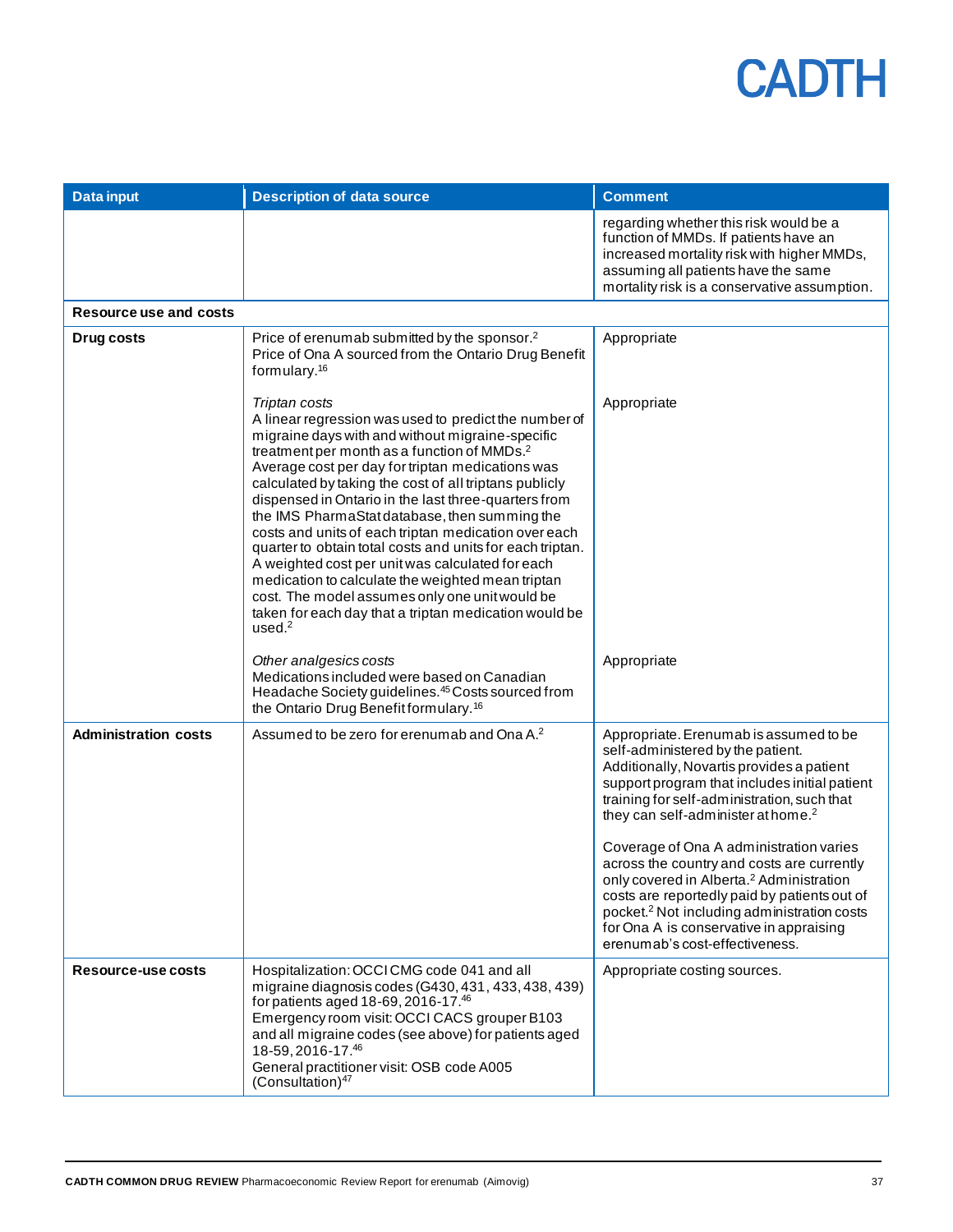| <b>Data input</b> | <b>Description of data source</b>                                                                                                                                                                                                                                                                                                                                                                                                                                                     | <b>Comment</b>                                                                                                                                                                                                                                                                                                                                                                     |
|-------------------|---------------------------------------------------------------------------------------------------------------------------------------------------------------------------------------------------------------------------------------------------------------------------------------------------------------------------------------------------------------------------------------------------------------------------------------------------------------------------------------|------------------------------------------------------------------------------------------------------------------------------------------------------------------------------------------------------------------------------------------------------------------------------------------------------------------------------------------------------------------------------------|
|                   | Nurse visit: Statistics Canada Table 14-10-0306-01<br>Average hourly nursing wage in Canada in 2018. <sup>48</sup><br>Neurologist follow-up visit: Average of OSB codes<br>A188, A184 and A181, based on sponsor's clinical<br>expert. <sup>47</sup>                                                                                                                                                                                                                                  | Inappropriate. Appropriateness of nurse visit<br>is unclear. According to the clinical expert<br>consulted by CADTH for this review,<br>migraine patients would not have nurse<br>visits. In addition, the sponsor notes that<br>they provide a patient support program,<br>which includes a nurse to provide initial<br>training on how to administer the injection. <sup>2</sup> |
|                   | Frequency of occurrence of these events informed by<br>a global online study sponsored by the sponsor,<br>using resource utilization rates for Canadian<br>participants experiencing 4 to 7, 8 to 14 and ≥ 15<br>MMDs. <sup>17</sup> Because the survey only included<br>participants with at least 4 MMDs, for those<br>experiencing 0 and 1 to 3 MMDs, resource utilization<br>was informed by the Canadian results of the<br>International Burden of Migraine Study. <sup>13</sup> | Inappropriate. The study by Martelletti<br>(2018) used to populate visit frequency for<br>patients with more than 4 MMDs was<br>sponsored by Novartis. <sup>17</sup> The clinical expert<br>consulted by CADTH for this review,<br>expected a lower frequency of<br>hospitalization days than used in the model,<br>and a higher frequency of emergency room<br>visits.            |
|                   | Health-state costs are applied in the model based on<br>the weighted average of the cost per MMD<br>depending on how patients in each health state are<br>distributed across MMDs.                                                                                                                                                                                                                                                                                                    | Appropriate                                                                                                                                                                                                                                                                                                                                                                        |
| <b>AEs</b>        | Not included in base case.                                                                                                                                                                                                                                                                                                                                                                                                                                                            | Inappropriate. The sponsor assumed that<br>the costs of AEs were too small to warrant<br>inclusion in the analysis. AE costs could<br>have been included for completeness;<br>however, this is unlikely to influence model<br>results.                                                                                                                                             |

AE = adverse event; BSC = best supportive care; CACS = Comprehensive Ambulatory Care Classification System; CM = chronic migraine; CMG = case mix group; CSR = Clinical Study Report; EM = episodic migraine; EQ-5D = EuroQol 5-Dimensions; ITC = indirect treatment comparison; MOA = mode of administration; MMD = monthly migraine day; MSQ = Migraine-Specific Quality of Life Questionnaire; OCCI = Ontario Case Costing Initiative; OLE = open-label extension; Ona A = onabotulinum toxin A; OSB = Ontario Schedule of Benefits; SD = standard deviation; TTO = time trade-off; vs. = versus.

### <span id="page-37-0"></span>**Table 14: Sponsor's Key Assumptions**

| <b>Assumption</b>                                                                                                                                                                           | <b>Comment</b>                                                                                                                                                                                                                                                                                                                                                                                                                                                                                                                                                                                                                                                                       |
|---------------------------------------------------------------------------------------------------------------------------------------------------------------------------------------------|--------------------------------------------------------------------------------------------------------------------------------------------------------------------------------------------------------------------------------------------------------------------------------------------------------------------------------------------------------------------------------------------------------------------------------------------------------------------------------------------------------------------------------------------------------------------------------------------------------------------------------------------------------------------------------------|
| Patients on treatment maintain the reduction<br>in MMD achieved in the assessment period<br>(i.e., no gain or loss in future treatment<br>effects) over the full time horizon. <sup>2</sup> | Uncertain. The CADTH clinical review notes that the ability to draw conclusions<br>regarding sustained erenumab efficacy is limited due to the lack of a control<br>group and the inclusion of a protocol amendment, which saw doses switched<br>from erenumab 70 mg to erenumab 140 mg where possible. A lack of patient-<br>level data about the changes to dosing introduces uncertainty in the long-term<br>results. Additionally, efficacy end points in Study 178 were exploratory and did<br>not include statistical testing, making it difficult to interpret results. Overall, the<br>interpretation of long-term efficacy results from Study 178 is significantly limited. |
| Treatment response defined as a 50%<br>reduction in MMDs from the baseline to the<br>end of the assessment period. <sup>2</sup>                                                             | Appropriate. This definition of treatment response is what is recommended in the<br>Canadian Headache Society Guideline for Migraine Prophylaxis. <sup>30</sup>                                                                                                                                                                                                                                                                                                                                                                                                                                                                                                                      |
| Costs of AEs are too small to warrant<br>inclusion. $2$                                                                                                                                     | AE costs could have been included for completeness; however, this is unlikely to<br>influence model results.                                                                                                                                                                                                                                                                                                                                                                                                                                                                                                                                                                         |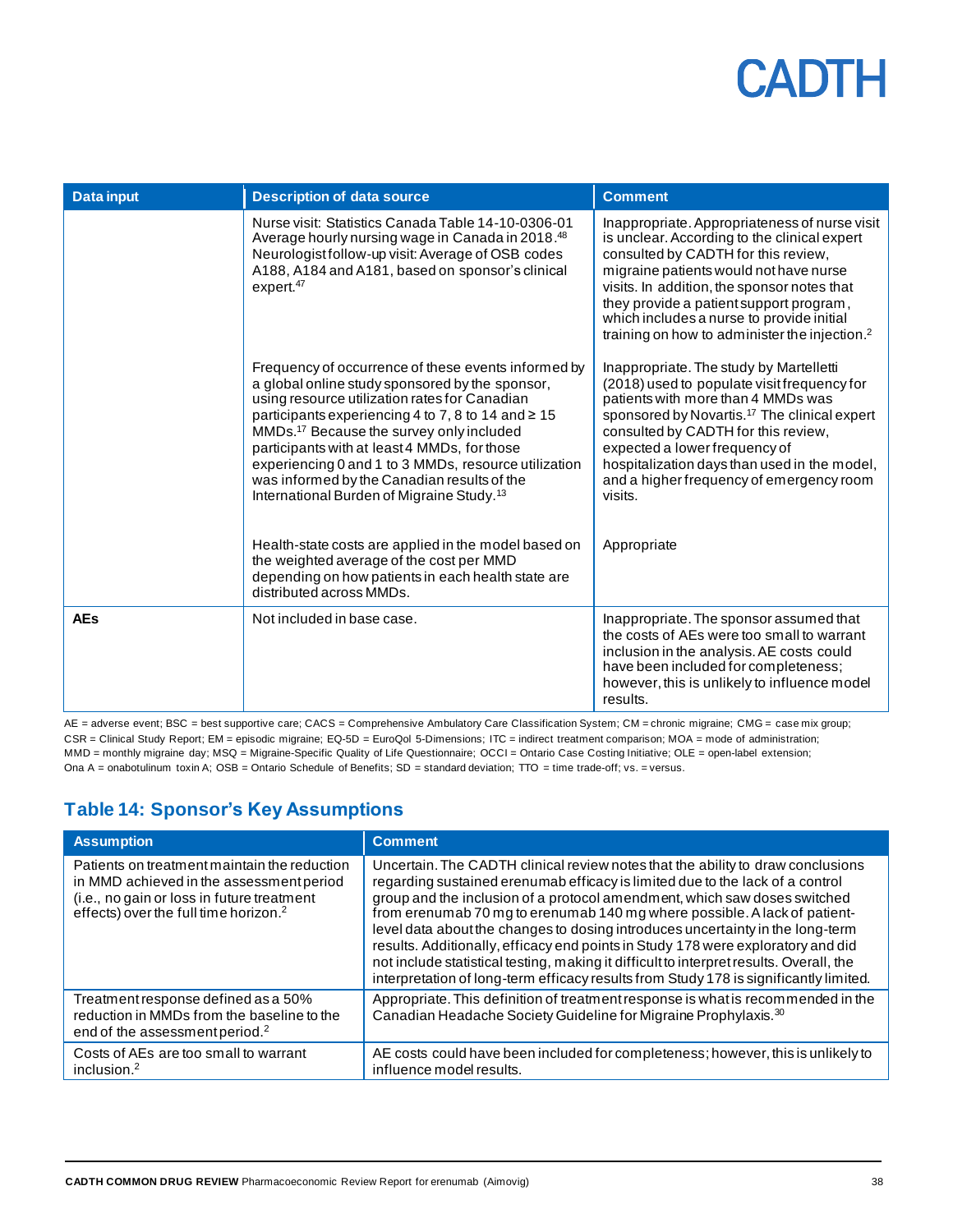| <b>Assumption</b>                                                                                                                                 | <b>Comment</b>                                                                                                                                                                                                                                                                          |
|---------------------------------------------------------------------------------------------------------------------------------------------------|-----------------------------------------------------------------------------------------------------------------------------------------------------------------------------------------------------------------------------------------------------------------------------------------|
| Patients do not naturally change disease<br>severity (i.e., no patients naturally improve or<br>decline). <sup>2</sup>                            | Inappropriate. According to the clinical expert consulted by CADTH for this<br>review, some patients may show a natural improvement or worsening in the<br>frequency of migraines over time, regardless of treatment. The effect of this<br>assumption on the model results is unknown. |
| Placebo is also a treatment to reduce<br>migraine frequency. BSC patients who<br>respond will continue to benefit. <sup>2</sup>                   | Placebo effects observed in trials were not removed during assessment and<br>post-assessment period. This is a conservative assumption.                                                                                                                                                 |
| Patients who negatively discontinue<br>treatment rebound to their baseline MMD<br>frequency. <sup>2</sup>                                         | Appropriate.                                                                                                                                                                                                                                                                            |
| Patients who positively discontinue treatment<br>are assumed to maintain the frequency of<br>MMDs experienced by those on treatment. <sup>2</sup> | Inappropriate. There is no evidence to support that patients no longer receiving<br>treatment will experience the same frequency of MMDs as those receiving<br>treatment. As such, the scenario exploring positive discontinuation was not<br>explored by CADTH reviewers.              |
| The effect of erenumab 140 mg is assumed<br>to be the same as the 70 mg dose in the<br>indirect treatment comparison. <sup>2</sup>                | Inappropriate. There is evidence to suggest different treatment effects between<br>erenumab doses. If erenumab 140 mg is more effective than erenumab 70 mg,<br>this will favour erenumab.                                                                                              |

AE = adverse event; BSC = best supportive care; MMD = monthly migraine day; Ona A = onabotulinum toxin A.

### **Sponsor's Results**

### <span id="page-38-0"></span>**Table 15: Summary of Results of the Sponsor's Scenario, Comparison with Onabotulinum Toxin A in Chronic Migraine Subgroup**

|                 | <b>Total</b><br>$costs()$ | <b>Total</b><br><b>QALYs</b> | <b>Incremental</b><br>cost()<br>vs. BSC | <b>Incremental</b><br><b>QALYs vs. BSC</b> | <b>Incremental cost</b><br>$$$ ) per QALY,<br>vs. BSC | Sequential ICUR<br>(\$ per QALY) |
|-----------------|---------------------------|------------------------------|-----------------------------------------|--------------------------------------------|-------------------------------------------------------|----------------------------------|
| <b>BSC</b>      | 13,083                    | 2.54                         |                                         |                                            |                                                       |                                  |
| Ona A           | 15.769                    | 2.56                         | 2,686                                   | 0.02                                       | 131.540                                               | ED                               |
| Erenumab 70 mg  | 22,038                    | 2.75                         | 8,955                                   | 0.21                                       | 42.974                                                | ED                               |
| Erenumab 140 mg | 23,163                    | 2.86                         | 10,080                                  | 0.32                                       | 31.414                                                | 31.414                           |

BSC = best supportive care; ED = extendedly dominated; ICUR = incremental cost-utility ratio; Ona A = onabotulinum toxin A; QALY = quality-adjusted life-year. Source: Results from sponsor's updated pharmacoeconomic model.<sup>8</sup>

### **CADTH Common Drug Review Reanalyses**

Results of CADTH Common Drug Review Scenario Analyses

#### <span id="page-38-1"></span>**Table 16: CDR Scenario Analyses in the Indication, Episodic Migraine Population**

|                | <b>Scenario</b>                        | <b>Treatment</b> | <b>QALYS</b> | $Cost($ \$) | Sequential ICUR<br>(\$ per QALY) |
|----------------|----------------------------------------|------------------|--------------|-------------|----------------------------------|
|                | <b>CADTH base case, indication, EM</b> | <b>BSC</b>       | 3.32         | 5,424       |                                  |
|                |                                        | erenumab 70 mg   | 3.39         | 15.620      | ED                               |
|                |                                        | erenumab 140 mg  | 3.39         | 16.112      | 153,635                          |
| S <sub>1</sub> | Treatment-waning in the indication,    | <b>BSC</b>       | 3.30         | 5,570       |                                  |
|                | <b>EM</b> population                   | erenumab 70 mg   | 3.35         | 15.842      | ED                               |
|                |                                        | erenumab 140 mg  | 3.35         | 16.344      | 193,736                          |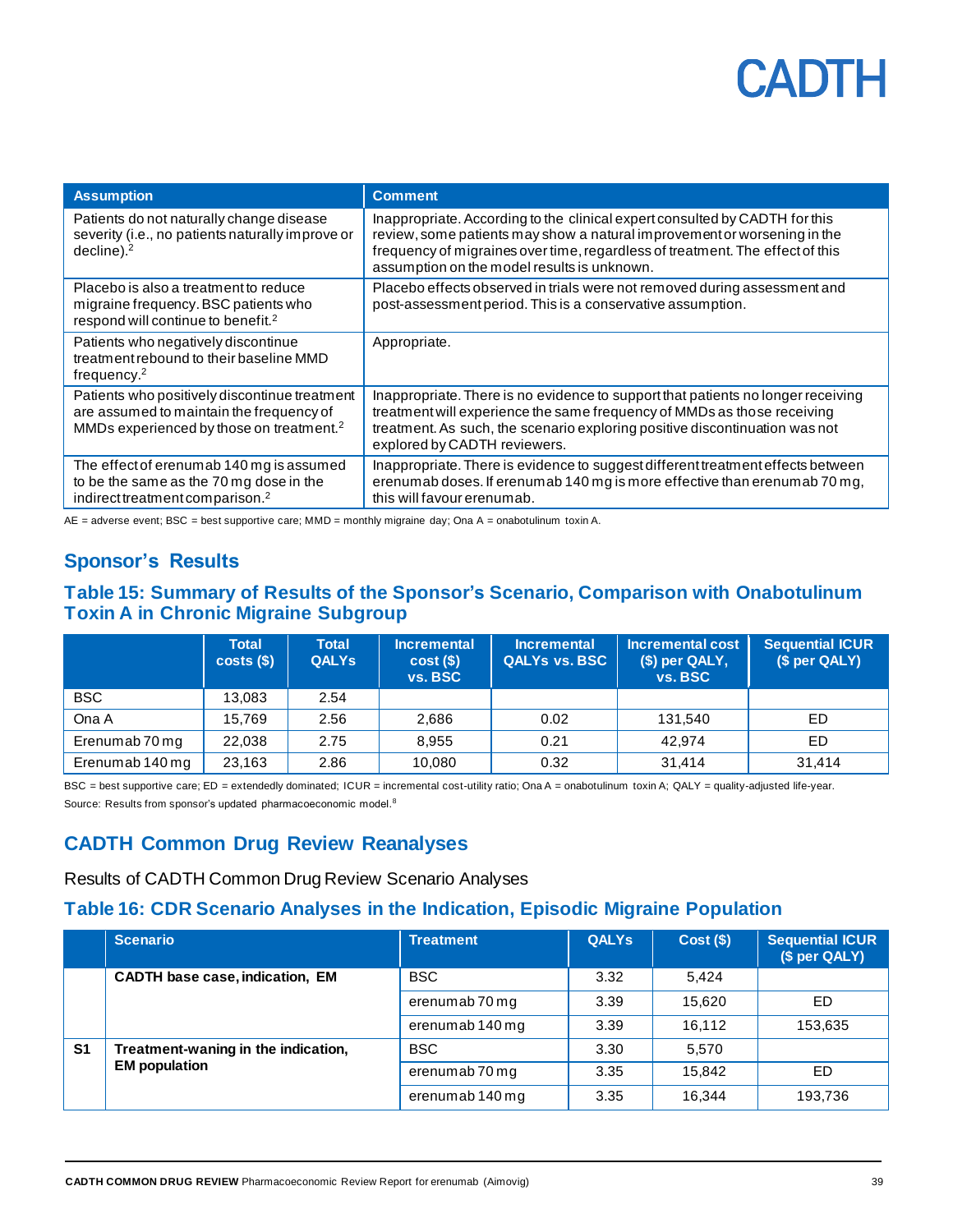|                | <b>Scenario</b>                                                                                            | <b>Treatment</b> | <b>QALYs</b> | $Cost($ \$) | <b>Sequential ICUR</b><br>(\$ per QALY) |
|----------------|------------------------------------------------------------------------------------------------------------|------------------|--------------|-------------|-----------------------------------------|
| S <sub>2</sub> | 10-year time horizon in the indication,<br><b>EM</b> population                                            | <b>BSC</b>       | 6.49         | 10,295      |                                         |
|                |                                                                                                            | erenumab 70 mg   | 6.59         | 25,933      | ED.                                     |
|                |                                                                                                            | erenumab 140 mg  | 6.60         | 26.717      | 146.352                                 |
| S <sub>3</sub> | 20-year time horizon in the indication,<br><b>EM</b> population                                            | <b>BSC</b>       | 11.88        | 20.452      |                                         |
|                |                                                                                                            | erenumab 70 mg   | 12.00        | 39.104      | ED                                      |
|                |                                                                                                            | erenumab 140 mg  | 12.01        | 40.097      | 145.115                                 |
| S4             | Using sponsor's treatment distributions<br>for calculating health-state utilities in the<br>indication, EM | <b>BSC</b>       | 3.31         | 5.428       |                                         |
|                |                                                                                                            | erenumab 70 mg   | 3.39         | 15,596      | ED                                      |
|                |                                                                                                            | erenumab 140 mg  | 3.39         | 16.106      | 135.024                                 |

BSC = best supportive care; CDR = CADTH Common Drug Review; ED = extendedly dominated; EM = episodic migraine; ICUR = incremental cost-utility ratio; QALY = quality-adjusted life-year.

### <span id="page-39-0"></span>**Table 17: CDR Scenario Analyses in the Indication, Chronic Migraine Population**

|                | <b>Scenario</b>                                                 | <b>Treatment</b> | <b>QALYs</b> | $Cost($ \$) | <b>Sequential ICUR</b><br>(\$ per QALY) |
|----------------|-----------------------------------------------------------------|------------------|--------------|-------------|-----------------------------------------|
|                | <b>CADTH base case, indication,</b>                             | <b>BSC</b>       | 2.66         | 9,577       |                                         |
|                | <b>CM</b> population                                            | Ona A            | 2.64         | 12,739      | Dominated                               |
|                |                                                                 | erenumab 70 mg   | 2.80         | 19,418      | <b>ED</b>                               |
|                |                                                                 | erenumab 140 mg  | 2.81         | 19,621      | 66,359                                  |
| S <sub>1</sub> | Treatment waning in the indication,<br><b>CM</b> population     | <b>BSC</b>       | 2.59         | 9,938       |                                         |
|                |                                                                 | Ona A            | 2.57         | 13,090      | Dominated                               |
|                |                                                                 | erenumab 70 mg   | 2.68         | 20,038      | <b>ED</b>                               |
|                |                                                                 | erenumab 140 mg  | 2.70         | 20,271      | 94,437                                  |
| S <sub>2</sub> | 10-year time horizon in the indication,<br><b>CM</b> population | <b>BSC</b>       | 5.13         | 19,349      |                                         |
|                |                                                                 | Ona A            | 5.10         | 23,883      | Dominated                               |
|                |                                                                 | erenumab 70 mg   | 5.34         | 33,823      | <b>ED</b>                               |
|                |                                                                 | erenumab 140 mg  | 5.36         | 34,134      | 63,391                                  |
| S <sub>3</sub> | 20-year time horizon in the indication,<br><b>CM</b> population | <b>BSC</b>       | 9.27         | 36,643      |                                         |
|                |                                                                 | Ona A            | 9.23         | 42,205      | Dominated                               |
|                |                                                                 | erenumab 70 mg   | 9.54         | 54,651      | <b>ED</b>                               |
|                |                                                                 | erenumab 140 mg  | 9.56         | 55,043      | 62,467                                  |
| <b>S4</b>      | Using sponsor's treatment distributions                         | <b>BSC</b>       | 2.65         | 9,570       |                                         |
|                | for calculating health-state utilities in the<br>indication, CM | Ona A            | 2.63         | 12,730      | Dominated                               |
|                |                                                                 | erenumab 70 mg   | 2.79         | 19,404      | <b>ED</b>                               |
|                |                                                                 | erenumab 140 mg  | 2.81         | 19,601      | 62,150                                  |
| S <sub>5</sub> | Probability of response for Ona A equal                         | <b>BSC</b>       | 2.66         | 9.574       |                                         |
|                | to erenumab 140 mg in the indication,<br><b>CM</b> population   | Ona A            | 2.81         | 13,891      | 29,159                                  |
|                |                                                                 | erenumab 70 mg   | 2.80         | 19,421      | Dominated                               |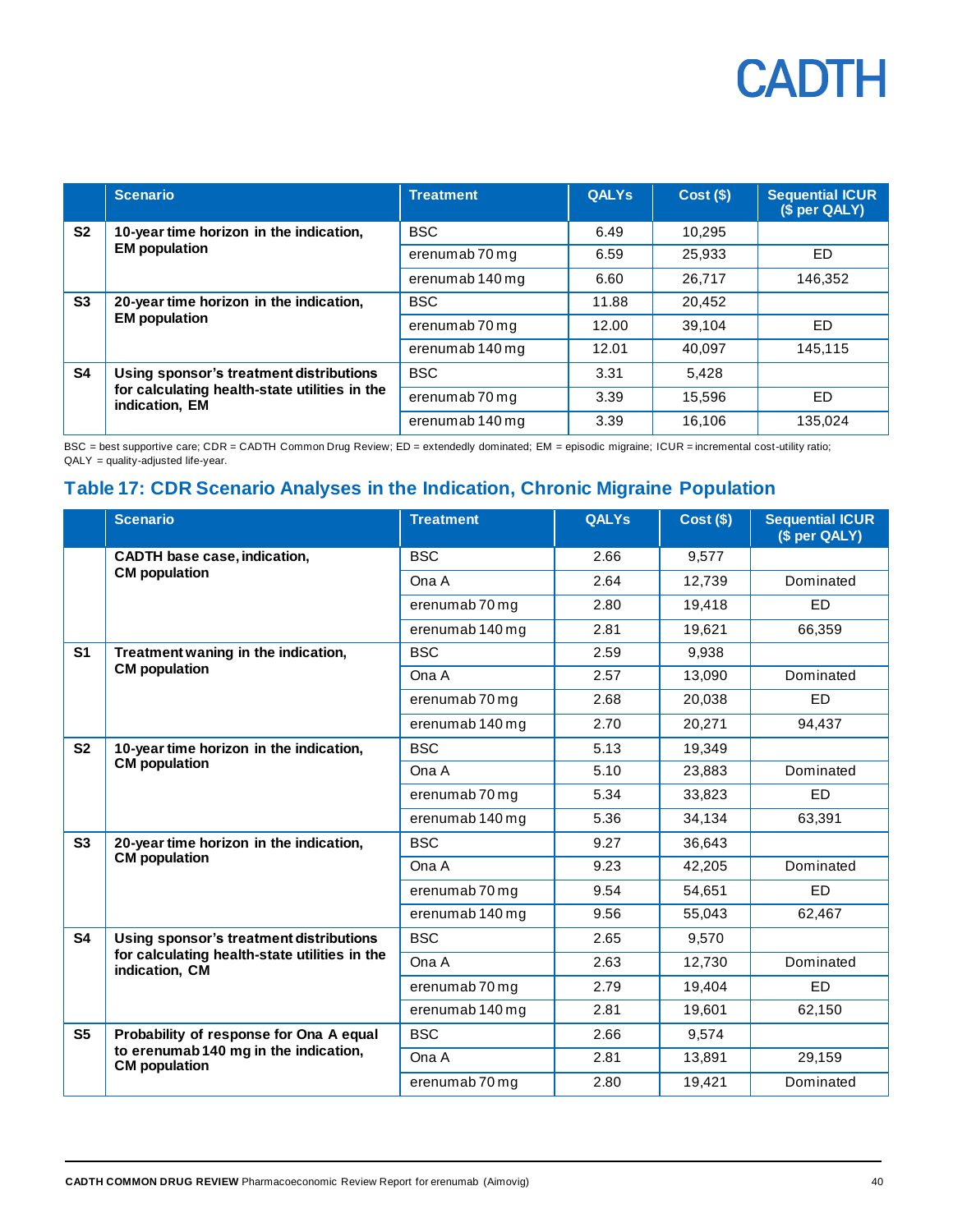| <b>Scenario</b> | <b>Treatment</b> | <b>QALYs</b> | Cost(S) | <b>Sequential ICUR</b><br>(S per QALY) |
|-----------------|------------------|--------------|---------|----------------------------------------|
|                 | erenumab 140 mg  | 2.81         | 19,593  | 3,121,182                              |

BSC = best supportive care; CDR = CADTH Common Drug Review; CM = chronic migraine; ED = extendedly dominated; ICUR = incremental cost-utility ratio; Ona A = onabotulinum toxin A; QALY = quality-adjusted life-year.

### <span id="page-40-0"></span>**Table 18: CDR Scenario Analyses in the Reimbursement Request, Episodic Migraine Population**

|                | <b>Scenario</b>                                                                                                       | <b>Treatment</b> | <b>QALYs</b> | $Cost($ \$) | <b>Sequential ICUR</b><br>(\$ per QALY) |
|----------------|-----------------------------------------------------------------------------------------------------------------------|------------------|--------------|-------------|-----------------------------------------|
|                | CADTH base case, reimbursement request, EM                                                                            | <b>BSC</b>       | 3.21         | 6,123       |                                         |
|                |                                                                                                                       | erenumab 70 mg   | 3.26         | 13,602      | ED.                                     |
|                |                                                                                                                       | erenumab 140 mg  | 3.29         | 14,762      | 105,695                                 |
| S <sub>1</sub> | Treatment waning in the reimbursement                                                                                 | <b>BSC</b>       | 3.19         | 6,183       |                                         |
|                | request, EM population                                                                                                | erenumab 70 mg   | 3.22         | 13,697      | <b>ED</b>                               |
|                |                                                                                                                       | erenumab 140 mg  | 3.25         | 14,963      | 133,995                                 |
| S <sub>2</sub> | 10-year time horizon in the reimbursement<br>request, EM population                                                   | <b>BSC</b>       | 6.28         | 12,142      |                                         |
|                |                                                                                                                       | erenumab 70 mg   | 6.37         | 23,016      | ED.                                     |
|                |                                                                                                                       | erenumab 140 mg  | 6.41         | 24,763      | 100,812                                 |
| S <sub>3</sub> | 20-year time horizon in the reimbursement                                                                             | <b>BSC</b>       | 11.51        | 22,523      |                                         |
|                | request, EM population                                                                                                | erenumab 70 mg   | 11.62        | 35,858      | ED.                                     |
|                |                                                                                                                       | erenumab 140 mg  | 11.67        | 38,105      | 98,256                                  |
| <b>S4</b>      | Using sponsor's treatment distributions for<br>calculating health-state utilities in the<br>reimbursement request, EM | <b>BSC</b>       | 3.20         | 6,096       |                                         |
|                |                                                                                                                       | erenumab 70 mg   | 3.23         | 13,597      | ED.                                     |
|                |                                                                                                                       | erenumab 140 mg  | 3.29         | 14,740      | 94,049                                  |

BSC = best supportive care; CDR = CADTH Common Drug Review; ED = extendedly dominated; EM = episodic migraine; ICUR = incremental costutility ratio; QALY=quality-adjusted life-year.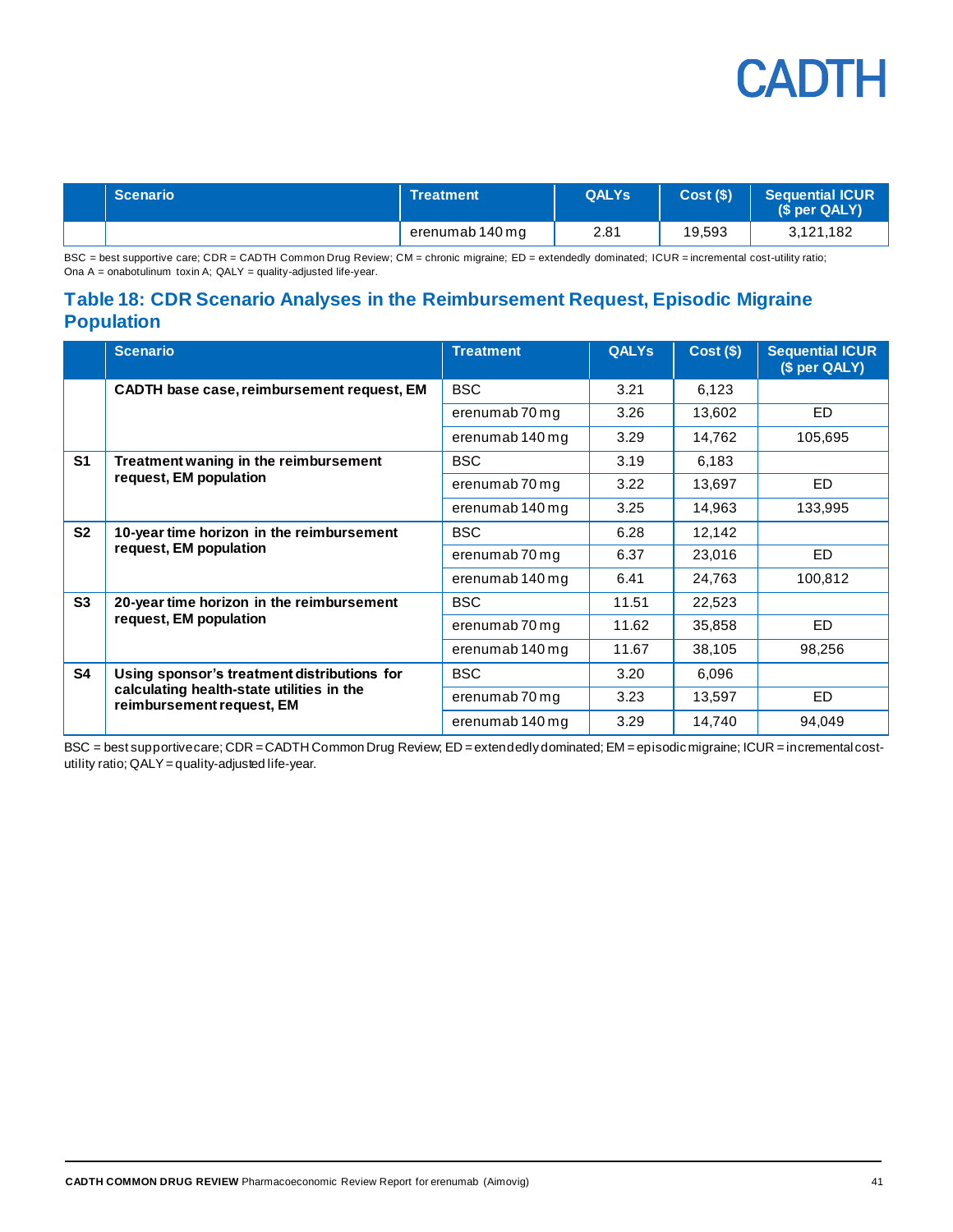

### <span id="page-41-0"></span>**Table 19: CDR Scenario Analyses in the Reimbursement Request, Chronic Migraine Population**

|                | <b>Scenario</b>                                                        | <b>Treatment</b> | <b>QALYs</b> | $Cost($ \$) | <b>Sequential ICUR</b><br>(\$ per QALY) |
|----------------|------------------------------------------------------------------------|------------------|--------------|-------------|-----------------------------------------|
|                | CADTH base case, reimbursement request,                                | <b>BSC</b>       | 2.54         | 10,314      |                                         |
|                | <b>CM</b> population                                                   | Ona A            | 2.60         | 12,847      | <b>ED</b>                               |
|                |                                                                        | erenumab 70 mg   | 2.73         | 18,762      | ED                                      |
|                |                                                                        | erenumab 140 mg  | 2.78         | 19,511      | 39,840                                  |
| S <sub>1</sub> | Treatment waning in the reimbursement<br>request, CM population        | <b>BSC</b>       | 2.51         | 10,474      |                                         |
|                |                                                                        | Ona A            | 2.55         | 13,170      | ED                                      |
|                |                                                                        | erenumab 70 mg   | 2.63         | 19,244      | ED                                      |
|                |                                                                        | erenumab 140 mg  | 2.67         | 20,156      | 58.942                                  |
| S <sub>2</sub> | 10-year time horizon in the reimbursement<br>request, CM population    | <b>BSC</b>       | 4.93         | 20,577      |                                         |
|                |                                                                        | Ona A            | 5.02         | 24,133      | ED                                      |
|                |                                                                        | erenumab 70 mg   | 5.22         | 32,895      | <b>ED</b>                               |
|                |                                                                        | erenumab 140 mg  | 5.29         | 34,117      | 37,650                                  |
| S <sub>3</sub> | 20-year time horizon in the reimbursement<br>request, CM population    | <b>BSC</b>       | 8.98         | 38,534      |                                         |
|                |                                                                        | Ona A            | 9.10         | 42,851      | ED                                      |
|                |                                                                        | erenumab 70 mg   | 9.35         | 53,779      | ED.                                     |
|                |                                                                        | erenumab 140 mg  | 9.43         | 55,269      | 37,269                                  |
| <b>S4</b>      | Using sponsor's treatment distributions for                            | <b>BSC</b>       | 2.53         | 10,307      |                                         |
|                | calculating health-state utilities in the<br>reimbursement request, CM | Ona A            | 2.60         | 12,839      | 36,067                                  |
|                |                                                                        | erenumab 70 mg   | 2.71         | 18,757      | <b>ED</b>                               |
|                |                                                                        | erenumab 140 mg  | 2.77         | 19.526      | 38,736                                  |
| S <sub>5</sub> | Probability of response for Ona A equal to                             | <b>BSC</b>       | 2.54         | 10,300      |                                         |
|                | erenumab 140 mg in the reimbursement<br>request, CM population         | Ona A            | 2.77         | 13,972      | 16,046                                  |
|                |                                                                        | erenumab 70 mg   | 2.73         | 18,785      | Dominated                               |
|                |                                                                        | erenumab 140 mg  | 2.77         | 19,526      | 3,084,516                               |

BSC = best supportive care; CM = chronic migraine; CDR = CADTH Common Drug Review; ED = extendedly dominated; ICUR = incremental cost-utility ratio; Ona A = Onabotulinum toxin A; QALY = quality-adjusted life-year.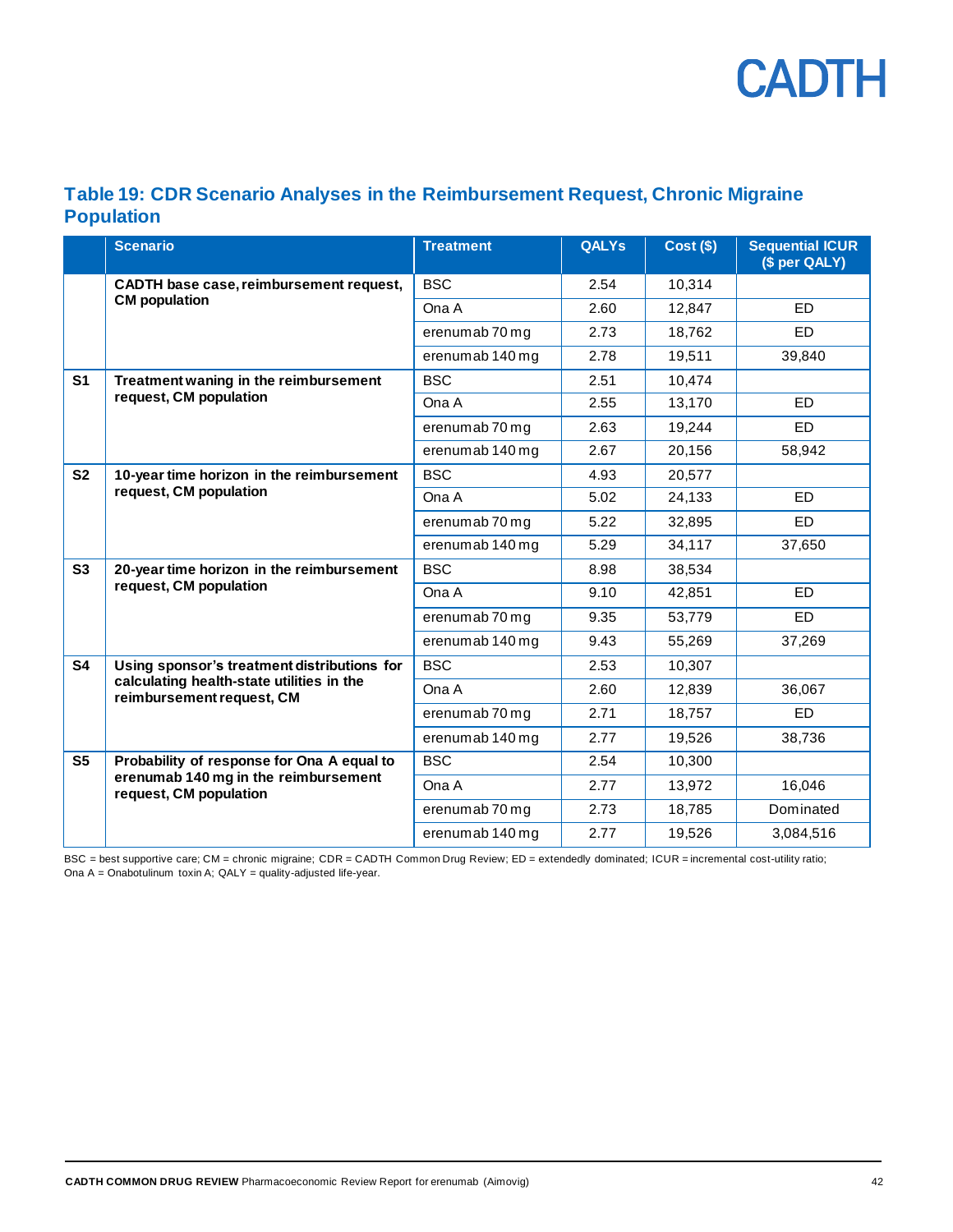### **Results of Price-Reduction Analyses**

### <span id="page-42-0"></span>**Table 20: CDR Reanalysis Price Reduction in the Indication, Episodic Migraine Population**

|                  | <b>ICURs of erenumab versus comparators</b>                                                                                                                      |                                                                                                  |  |  |  |  |
|------------------|------------------------------------------------------------------------------------------------------------------------------------------------------------------|--------------------------------------------------------------------------------------------------|--|--|--|--|
| <b>Price</b>     | Base-case analysis submitted by sponsor                                                                                                                          | <b>Reanalysis by CADTH</b>                                                                       |  |  |  |  |
| <b>Submitted</b> | If $\lambda$ < \$84,204 BSC is optimal<br>If $\lambda \geq $84,204$ erenumab 140 mg is optimal                                                                   | If $\lambda$ < \$153,635 BSC is optimal<br>If $\lambda \geq $153,635$ erenumab 140 mg is optimal |  |  |  |  |
| 10% reduction    | If $\lambda$ < \$117,451 BSC is optimal<br>If $$117,451 > \lambda < $118,791$ erenumab 70 mg is optimal<br>If $\lambda \geq $118,791$ erenumab 140 mg is optimal | If $\lambda$ < \$136,093 BSC is optimal<br>If $\lambda \geq $136,093$ erenumab 140 mg is optimal |  |  |  |  |
| 30% reduction    | If $\lambda$ < \$88,666 BSC is optimal<br>If $\lambda \geq $88,666$ erenumab 140 mg is optimal                                                                   | If $\lambda$ < \$103,954 BSC is optimal<br>If $\lambda \geq $103,954$ erenumab 140 mg is optimal |  |  |  |  |
| 50% reduction    | If $\lambda$ < \$60,904 BSC is optimal<br>If $$60,904 > \lambda < $64,126$ erenumab 70 mg is optimal<br>If $\lambda \geq $64,126$ erenumab 140 mg is optimal     | If $\lambda$ < \$71,963 BSC is optimal<br>If $\lambda \geq $71,963$ erenumab 140 mg is optimal   |  |  |  |  |
| 60% reduction    | If $\lambda$ < \$46,831 BSC is optimal<br>If $$46,831 > \lambda < $47,696$ erenumab 70 mg is optimal<br>If $\lambda \geq $47,696$ erenumab 140 mg is optimal     | If $\lambda$ < \$56,189 BSC is optimal<br>If $\lambda \geq $56,189$ erenumab 140 mg is optimal   |  |  |  |  |
| 65% reduction    | If $\lambda$ < \$40,018 BSC<br>If $\lambda \geq $40,018$ erenumab 140 mg                                                                                         | If $\lambda$ < \$47,965 BSC is optimal<br>If $\lambda \geq $47,965$ erenumab 140 mg is optimal   |  |  |  |  |
| 70% reduction    | If $\lambda$ < \$32,835 BSC is optimal<br>If $$32,835 > \lambda < $33,511$ erenumab 70 mg is optimal<br>If $\lambda \geq $33,511$ erenumab 140 mg is optimal     | If $\lambda$ < \$40,042 BSC is optimal<br>If $\lambda \geq $40,042$ erenumab 140 mg is optimal   |  |  |  |  |
| 75% reduction    | If $\lambda$ < \$25,834 BSC<br>If $\lambda \geq$ \$25,834 erenumab 140 mg                                                                                        | If $\lambda$ < \$31,637 BSC is optimal<br>If $\lambda \geq $31,637$ erenumab 140 mg is optimal   |  |  |  |  |
| 80% reduction    | If $\lambda$ < \$18,911 BSC is optimal<br>If $$18,911 > \lambda < $20,357$ erenumab 70 mg is optimal<br>If $\lambda \geq $20,357$ erenumab 140 mg is optimal     | If $\lambda$ < \$23,814 BSC is optimal<br>If $\lambda \geq$ \$23,184 erenumab 140 mg is optimal  |  |  |  |  |

λ = willingness-to-pay threshold; BSC = best supportive care; CDR = CADTH Common Drug Review; ICUR = incremental cost-utility ratio.

### <span id="page-42-1"></span>**Table 21: CDR Reanalysis Price Reduction in the Indication, Chronic Migraine Population**

|               | <b>ICURs of erenumab versus comparators</b>                                                    |                                                                                                 |  |  |  |
|---------------|------------------------------------------------------------------------------------------------|-------------------------------------------------------------------------------------------------|--|--|--|
| <b>Price</b>  | Base-case analysis submitted by sponsor                                                        | <b>Reanalysis by CADTH</b>                                                                      |  |  |  |
| Submitted     | If $\lambda$ < \$84,204 BSC is optimal<br>If $\lambda \geq $84,204$ erenumab 140 mg is optimal | If $\lambda$ < \$66,359 BSC is optimal<br>If $\lambda \geq$ \$66,359 erenumab 140 mg is optimal |  |  |  |
| 10% reduction | If $\lambda$ < \$53,729 BSC is optimal<br>If $\lambda \geq $53,729$ erenumab 140 mg is optimal | If $\lambda$ < \$59,013 BSC is optimal<br>If $\lambda \geq $59,013$ erenumab 140 mg is optimal  |  |  |  |
| 15% reduction | If $\lambda$ < \$50,111 BSC is optimal<br>If $\lambda \geq $50,111$ erenumab 140 mg is optimal | If $\lambda$ < \$55,440 BSC is optimal<br>If $\lambda \geq $55,440$ erenumab 140 mg is optimal  |  |  |  |
| 20% reduction | If $\lambda$ < \$46,721 BSC is optimal<br>If $\lambda \geq $46,721$ erenumab 140 mg is optimal | If $\lambda$ < \$51,417 BSC is optimal<br>If $\lambda \geq $51,417$ erenumab 140 mg is optimal  |  |  |  |
| 25% reduction | If $\lambda$ < \$43,298 BSC is optimal<br>If $\lambda \geq $43,298$ erenumab 140 mg is optimal | If $\lambda$ < \$48,110 BSC is optimal<br>If $\lambda \geq $48,110$ erenumab 140 mg is optimal  |  |  |  |
| 30% reduction | If $\lambda$ < \$40,149 BSC is optimal<br>If $\lambda \geq $40,149$ erenumab 140 mg is optimal | If $\lambda$ < \$44,050 BSC is optimal<br>If $\lambda \geq $44,050$ erenumab 140 mg is optimal  |  |  |  |
| 50% reduction | If $\lambda$ < \$26,106 BSC is optimal<br>If $\lambda \geq $26,106$ erenumab 140 mg is optimal | If $\lambda$ < \$29,473 BSC is optimal<br>If $\lambda \geq $29,473$ erenumab 140 mg is optimal  |  |  |  |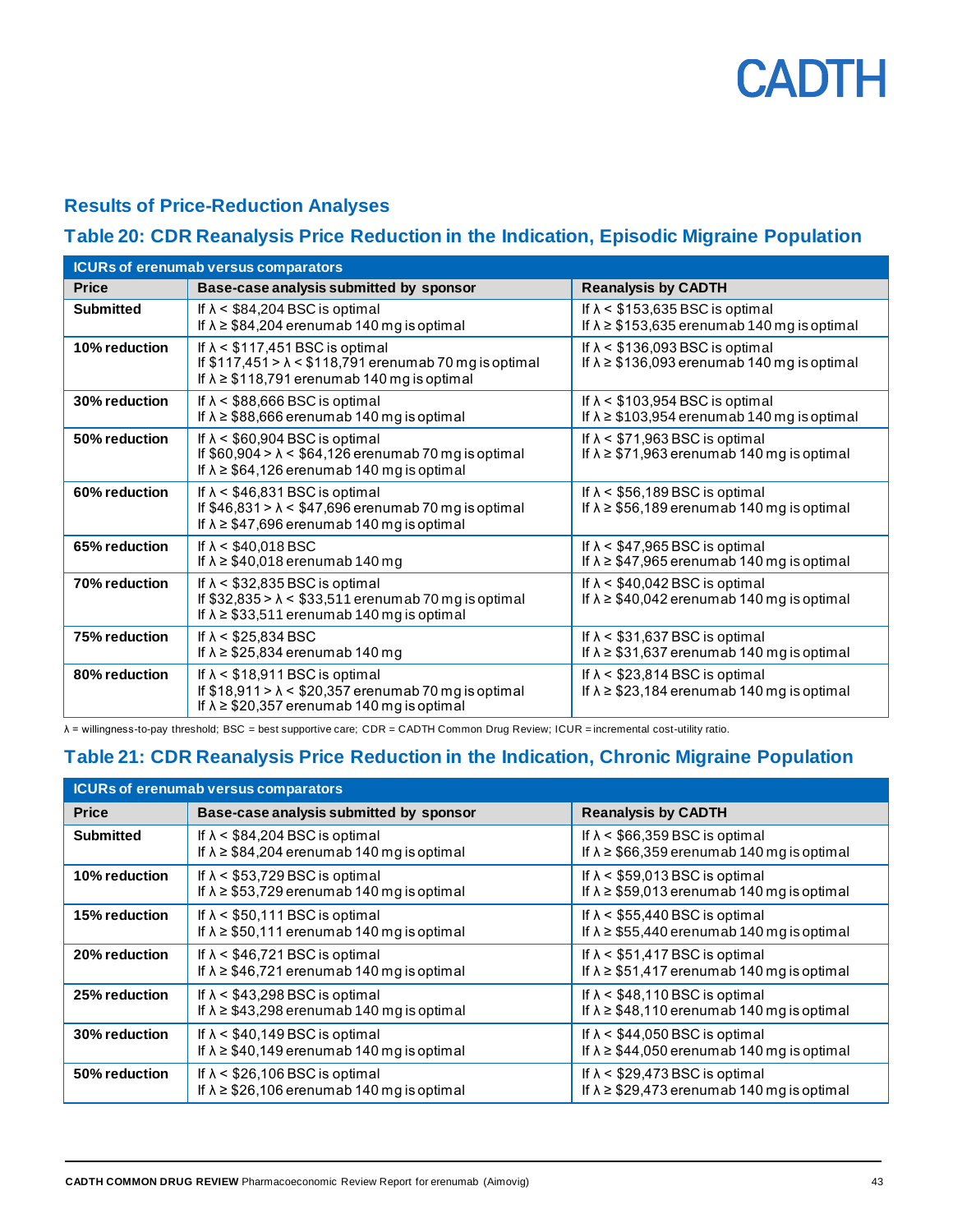| <b>ICURs of erenumab versus comparators</b> |                                                                                                |                                                                                                 |  |
|---------------------------------------------|------------------------------------------------------------------------------------------------|-------------------------------------------------------------------------------------------------|--|
| <b>Price</b>                                | Base-case analysis submitted by sponsor                                                        | <b>Reanalysis by CADTH</b>                                                                      |  |
| 60% reduction                               | If $\lambda$ < \$19,491 BSC is optimal<br>If $\lambda \geq $19,491$ erenumab 140 mg is optimal | If $\lambda$ < \$22,335 BSC is optimal<br>If $\lambda \geq$ \$22,335 erenumab 140 mg is optimal |  |

λ = willingness-to-pay threshold; BSC = best supportive care; CDR = CADTH Common Drug Review; ICUR = incremental cost-utility ratio.

#### <span id="page-43-0"></span>**Table 22: CDR Reanalysis Price Reduction in the Reimbursement Request, Episodic Migraine Population**

| <b>ICURs of erenumab versus comparators</b> |                                                                                                |                                                                                                   |  |
|---------------------------------------------|------------------------------------------------------------------------------------------------|---------------------------------------------------------------------------------------------------|--|
| <b>Price</b>                                | Base-case analysis submitted by sponsor                                                        | <b>Reanalysis by CADTH</b>                                                                        |  |
| <b>Submitted</b>                            | If $\lambda$ < \$46,704 BSC is optimal<br>If $\lambda \geq $46,704$ erenumab 140 mg is optimal | If $\lambda$ < \$105,695 BSC is optimal<br>If $\lambda \geq$ \$105,695 erenumab 140 mg is optimal |  |
| 10% reduction                               | If $\lambda$ < \$82,415 BSC is optimal<br>If $\lambda \geq $82,415$ erenumab 140 mg is optimal | If $\lambda$ < \$94,421 BSC is optimal<br>If $\lambda \geq $94,421$ erenumab 140 mg is optimal    |  |
| 30% reduction                               | If $\lambda$ < \$62,008 BSC is optimal<br>If $\lambda \geq $62,008$ erenumab 140 mg is optimal | If $\lambda$ < \$71,595 BSC is optimal<br>If $\lambda \geq $71,595$ erenumab 140 mg is optimal    |  |
| 40% reduction                               | If $\lambda$ < \$51,944 BSC is optimal<br>If $\lambda \geq $51,944$ erenumab 140 mg is optimal | If $\lambda$ < \$59,515 BSC is optimal<br>If $\lambda \geq $59,515$ erenumab 140 mg is optimal    |  |
| 45% reduction                               | If $\lambda$ < \$46,574 BSC is optimal<br>If $\lambda \geq $46,574$ erenumab 140 mg is optimal | If $\lambda$ < \$54,545 BSC is optimal<br>If $\lambda \geq $54,545$ erenumab 140 mg is optimal    |  |
| 50% reduction                               | If $\lambda$ < \$42,086 BSC is optimal<br>If $\lambda \geq $42,086$ erenumab 140 mg is optimal | If $\lambda$ < \$48,855 BSC is optimal<br>If $\lambda \geq $48,855$ erenumab 140 mg is optimal    |  |
| 70% reduction                               | If $\lambda$ < \$21,630 BSC is optimal<br>If $\lambda \geq $21,630$ erenumab 140 mg is optimal | If $\lambda$ < \$26,193 BSC is optimal<br>If $\lambda \geq $26,193$ erenumab 140 mg is optimal    |  |
| 75% reduction                               | If $\lambda$ < \$16,730 BSC is optimal<br>If $\lambda \geq $16,730$ erenumab 140 mg is optimal | If $\lambda$ < \$20,664 BSC is optimal<br>If $\lambda \geq $20,664$ erenumab 140 mg is optimal    |  |

λ = willingness-to-pay threshold; BSC = best supportive care; CDR = CADTH Common Drug Review; ICUR = incremental cost-utility ratio.

### <span id="page-43-1"></span>**Table 23: CDR Reanalysis Price Reduction in the Reimbursement Request, Chronic Migraine Population**

| <b>ICURs of erenumab versus comparators</b> |                                                                                                 |                                                                                                 |  |
|---------------------------------------------|-------------------------------------------------------------------------------------------------|-------------------------------------------------------------------------------------------------|--|
| <b>Price</b>                                | Base-case analysis submitted by sponsor                                                         | <b>Reanalysis by CADTH</b>                                                                      |  |
| <b>Submitted</b>                            | If $\lambda$ < \$46,704 BSC is optimal<br>If $\lambda \geq $46,704$ erenumab 140 mg is optimal  | If $\lambda$ < \$39,840 BSC is optimal<br>If $\lambda \geq $39,840$ erenumab 140 mg is optimal  |  |
| 10% reduction                               | If $\lambda$ < \$31,759 BSC is optimal<br>If $\lambda \geq $31,759$ erenumab 140 mg is optimal  | If $\lambda$ < \$35,075 BSC is optimal<br>If $\lambda \geq$ \$35,075 erenumab 140 mg is optimal |  |
| 20% reduction                               | If $\lambda$ < \$27,211 BSC is optimal<br>If $\lambda \geq$ \$27,211 erenumab 140 mg is optimal | If $\lambda$ < \$30,591 BSC is optimal<br>If $\lambda \geq $30,591$ erenumab 140 mg is optimal  |  |
| 25% reduction                               | If $\lambda$ < \$25,235 BSC is optimal<br>If $\lambda \geq$ \$25,235 erenumab 140 mg is optimal | If $\lambda$ < \$28,284 BSC is optimal<br>If $\lambda \geq$ \$28,284 erenumab 140 mg is optimal |  |
| 30% reduction                               | If $\lambda$ < \$22,905 BSC is optimal<br>If $\lambda \geq$ \$22,905 erenumab 140 mg is optimal | If $\lambda$ < \$25,879 BSC is optimal<br>If $\lambda \geq$ \$25,879 erenumab 140 mg is optimal |  |
| 40% reduction                               | If $\lambda$ < \$18,557 BSC is optimal<br>If $\lambda \geq $18,557$ erenumab 140 mg is optimal  | If $\lambda$ < \$21,051 BSC is optimal<br>If $\lambda \geq$ \$21,051 erenumab 140 mg is optimal |  |

λ = willingness-to-pay threshold; BSC = best supportive care; CDR = CADTH Common Drug Review; ICUR = incremental cost-utility ratio.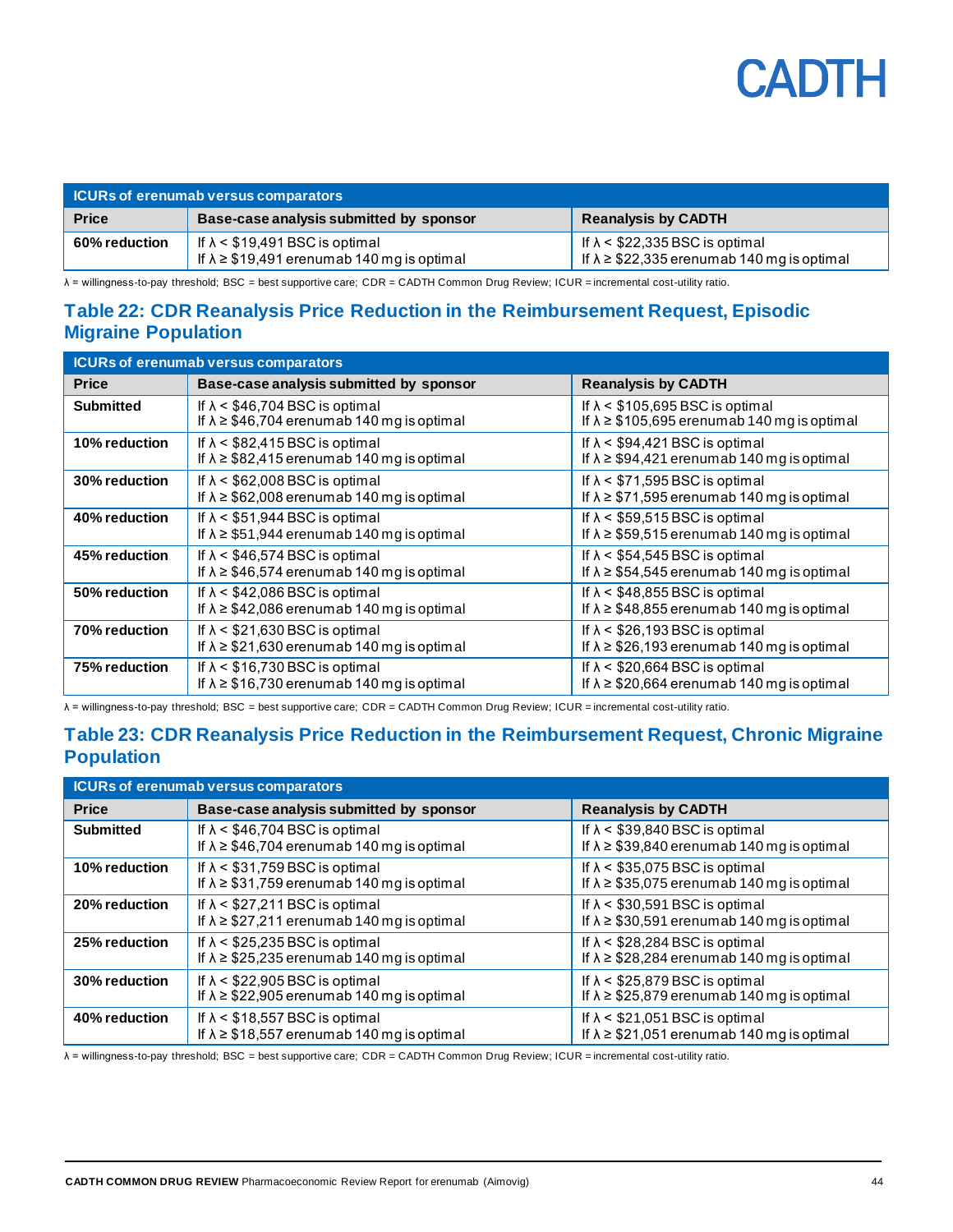## **ANTE**

### <span id="page-44-0"></span>**References**

- 1. Aimovig® (erenumab): 70 mg in 1.0 mL, 140 mg in 1.0 mL, solution for subcutaneous injection [product monograph]. Dorval (QC): Novartis Pharmaceuticals Canada Inc.; 2019 Apr 11.
- 2. Pharmacoeconomic evaluation. In: CDR submission: Aimovig® (erenumab) 70 mg/mL and 140 mg/mL injection [CONFIDENTIAL manufacturer's submission]. Dorval (QC): Novartis Pharmaceuticals Canada Inc.; 2019 May 2.
- 3. Health Canada. Drug Product Databse. 201[9; https://health-products.canada.ca/dpd-bdpp/index-eng.jsp](https://health-products.canada.ca/dpd-bdpp/index-eng.jsp). Accessed 2019 Jul 31.
- 4. Clinical Study Report: 20120295 [Study 295]. A phase 2, randomized, double-blind, placebo-controlled study to evaluate the efficacy and safety of AMG 334 in chronic migraine prevention [CONFIDENTIAL internal manufacturer's report]. Thousand Oaks (CA): Amgen Inc.; 2016 Sep 15.
- 5. Clinical Study Report: 20120296 [STRIVE]. A phase 3, randomized, double-blind, placebo-controlled study to evaluate the efficacy and safety of AMG 334 in migraine prevention [CONFIDENTIAL internal manufacturer's report]. Thousand Oaks (CA): Amgen Inc. ; 2017 Feb 20.
- 6. Clinical Study Report: CAMG334A2301 [LIBERTY]. A 12-week double-blind, randomized, multicenter study comparing the efficacy and safety of once monthly subcutaneous 140 mg AMG334 against placebo in adult episodic migraine patients who have failed 2 -4 prophylactic treatments (LIBERTY) [CONFIDENTIAL internal manufacturer's report]. Basel (CH): Novartis Pharma AG; 2018 Apr 11.
- 7. Indirect treatment comparison for erenumab vs. onabotulinumtoxinA for the prevention of chronic migraine in patients who failed to respond to ≥ 3 prior prophylactic treatments. In: CDR submission: Aimovig® (erenumab) 70 mg/mL and 140 mg/mL injection [CONFIDENTIAL manufacturer's submission]. Dorval (QC): Novartis Pharmaceuticals Canada Inc.; 2019 May 2.
- 8. Novartis Pharmaceuticals Canada Inc. response to June 26, 2019 CDR request for additional information regarding Aimovig (erenumab) CDR review: updated pharmacoeconomic model [CONFIDENTIAL additional manufacturer's information]. Dorval (QC): Novartis Pharmaceuticals Canada Inc.; 2019 Jul 12.
- 9. Guidelines for the economic evaluation of health technologies: Canada. 4th ed. Ottawa (ON): CADTH; 2017[: https://www.cadth.ca/dv/guidelines](https://www.cadth.ca/dv/guidelines-economic-evaluation-health-technologies-canada-4th-edition)[economic-evaluation-health-technologies-canada-4th-edition](https://www.cadth.ca/dv/guidelines-economic-evaluation-health-technologies-canada-4th-edition). Accessed 2019 Sep 10.
- 10. Gillard PJ, Devine B, Varon SF, Liu L, Sullivan SD. Mapping from disease-specific measures to health-state utility values in individuals with migraine. *Value Health.* 2012;15(3):485-494.
- 11. Jelinski S, Becker W, Christie S, et al. Clinical features and pharmacological treatment of migraine patients referred to headache specialists in Canada. *Cephalalgia.* 2006;26(5):578-588.
- 12. Blumenfeld AM, Bloudek LM, Becker WJ, et al. Patterns of use and reasons for discontinuation of prophylactic medications for episodic migraine and chronic migraine: results from the second International Burden of Migraine Study (IBMS‐II). *Headache.* 2013;53(4):644-655.
- 13. Stokes M, Becker WJ, Lipton RB, et al. Cost of health care among patients with chronic and episodic migraine in Canada and the USA: results from the International Burden of Migraine Study (IBMS). *Headache.* 2011;51(7):1058-1077.
- 14. Clinical Study Report: 20120178 [Study 178]. A phase 2, randomized, double-blind, pacebo-controlled study to evaluate the efficacy and safety of AMG 334 in migraine prevention [CONFIDENTIAL internal manufacturer's report]. Thousand Oaks (CA): Amgen Inc.; 2015 Jun 23.
- 15. Matza LS, Deger KA, Vo P, Maniyar F, Goadsby PJ. Health state utilities associated with attributes of migraine preventive treatments based on patient and general population preferences. *Qual Life Res.* 2019.
- 16. Ontario Ministry of Health Long-Term Care. Ontario drug benefit formulary/comparative drug index. 2019; <https://www.formulary.health.gov.on.ca/formulary/>. Accessed 2019 May 22.
- 17. Martelletti P, Schwedt TJ, Lanteri-Minet M, et al. My Migraine Voice survey: a global study of disease burden among individuals with migrain e for whom preventive treatments have failed. *J Headache Pain.* 2018;19(1):115.
- 18. Payne KA, Varon SF, Kawata AK, et al. The International Burden of Migraine Study (IBMS): study design, methodology, and basel ine cohort characteristics. *Cephalalgia.* 2011;31(10):1116-1130.
- 19. Santoro A, Fontana A, Miscio AM, Zarrelli MM, Copetti M, Leone MA. Quarterly repeat cycles of onabotulinumtoxinA in chronic migraine patients: the benefits of the prolonged treatment on the continuous responders and quality-of-life conversion rate in a real-life setting. *Neurol Sci.* 2017;38(10):1779- 1789.
- 20. Topiramate; 25mg, 100mg and 200mg tablets [product monograph]. Boucherville (QC): Angita Pharma Inc.; 2018 May 22: [https://pdf.hres.ca/dpd\\_pm/00045484.PDF](https://pdf.hres.ca/dpd_pm/00045484.PDF). Accessed 2019 Sep 10.
- 21. Sandomigran & Sandomigran DS (pizotifen hydrogen malate): 0.5 mg and 1 mg tablets [product monograph]. Montreal (QC): Paladin Labs Inc.; 2012 Oct 30[: https://pdf.hres.ca/dpd\\_pm/00018281.PDF](https://pdf.hres.ca/dpd_pm/00018281.PDF). Accessed 2019 Sep 9.
- 22. Flunarizine: 5mg capsules [product monograph]. Toronto (ON): AA Pharma Inc.; 2010 May 31[: https://pdf.hres.ca/dpd\\_pm/00010634.PDF](https://pdf.hres.ca/dpd_pm/00010634.PDF). Accessed 2019 Sep 10.
- 23. Clinical Study Report: 20120297 [ARISE]. A phase 3, randomized, double-blind, placebo-controlled study to evaluate the efficacy and safety of AMG 334 in migraine prevention [CONFIDENTIAL internal manufacturer's report]. Thousand Oaks (CA): Amgen Inc.; 2016 Dec 21.
- 24. Novartis Pharmaceuticals Canada Inc. response to June 26, 2019 CDR request for additional information regarding Aimovig (erenumab) CDR review: long-term efficacy, proportion CM in the listing request, pooling for EM [CONFIDENTIAL additional manufacturer's information]. Dorval (QC): Novartis Pharmaceuticals Canada Inc.; 2019 Jul 4.